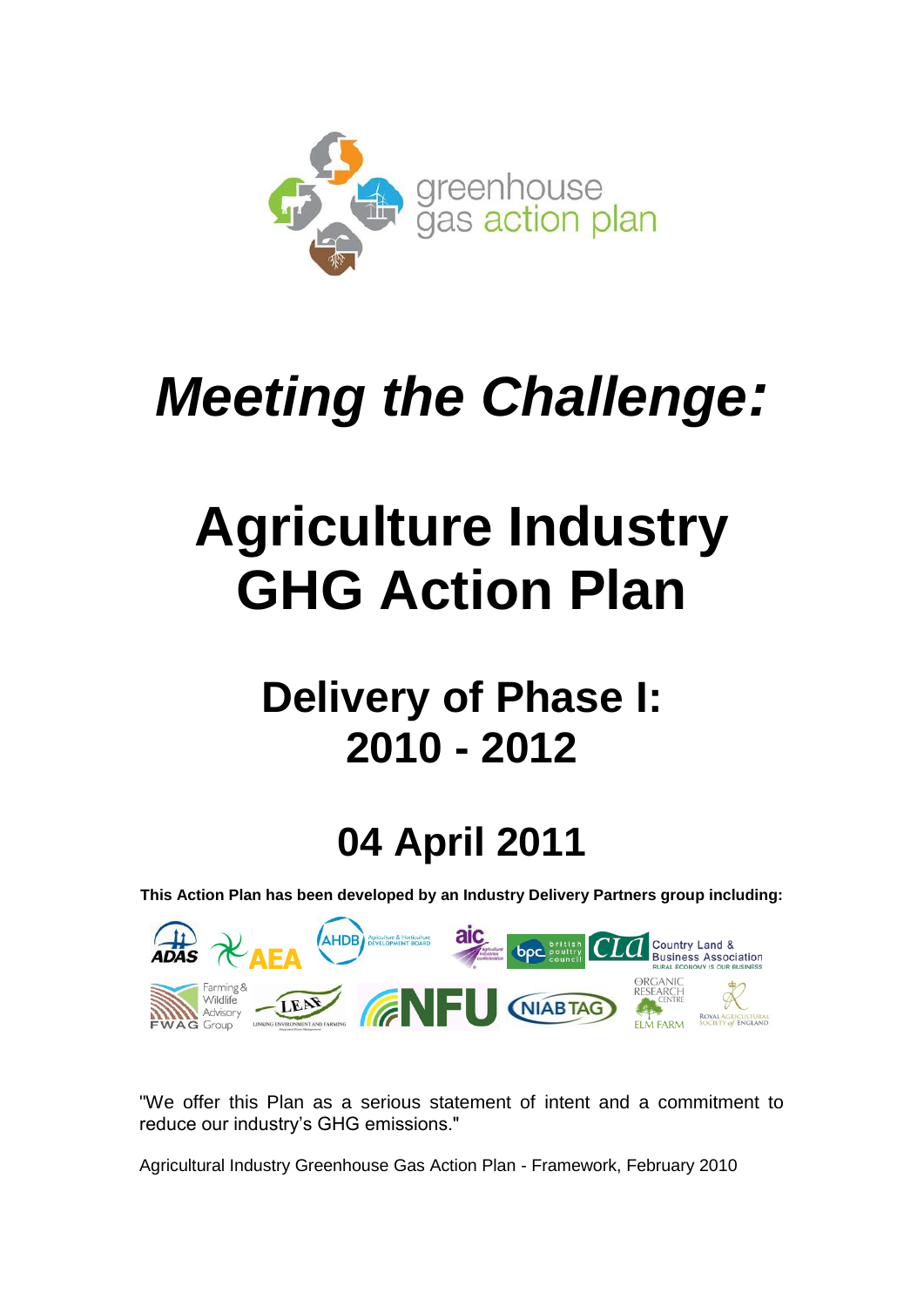## **Table of Contents**

|                       | <b>Executive Summary</b>                                | 3              |
|-----------------------|---------------------------------------------------------|----------------|
| Introduction          |                                                         | $\overline{4}$ |
| Objectives            |                                                         | $\overline{4}$ |
| Overall Approach      |                                                         | 6              |
| Challenges            |                                                         | $\overline{7}$ |
| <b>Key Principles</b> |                                                         | 8              |
|                       | <b>Priority On-Farm Actions</b>                         | 10             |
|                       | <b>Activities Encouraging On-Farm Action</b>            | 11             |
| Opportunities         |                                                         | 12             |
|                       | <b>Key GHGAP Activities</b>                             | 15             |
|                       | Consideration of an Information Hub (iHub)              | 16             |
| Communications        |                                                         | 17             |
|                       | Monitoring Progress to 2012                             | 19             |
|                       | <b>Summary of Actions and Milestones</b>                | 20             |
| Governance            |                                                         | 22             |
|                       | Annex A: On-Farm Actions to Reduce Emissions            | 25             |
|                       | Annex B: Activities to Deliver Each Priority for Action | 28             |
|                       | <b>Crop Nutrient Management</b>                         | 29             |
|                       | Soil and Land Management                                | 32             |
|                       | <b>Livestock Nutrition</b>                              | 33             |
|                       | Livestock Health                                        | 35             |
|                       | <b>Energy Efficiency and Renewables Generation</b>      | 36             |
|                       | Management Skills and Advice                            | 37             |
|                       | <b>Improved Genetic Potential</b>                       | 38             |
|                       | <b>GHG Mitigation Research</b>                          | 39             |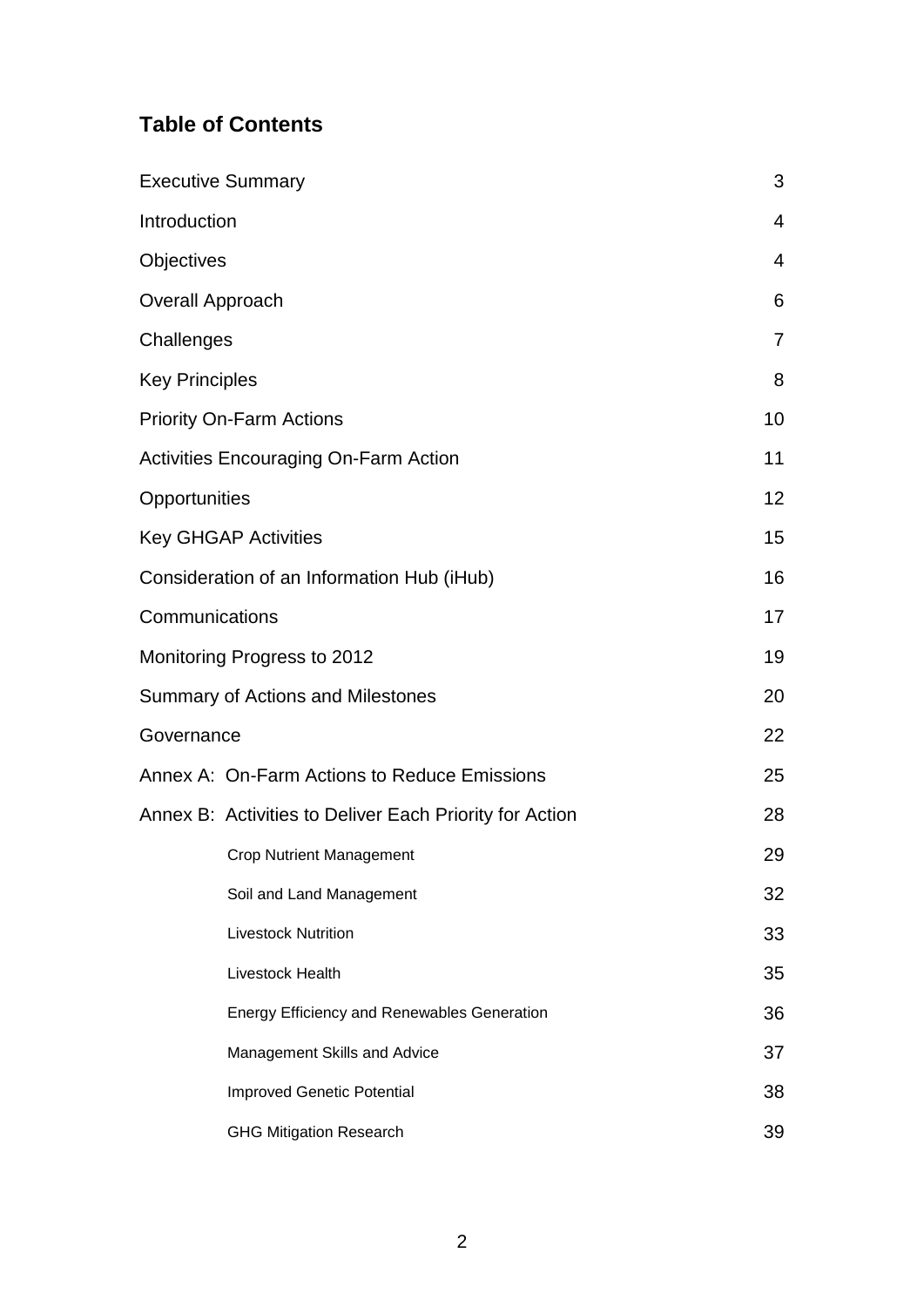## **Executive Summary**

The agriculture sector is committed to playing its part in contributing to meeting the national target of an overall 80% reduction in greenhouse gas (GHG) emissions by 2050. In response to the last Government"s Low Carbon Transition Plan, published in July 2009, this Greenhouse Gas Action Plan (GHGAP) has been progressively developed by an industry partnership to deliver an initial reduction of 3Mt  $CO<sub>2</sub>e$  GHG emissions by 2020. Building upon an earlier Framework for Action published in February 2010, the first phase of this delivery plan sets out the process that will be implemented by a broad-based industry-led partnership, to encourage farmers and growers to take actions that will reduce their emissions over time.

There are significant challenges in implementing this plan, not least the technical complexities involved in reducing emissions that are an inevitable consequence of food production systems, and the fact that the agriculture sector is highly diverse in nature, served by many different organisations and networks. Nevertheless, this plan has identified a suite of priority actions that can be progressively implemented onfarm.

The initial focus of the delivery plan is to promote production efficiency, since this will both yield significant GHG savings and result in more robust farm businesses. The plan will also complement other environmental priorities, such as the protection of water resources, soils and biodiversity. It uses existing trusted delivery routes where possible, for example, recently published sector Roadmaps will be important vehicles for changing farm practices to improve production efficiency. This will minimise the potential proliferation of initiatives, simplify the task of delivery and minimise the duplication of effort across the partnership. Lastly, it sets out how the use of science and technical advice will be improved to influence and motivate behaviour change, and how the partnership will work with Government to develop a means of monitoring progress in the sector over time.

It is envisaged that this plan will be taken forward in three phases, using as far as possible existing initiatives and networks. Specific details are set out for how Phase 1 (2010 – 2012) will be put into practice. The plan will be reviewed and details for the implementation of Phase 2 (2012 – 2015) will be published in 2012. In Phase 1, particular emphasis will be given to establishing a foundation on which to consolidate further progress. More specifically, the feasibility of an Information Hub (iHub) and how it helps advisors deliver consistent messages will be explored, with a decision about piloting an iHub made in early 2011. A number of actions to establish a communications strategy are set out that will enable a prioritised approach to how messages are delivered, and to which farming sectors. This will enable finite resources to be used to make the biggest differences in awareness and uptake of onfarm actions.

Finally, a simple governance structure has been established that ensures a strategic approach to prioritised actions set out in this delivery plan, under the joint chairmanship of the officeholders of the CLA and NFU.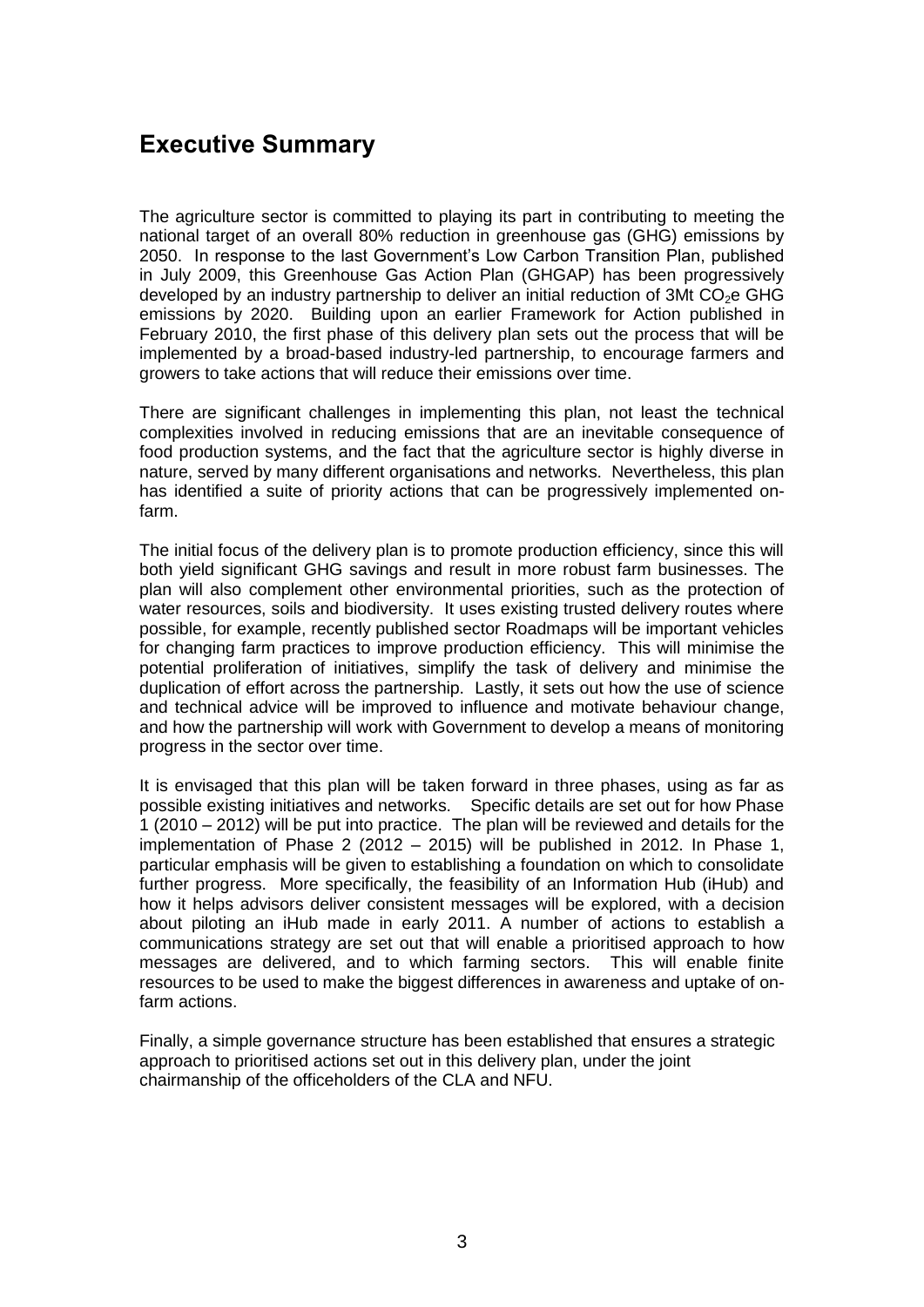## **Introduction**

1. Under the Climate Change Act 2008, the UK Government is legally required to achieve an overall 80% reduction in greenhouse gas (GHG) emissions from 1990 levels across the UK economy by 2050. The agriculture sector will need to play its part in contributing to meeting this target.

2. In response to the last Government"s Low Carbon Transition Plan, published in July 2009, a Greenhouse Gas Action Plan (GHGAP) was developed by representatives of the agriculture industry as the principal mechanism for delivering their commitment to a reduction in annual emissions in England of 3 million tonnes  $CO_2$ -equivalent (Mt  $CO_2$ e) by the third carbon budget period (2018 – 2022)<sup>1</sup>. As an initial step, the industry partnership published a Framework for Action in February 2010. This described how the sector would aim to meet a 3Mt  $CO<sub>2</sub>e$  reduction by increasing production efficiency and thereby reducing emissions per unit of output.

3. This delivery plan sets out the initial steps the partnership of English agriculture industry organisations will take to meet the  $3Mt$  CO<sub>2</sub>e reduction target. Whilst the key objective of the delivery plan is to achieve reductions in GHGs from the agriculture sector, the activities to encourage implementation of the necessary actions will also contribute to business efficiency and sector competitiveness, in particular:

- a) Providing farm businesses with the tools and knowledge to improve the efficiency of resource and energy use and hence competitiveness; and
- b) Helping farmers meet production and multiple environmental goals through the implementation of the same actions.

4. This delivery plan sets out an ambitious long-term programme of work by a partnership of organisations that are already working to encourage adoption of farm practices that help the farming sector become more competitive, whilst enhancing landscape and biodiversity. Significant progress has already been achieved in recent years. But this delivery plan is anything but "business as usual". It is about taking a strategic approach and enhancing the way that important messages, technical advice and information are delivered to farmers and growers. It is about being able to benchmark our performance and build on it. In short, it is about professionalism.

## **Objectives**

- 5. To achieve the 3Mt  $CO<sub>2</sub>e$  reduction this delivery plan will:
	- a) Establish a robust partnership that will stimulate and deliver the voluntary approach to achieve a range of beneficial changes throughout the agriculture sector by specifying and adopting practices that improve production efficiency and thereby reduce the need for regulation.

l  $1$  Whilst the 3Mt CO<sub>2</sub>e reduction target is not a statutory commitment under the Climate Change Act, it was the last Government"s estimate of what was considered to be realistically achievable by 2020. In its response to the 2<sup>nd</sup> Annual Report of the Committee on Climate Change, the Coalition Government stated that, until better evidence is available, it will continue to use 3Mt as an indicative figure.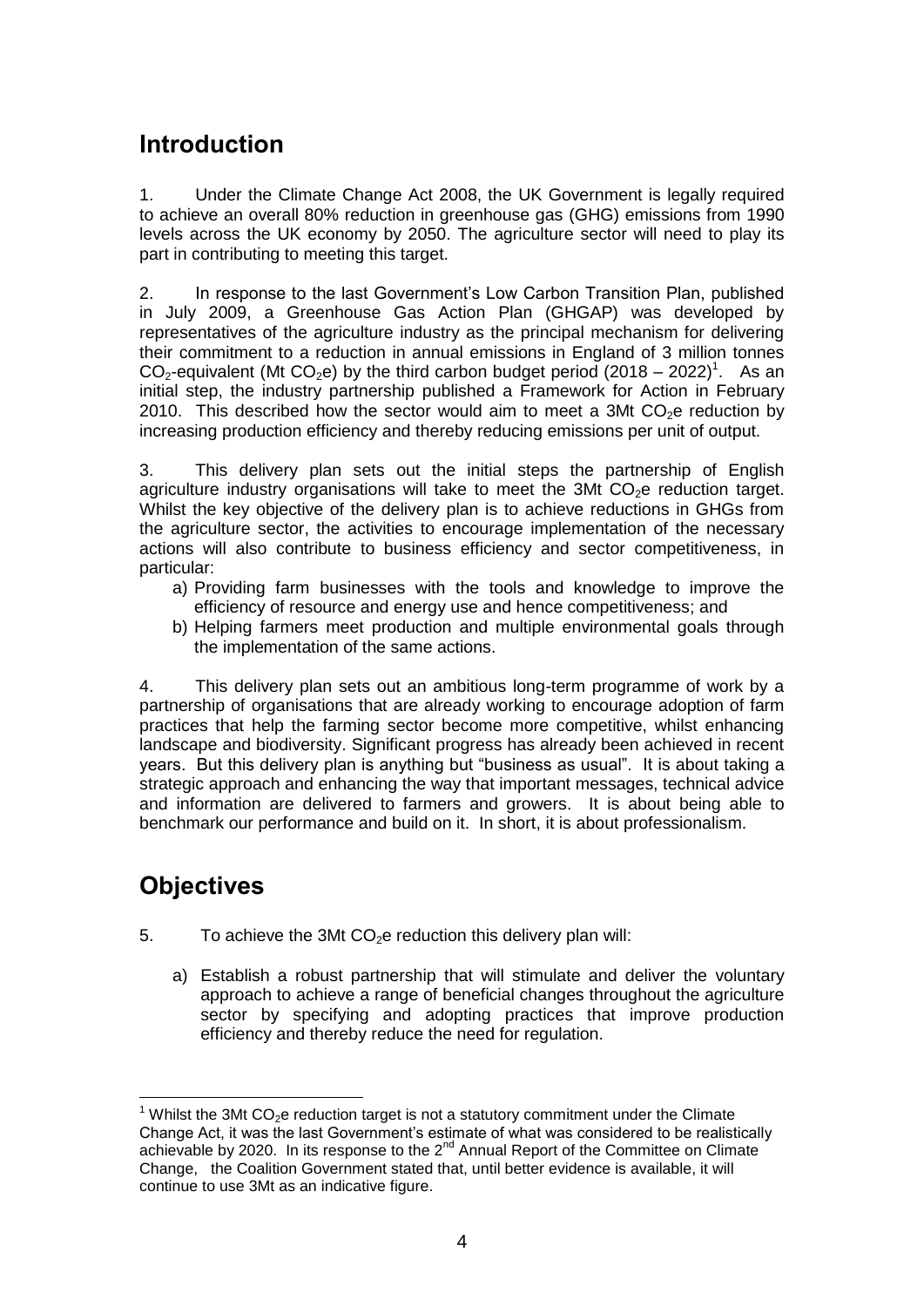- b) Improve awareness amongst farmers and growers of GHG emissions and of the particular farm practices that will improve efficiency and business performance, whilst simultaneously reducing emissions.
- c) Drive the implementation of on-farm practices that reduce GHG emissions per unit of production in a manner that promotes animal health and welfare and environmental protection by:
	- i. Improving the use of science to continuously update technical advice and decision making tools;
	- ii. Developing innovative, effective means of delivering business and technical advice to farmers and growers that motivates and enables them to adopt improved practices;
	- iii. Enhancing partnerships and networks to improve penetration of awareness in each sector and stimulate uptake and adoption of innovative and beneficial practices.
- d) To work effectively with the GHG Data Management and Modelling Project funded by Government (GHG AC0114) to share fit-for-purpose information and data that will enable progress in reducing GHG emissions in the agriculture sector to be measured over time.

#### **Greenhouse Gas Emissions from Agriculture: Current Estimates**

**1.** Although the current GHG inventory is incomplete and subject to uncertainty, current estimates suggest that agriculture is responsible for about 8% of UK GHG emissions, over 90% of which are from non- CO<sup>2</sup> gases (nitrous oxide and methane) emitted from inorganic and organic sources of chemically reactive nitrogen containing compounds in soil, ruminant livestock and manure.

#### **Nitrous Oxide (N2O)**

- 2. Nitrous Oxide is 298 times more powerful as a greenhouse gas than  $CO<sub>2</sub>$ .
	- a. Agriculture is the single largest emitter of this gas:  $25.9$  Mt  $CO<sub>2</sub>e$  in 2008, accounting for 75% of total UK  $N_2O$  emissions;
	- b. Main sources of  $N_2$ O are inorganic and organic nitrogen-containing compounds in soil used to fertilize crops (including pasture) and manure from livestock (including manure heaps, and slurry and manure applied to pasture) – 34% is directly associated with livestock;
	- c. Emissions of  $N_2O$  from agriculture have declined by 24% since 1990, through a combination of improved best practice in crop nutrient application and a reduction in ruminant livestock numbers following CAP reform.

#### **Methane (CH4)**

- 3. Methane is 25 times more powerful as a greenhouse gas than  $CO<sub>2</sub>$ 
	- a. Agriculture responsible for 38% of total UK CH<sub>4</sub> emissions;
	- b. Main sources of methane are from digestive fermentation in ruminants, and manure from livestock.
	- c. Since 1990, methane emissions have declined by 18% due to a reduction in ruminant livestock numbers following CAP reform.

#### **Carbon Sequestration**

4. Agriculture and other land management practices have a positive role to play in climate change mitigation because there is significant potential to remove  $CO<sub>2</sub>$  from the atmosphere by the process of photosynthesis and storage as living biomass (vegetation) or as soil organic matter (carbon sequestration).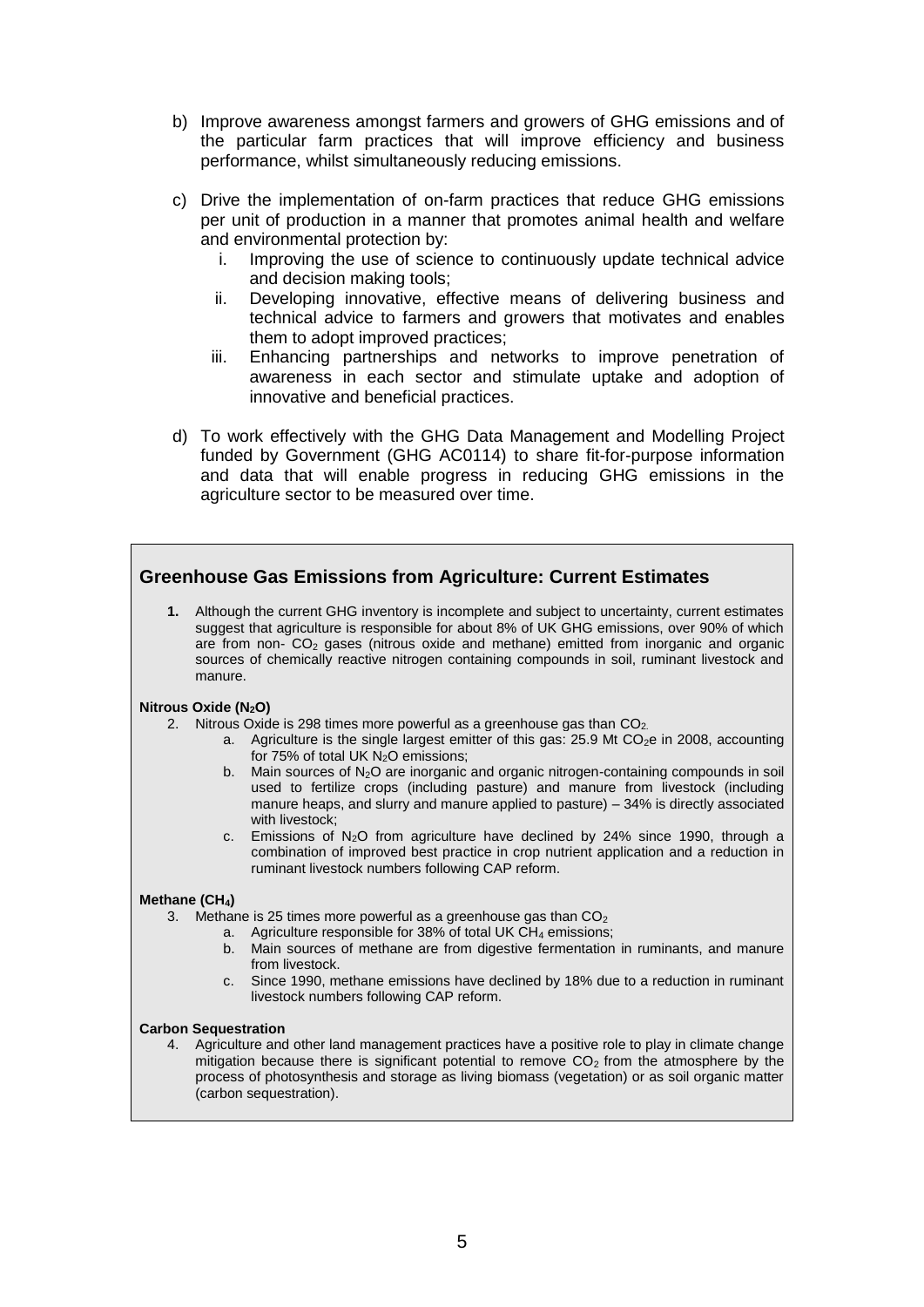## **Overall Approach**

6. A focused step by step approach to implementation has been agreed with delivery partners:

#### **Phase 1: (2010 – 2012):**

This phase will focus on the establishment and consolidation of the key activities to underpin future implementation, including: a communications strategy; a feasibility study for an Information Hub (iHub); identification of key actors able to influence and deliver GHGAP activities; implementation of sector roadmaps and working with Defra to develop a fit-for purpose approach to monitoring GHG emissions reductions with time. Actions and milestones are set out in more detail in this plan.

#### **Phase 2: (2012 – 2015):**

This phase will be defined in further detail in an updated delivery plan to be submitted in **April 2012**. By this time, the partnership will have established key messages and supporting evidence, and will be actively promoting improvements in farming practices in target sectors. Lessons learned from this initial activity and new technical knowledge will be applied to enhance the approach for the next target sectors. With this experience and momentum, the level of ambition in terms of sector penetration will be stepped up. The Steering Group will also be working actively with the GHG Data Management and Modelling Project to ensure that the industry information and data sources are being used effectively so that the UK is able to estimate progress in GHG emissions reductions with time. By 2015 the partnership will have achieved a high level of awareness in all farming and growing sectors, with evidence of a clear trend towards increased uptake of the priority actions.

#### **Phase 3: (2015 – 2020):**

By 2015, the GHG Inventory research programme will be able to report its outcomes. This will enable the GHGAP activities to be targeted on the basis of an improved evidence base. By 2018, the majority of farmers, growers and advisors need to be actively implementing priority on-farm actions relevant to their farm type. By this time, additional evidence will have been gathered with which to persuade farmers of the economic benefits of adopting such actions. Other supply chain initiatives and assurance schemes may be offering positive levers for change. Monitoring methodologies will be more clearly defined as a legacy of the Government-funded GHG Inventory research. These should enable more accurate assessment of progress, which will allow the Steering Group to focus activity where it can make the most significant difference. Ongoing monitoring and analysis of the evidence base will be required from 2015 onwards.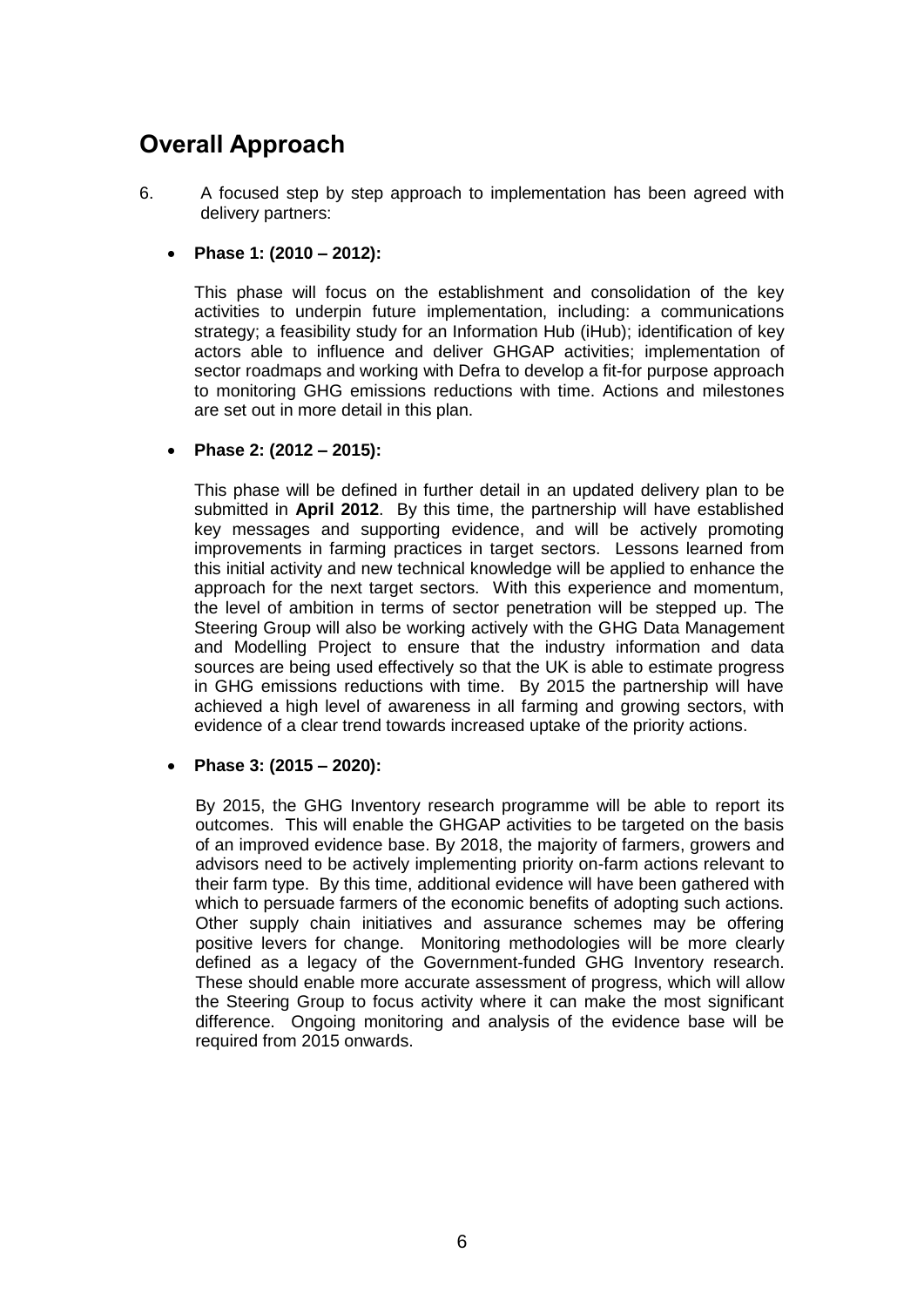## **Challenges**

7. Achieving the 80% reduction in GHG emissions will present all sectors of the UK with a significant challenge, but those faced by the agriculture sector are unique. Food production involves natural biological processes that inevitably release GHG"s. Crops require nitrogen for growth and to produce economic yields. Livestock release methane as a result of enteric fermentation and manure is an unavoidable byproduct. Variability in environmental conditions, such as temperature and rainfall is uncontrollable, and will influence food production and associated emissions. To deliver a 3Mt CO<sub>2</sub>e reduction the following challenges will need to be addressed:

- a) Technical difficulty in reducing emissions in biological systems and limited availability of new technologies that might help deliver GHG emissions reductions;
- b) Uncertainty about sources of emissions from different compartments of food production systems, and how they are influenced by external conditions such as temperature and rainfall;
- c) Wide diversity of farm types and production systems in England, operating in a wide range of physical environments, e.g. soil types. There is no "one size fits all" solution;
- d) Motivating farmers in such a complex sector; there are a range of motivations for farming – not always profit driven – and ever increasing pressures. Many traditional farming businesses are reluctant to change established practices and adoption of new approaches can be slow;
- e) Actions to increase production efficiency and reduce emissions may not be compatible with animal health and welfare or with achieving environmental benefits such as wildlife and landscape conservation. The environmental challenge is multi-faceted. It is not easy to identify the "best fit" for an individual farm business, because difficult "trade-offs" need to be addressed;
- f) Since the privatisation of the state advisory system the network of private extension and advisory agencies has become diverse and complex. Different organisations pursue different business strategies in different regions and sectors of the industry. Expertise and resources are sometimes limited.
- g) External weather-related factors and the unpredictability of pest and disease occurrence can impact on production efficiency and associated emissions reductions. These are often beyond the control of farmers and growers.

8. The complexities and challenges should not delay progress in taking steps to increase the implementation of on-farm actions to reduce GHG emissions. It is acknowledged that there is uncertainty about GHG emissions, and that technical solutions to their reduction in food production systems will take time and investment to deliver in the longer term. Nevertheless, there are a suite of actions that can be implemented on-farm to deliver improved efficiency of production and a reduction of emissions per unit production. This delivery plan will focus on encouraging the implementation of these actions. It is considered important to lay these foundations so the industry is better equipped to meet the more ambitious challenges posed by climate change in the future, and in doing so complement actions to improve the sector"s competitiveness and resilience.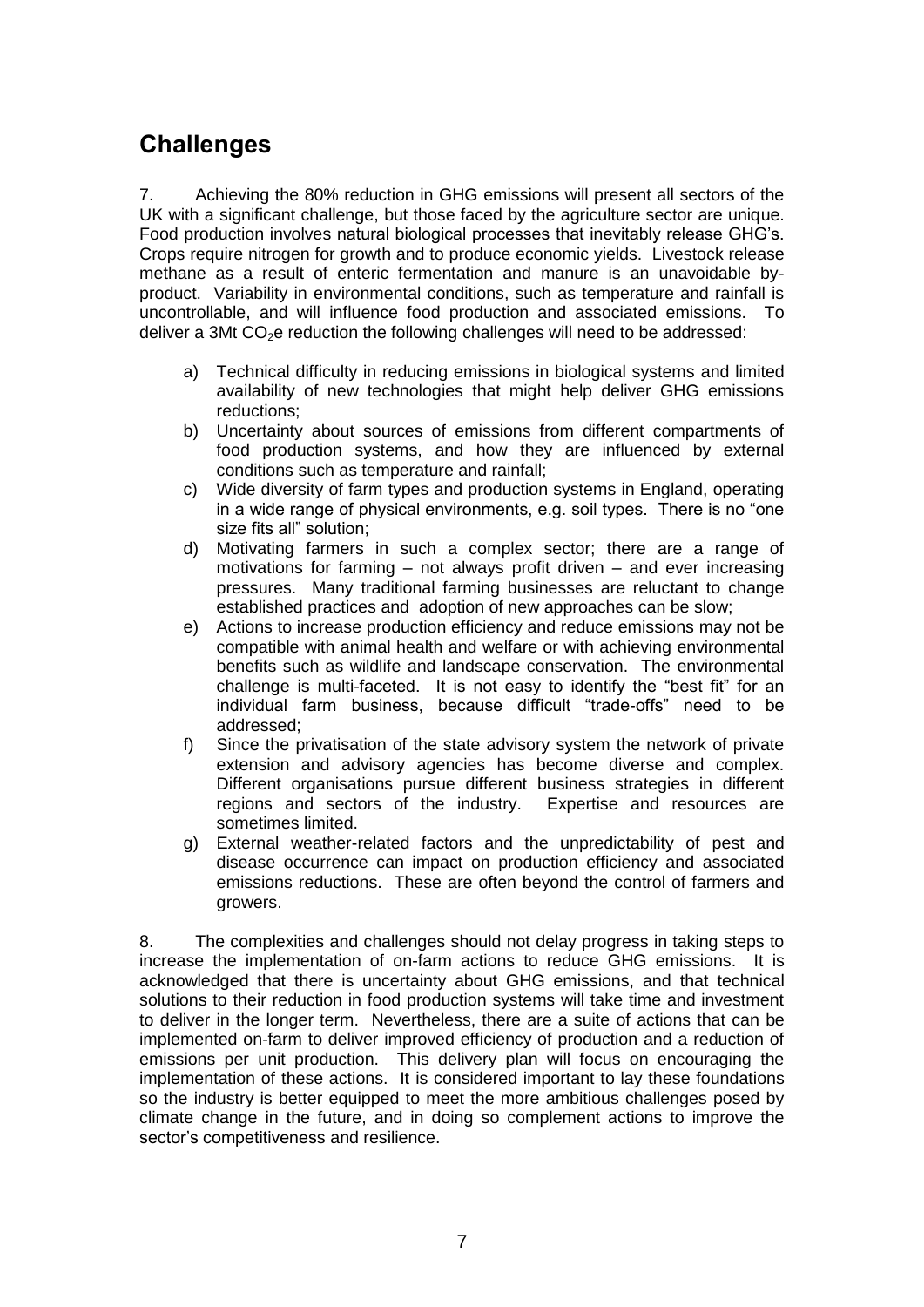## **Key Principles**

9. Recognising current fiscal pressures in government and industry organisations, this delivery plan will interact with, as far as possible, existing industry and Government initiatives and trusted networks that supply advice and information to help farmers and growers improve efficiency across various sectors. It will provide a strategic oversight of sector and government activity and so ensure more effective delivery without duplication. For example, sector Roadmaps, the Tried & Tested nutrient management programme, and professionally qualified farm advisers, among others, will be used to deliver behaviour change across the industry. This will require the building of a close working partnership between the delivery bodies associated with the GHGAP.

- 10. This approach will:
	- a) Avoid duplication of effort and wasted resources, only developing new initiatives where they address a clearly identified gap, including how data are gathered to monitor progress;
	- b) Ensure that agreed "industry standard" technical messages are developed and promoted to farmers, to provide clear understanding and confidence to implement;
	- c) Avoid confusion and "initiative and information overload" amongst farmers and other primary audiences;
	- d) Help achieve milestones early if initiatives are already making progress in delivering advice;
	- e) Enhance existing mechanisms and provide an additional stimulus for achieving further efficiencies;
	- f) Provide a platform from which to develop additional initiatives, if required to fill gaps that cannot be addressed through existing networks.

11. The development of advice and messages will be implemented according to the following principles:

- a) The focus will be to encourage actions that achieve emissions reductions through increasing the production efficiency of each farming system, so decreasing emissions per unit of production. This will seek to deliver winwin solutions where greater efficiency optimises production and improves economic performance, achieving emissions reductions as a result.
- b) Actions that are considered cost neutral or cost-negative will be encouraged at this initial stage. In taking a voluntary approach to GHG emissions reductions, it is only realistically possible to start the process of engagement with sceptical audiences by encouraging uptake of actions that do not entail significant investment by farmers. However, further efficiencies may only be possible by investment in infrastructure, for example building or equipment maintenance. It will be important to demonstrate the economic case for such investment in subsequent stages. Thus, most of the actions identified offer the potential of improved returns for farmers and growers.
- c) Opportunities will be sought to improve and integrate advice to farmers where implementation of certain actions can help meet more than one objective. For example some measures to control nitrous oxide emissions, e.g. slurry and manure storage systems, will also help control ammonia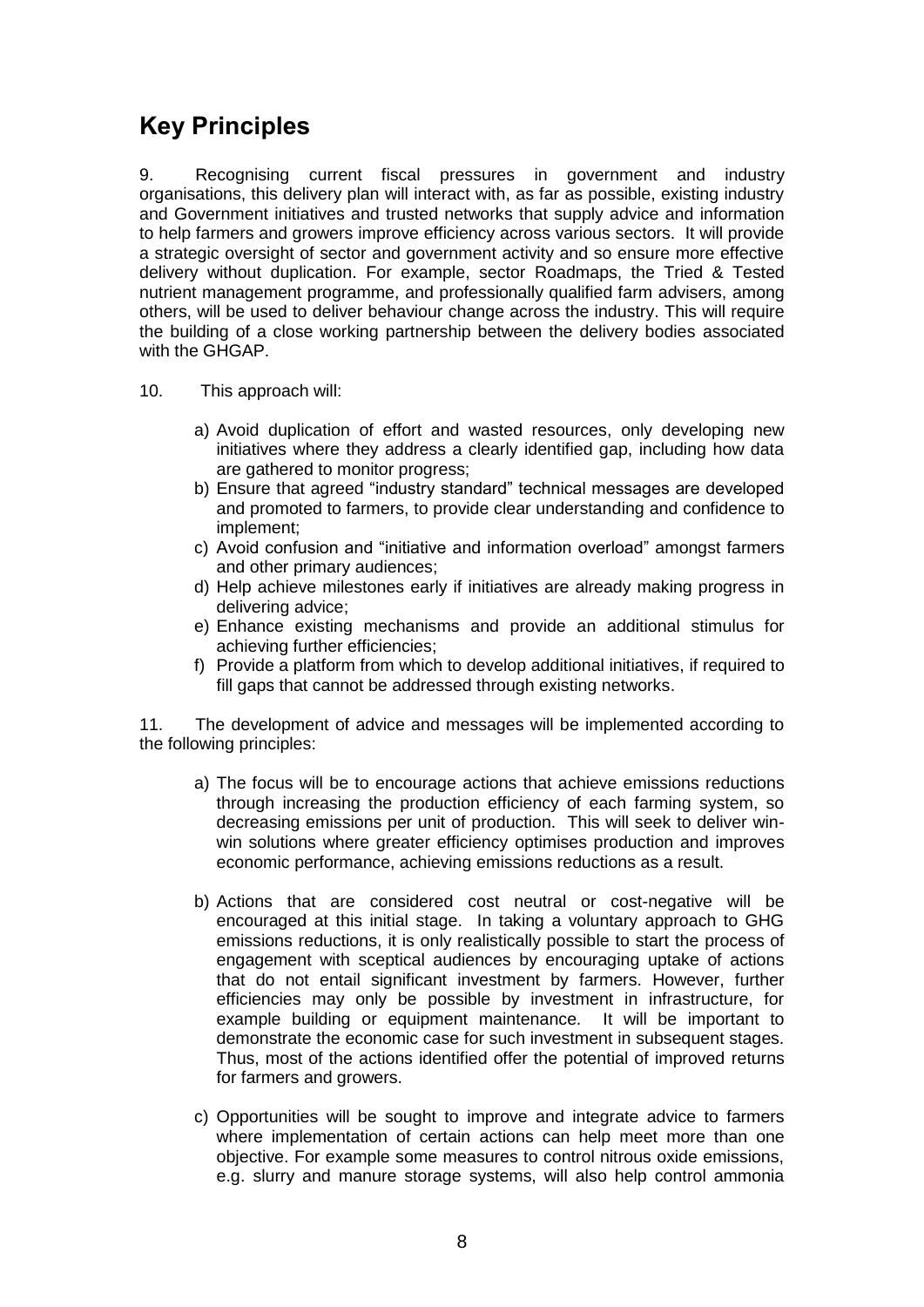emissions, making an important contribution to statutory air quality targets, as well as potentially providing a renewable energy source. Any conflicts and contradictions in existing advice will also be identified and addressed to help improve consistency of messages.

- d) Gaps in available advice, evidence and delivery will be identified. Delivery of the GHGAP will require the active involvement of Defra to:
	- i. Enhance the evidence base through its research programme (and coordinating research priorities with Research Councils (e.g. BBSRC and NERC);
	- ii. Provide supportive communications, evidence and to address inconsistencies in policies or advice;
	- iii. Develop and support methodologies to monitor uptake of actions and progress indicators;
	- iv. Make use of opportunities to secure incentives to help farmers implement GHG mitigation actions, for example through CAP reform and environmental markets.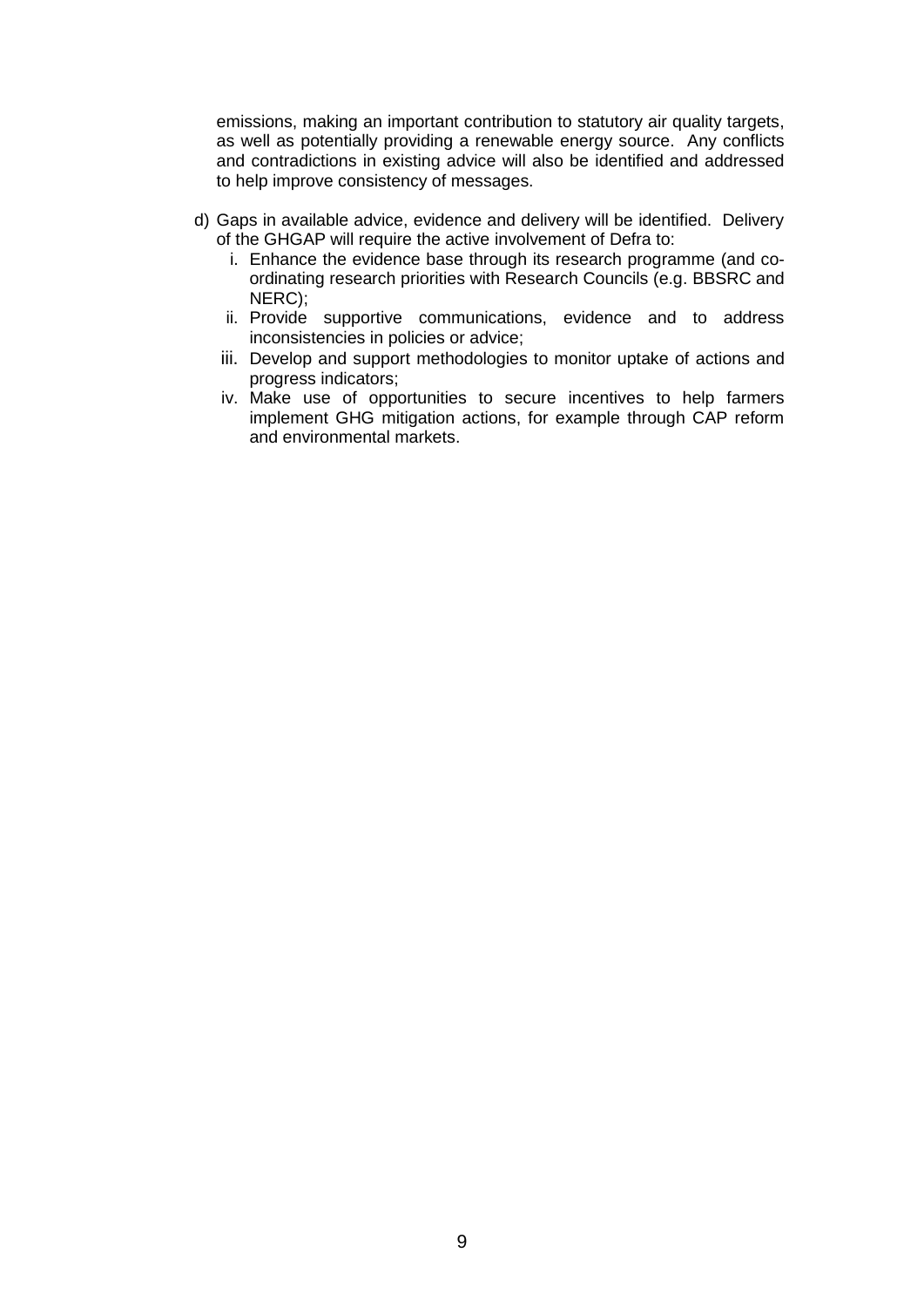## **Priority On-Farm Actions**

12. The Government has announced its intention to review progress with the GHGAP in 2012. This Delivery Plan focuses mainly on the actions to be taken up to this milestone, but it also sets out a proposed direction of travel for the longer-term. The approach taken to developing the GHGAP has been to identify and prioritise:

- a) key actions that will improve production efficiency and GHG emissions reductions;
- b) activities that encourage the uptake of the relevant practices in each farming sector;
- c) gaps and opportunities that can be addressed through the plan;
- d) actions to be taken forward in the short term, and in subsequent phases of the GHGAP.

13. Annex A sets out in detail the priority actions to be implemented at farm level in order to achieve production efficiencies and thereby reduce emissions per unit of production. Whilst there is some uncertainty about the emissions abatement potential of each action, the evidence suggests that each can improve the competitiveness of farming businesses by achieving efficiencies in production and reducing losses.

|                | Summary of on-farm actions to be encouraged by the GHGAP:                                                                                                                                                                                                                                                                                                                                                                                                                                                                                                                                                                                                                                                                                     |
|----------------|-----------------------------------------------------------------------------------------------------------------------------------------------------------------------------------------------------------------------------------------------------------------------------------------------------------------------------------------------------------------------------------------------------------------------------------------------------------------------------------------------------------------------------------------------------------------------------------------------------------------------------------------------------------------------------------------------------------------------------------------------|
| a)             | Adopting best practice in soil and land management                                                                                                                                                                                                                                                                                                                                                                                                                                                                                                                                                                                                                                                                                            |
| b)             | more efficient crop and grassland production:<br>Using crop, soil and manure assessments, nutrient plans, industry standard<br>$\Omega$<br>recommendations, decision support tools (e.g. Defra Fertiliser Manual - (RB209) and,<br>if needed, professional advice to achieve balanced fertilisation and nitrogen use<br>efficiency for each crop;<br>Calibrating fertiliser and manure application equipment;<br>$\circ$<br>Monitoring crop development closely to optimise the timing and frequency of fertiliser<br>$\circ$<br>and crop protection product applications according to the crop requirements,<br>emerging pest or disease threats and weather conditions.                                                                     |
| $\mathsf{C}$ ) | more efficient management systems for livestock:<br>Considering the benefit of using professional nutritional advice to plan feeding<br>$\circ$<br>regimes;<br>Monitoring growth and performance of livestock closely to allow early interventions<br>$\circ$<br>where necessary;<br>Implementing health plans with veterinary advice to control disease;<br>$\circ$<br>Using animals with high Profitable Lifetime Index (PLI) or high Estimated Breeding<br>$\circ$<br>Value (EBV) when breeding;<br>Plant grazing land with a clover mix / higher sugar grasses, where appropriate and<br>$\circ$<br>this does not affect environmental land management agreements or obligations;<br>Appropriate slurry and manure management.<br>$\circ$ |
| $\mathsf{d}$   | more efficient use of on-farm energy and fuel:<br>Installation of equipment that uses or generates energy with lower carbon emissions,<br>$\circ$<br>including the use of renewable electricity, heat and fuels;<br>Improving the production, storage and use of heat on farm;<br>$\circ$<br>Matching farm equipment specifications with on-farm needs e.g. optimising power<br>$\circ$<br>output with fuel efficiency;<br>Maintenance, repair and management of buildings (including optimizing insulation and<br>$\circ$<br>ventilation), vehicles and equipment, for example calibration of equipment, tyre                                                                                                                                |

pressures, etc.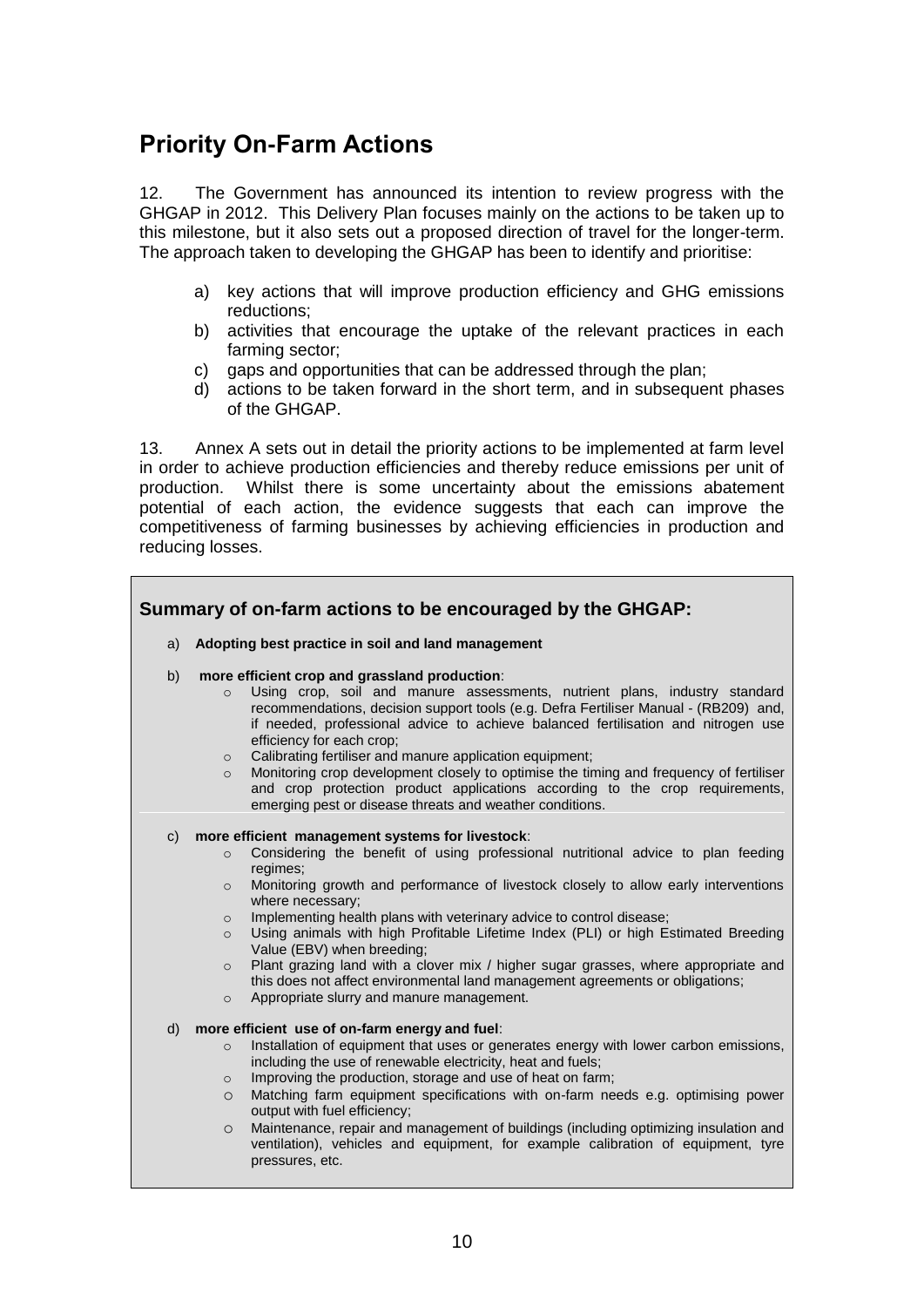## **Activities Encouraging On-Farm Action**

14. There is already a diverse range of initiatives and advisory networks that aim to deliver improved efficiencies in food production, and with it, greater competitiveness of the farming sector. This delivery plan will seek to engage with these trusted and established delivery routes to promote the priority on-farm actions listed above.

| <b>Initiative</b>                                                          | Areas of activity and delivery                                                                                                                                                                                       | Lead organisation(s)                                                |
|----------------------------------------------------------------------------|----------------------------------------------------------------------------------------------------------------------------------------------------------------------------------------------------------------------|---------------------------------------------------------------------|
| Training farm advisers                                                     |                                                                                                                                                                                                                      |                                                                     |
| <b>FACTS and BASIS</b>                                                     | CPD programmes in crop nutrition and crop<br>protection respectively                                                                                                                                                 | AIC and BASIS                                                       |
| Institute of Organic<br>Training and Advice                                | Training and accreditation of organic farming<br>advisors, including climate change mitigation.                                                                                                                      | IOTA / ORC and partner<br>organisations                             |
|                                                                            | Training, promotion, information and advice to farm                                                                                                                                                                  |                                                                     |
| <b>Catchment Sensitive</b><br>Farming (CSF)                                | Reducing diffuse pollution in priority catchments,<br>promoting best practice on soil and nutrient<br>management                                                                                                     | CSF Officers (NE/EA)                                                |
| <b>Tried &amp; Tested</b>                                                  | 'One-stop shop' for information and support on<br>nutrient management                                                                                                                                                | Professional Nutrient<br><b>Management Group</b>                    |
| <b>Precision Farming</b>                                                   | Advice, information, events for the arable sector                                                                                                                                                                    | <b>HGCA</b>                                                         |
| Voluntary Initiative on<br>Pesticides                                      | Promoting best practice in pesticide use (also<br>supporting crop health aspects of GHGAP)                                                                                                                           | VI Steering Group                                                   |
| Milk Roadmap                                                               | Improvement in resource use efficiency                                                                                                                                                                               | DairyCo and NFU on<br>the Milk Roadmap                              |
| English Beef & Sheep<br><b>Production Roadmap</b><br>"Change in the air" - | Mitigating the effects of climate change by reducing<br>GHG emissions and energy use.                                                                                                                                | EBLEX, in partnership<br>with other Organisations                   |
| Integrated farm<br>management                                              | Advice on soil management, nutrient management,<br>energy efficiency, crop health, water management,<br>animal husbandry, landscape and nature<br>conservation - "Whole Farm Approach" can be<br>applied to any site | <b>LEAF Demonstration</b><br>Farm Network, FWAG,<br>TAG etc         |
| Organic farm<br>management                                                 | Advice and specific advisory tools on organic soil,<br>crop and livestock management, energy and other<br>resources use.                                                                                             | ORC, Soil Association<br>and partner<br>organisations               |
| <b>Farming Futures</b>                                                     | Awareness raising and advice on climate change,<br>including adaptation and mitigation                                                                                                                               | Forum for the Future,<br>CLA, NFU etc                               |
| <b>CALM Calculator</b>                                                     | Awareness raising and enabling land managers to<br>assess emissions and sequestration potential of<br>their businesses                                                                                               | <b>CLA</b>                                                          |
| Campaign for the<br><b>Farmed Environment</b><br>(CFE)                     | A voluntary approach to achieving the<br>environmental benefits from non-productive land to<br>benefit resource protection and biodiversity.                                                                         | NFU, CLA in partnership<br>with other organisations                 |
| Defra Fertiliser<br>Manual RB209                                           | Revised technical guidance and decision support<br>tool for the optimisation of crop nutrient inputs                                                                                                                 | Defra, FACTS, AIC,<br>ADAS etc                                      |
| Supply chain                                                               |                                                                                                                                                                                                                      |                                                                     |
| Farm Assurance                                                             | Range of schemes supporting production<br>efficiency, soil management etc                                                                                                                                            | AFS (Assured Food<br>Standards)                                     |
| Dedicated supply<br>chain initiatives                                      | Each supply chain is unique but include resource<br>use efficiency and carbon footprinting                                                                                                                           | Individual supply chains                                            |
| National labelling<br>schemes                                              | e.g. LEAF Marque, Organic, etc                                                                                                                                                                                       | <b>LEAF</b> (lead<br>organisation), and other<br>Individual schemes |

#### **Examples of existing industry activities**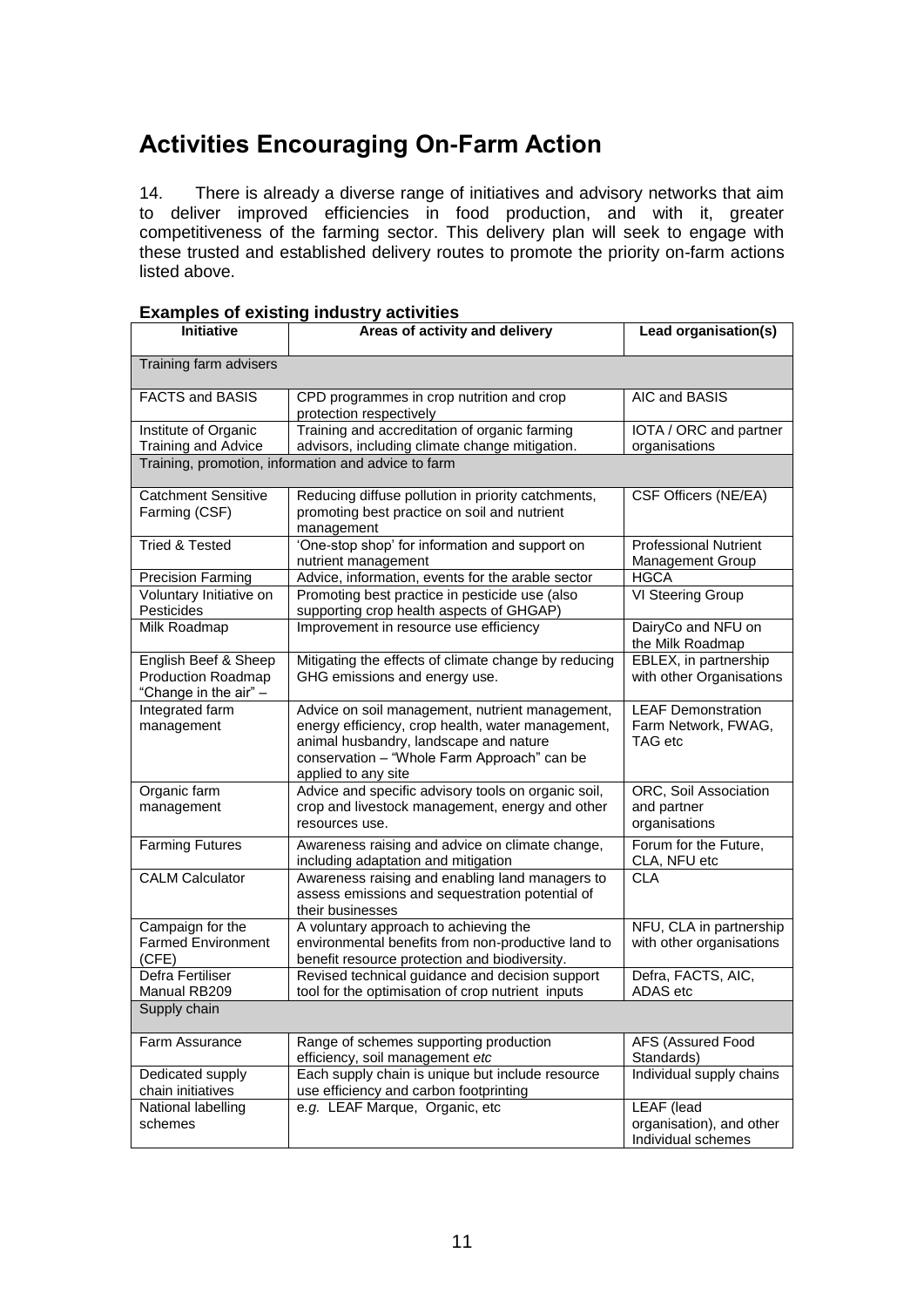15. Annex B sets out in more detail the current and new activities underway that will be the key delivery channels for each priority on-farm action.

## **Opportunities**

16. A recent analysis drawing on the key findings from four recent Defra funded studies $2$  into abatement potential in the agriculture sector, and a joint industry-CSF report on nutrient management provide a guide to where action to reduce greenhouse gas emissions from the agriculture sector could be focused. The key points are:

- a) Large dairy, cereal and mixed farms seem to have greatest abatement potential (an estimated 37% of total available potential) (AC0222).
- b) Farmers would be most receptive to information and advice about GHGs if the actions to mitigate emissions are presented in terms of the benefits *i.e.*  savings and incentives, and how such actions meet other environmental outcomes.
- c) The main drivers for uptake of mitigation actions are ensuring best management practice and economics. Financial drivers may be direct e.g. savings on inputs from correct planning and accurate application; or indirect e.g. complying with market / buyer requirements.

#### **Scope for progress**

17. Given the significant diversity of farm types, it is difficult to establish an accurate baseline of current farm activity and collate progress and uptake of additional on-farm actions across the full spectrum. But studies suggest that:

- a) Advice on crop nutrient management and some aspects of soil protection is widely available and used by growers. A wide range of nutrient management planning tools are already is available, including advisory documents and software, advisers and paper or computer-based plans. However, many of these tools are complex and depend on technical skills and knowledge with access to and familiarity with, computers and the internet.
- b) Uptake of planning tools is generally is good among arable farms and larger farms. In particular, these farms should have little difficulty implementing the new Fertiliser Manual or NVZ Guidance. Both PLANET and Tried & Tested are suitable for nutrient management plans.
- c) Nutrient management practices are most advanced on arable farms but there appears to be scope for further improving the use of nutrients in organic manures. A new stand-alone version of MANNER-NPK would be helpful in

 2 "SAC MACC 2" – Review and Update of UK Marginal Abatement Cost Curves for Agriculture "AC0222" – Agricultural Greenhouse Gas Mitigation Feasibility Study

<sup>&</sup>quot;Market segmentation" – Market Segmentation in the Agriculture Sector: Climate Change (FFG0918) "Advisory Service Analysis" – Agricultural Advisory Services analysis (FFG0912)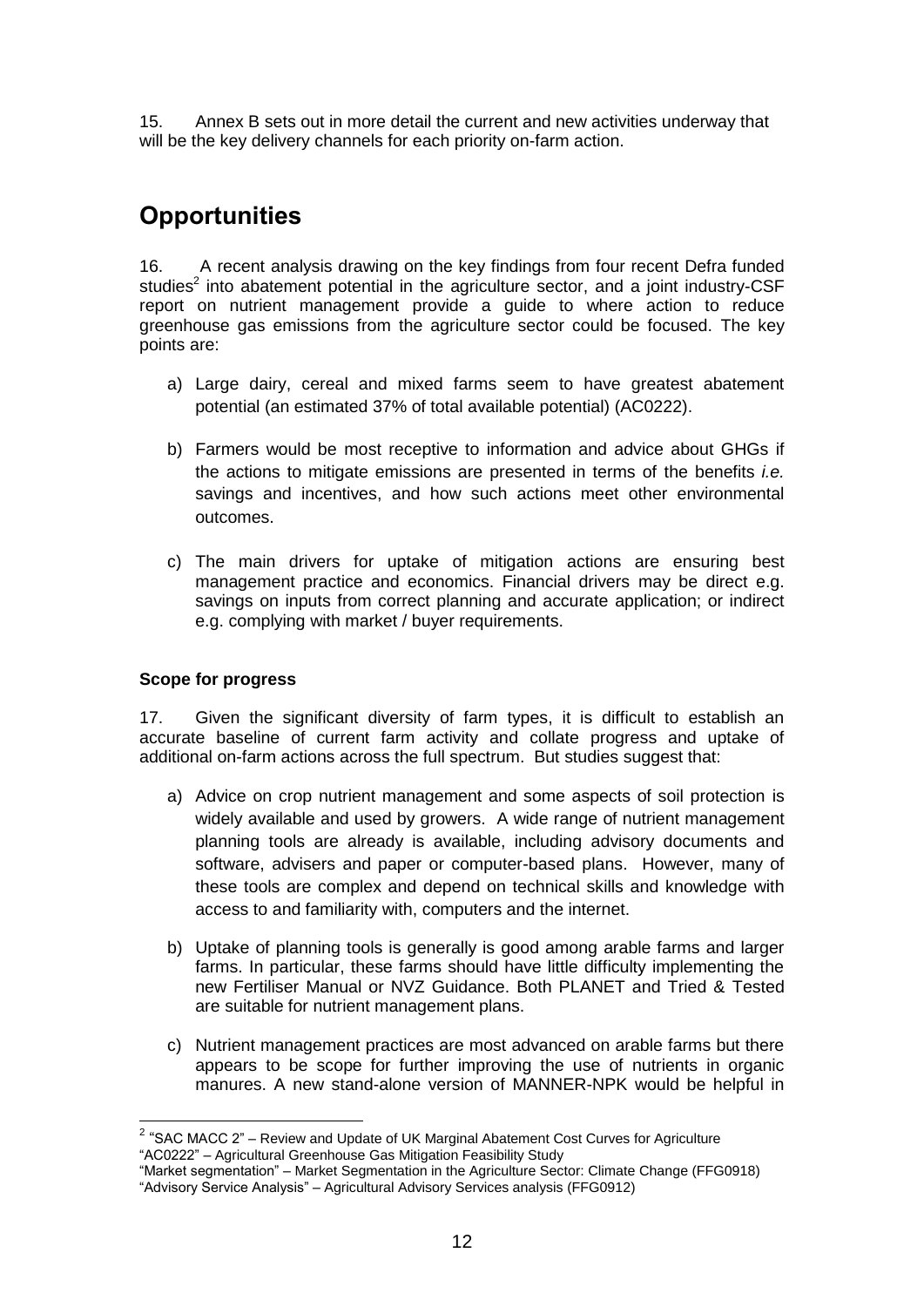supporting progress in this area, if resource can be secured. The current version is only available embedded in PLANET (which is not popular with livestock farmers who prefer MANNER software).

- d) Nutrient management planning on dairy farms seems to be rather less common than it is on arable farms but most farms have a nitrogen management plan if they are in an NVZ.
- e) Uptake of nutrient management planning is relatively low among grazing livestock (beef and sheep) farms. These may be generally low input users, with therefore a lower economic driver for change. But the scope for improving nutrient management planning and soil management practices appears to be greatest in this particular sector. The range of available planning tools has been less suitable for these farms due to their type, complexity and requirement for computer use. The Tried & Tested campaign may fill this gap, as it is paper-based. A training version of the Fertiliser Manual grassland recommendations and a simple guide to organic manure management would be helpful.
- f) There is comparatively less penetration of advice on animal health and nutrition in the livestock sector. Anecdotal evidence suggests that dairy enterprises receive regular veterinary visits, but the beef and sheep sectors appear to use comparatively less veterinary advice.

#### **Understanding current awareness about GHG emissions**

18. The GHGAP aims to increase awareness of GHG emissions. The Agricultural Greenhouse Gas Mitigation Feasibility Study (AC0222) conducted by ADAS $3$  reveals that:

- a) There is generally low awareness of GHG emissions across the farming sector, with 51% farmers placing little or no importance on this when making decisions on the management of their farms. There was low awareness of Government aims for reducing emissions from the agriculture sector.
- b) The greatest awareness of GHGs was in cereal and general cropping sectors where growers were more likely to believe it was important to consider GHGs in decisions (18% arable and 17% of small farms found it very important).
- c) 39% of the sample was aware of the GHG Action Plan.

 3 Involved a sample of 751 farmers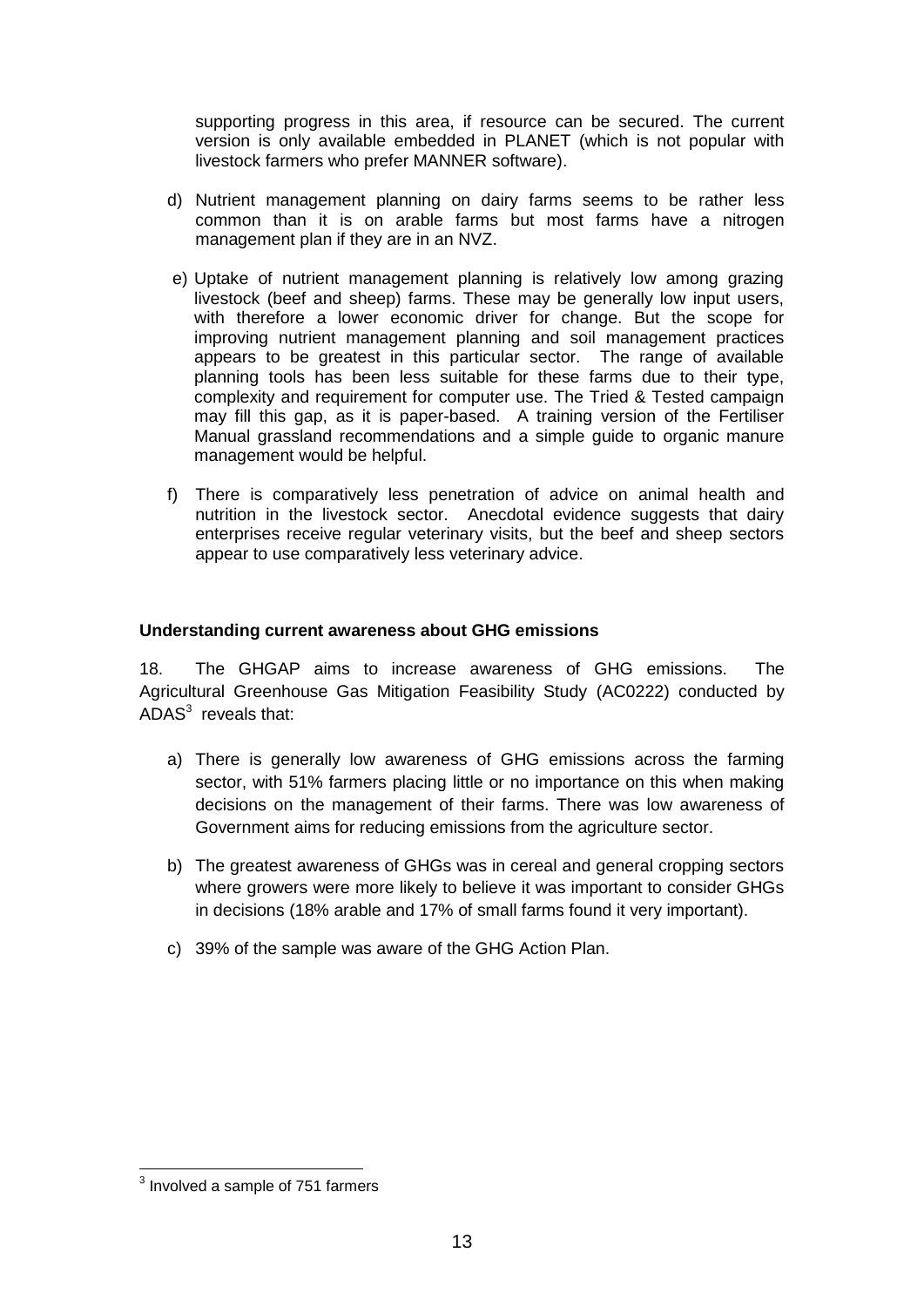**Summary: Awareness about GHGs in different farm types (Defra research contract AC0222 – undertaken by ADAS):** 

|                   | Total | Cereals | General<br>Cropping | Dairy | Cattle &<br>Sheep<br>Upland | Cattle &<br>Sheep<br>Lowland | Small | Medium | Large |
|-------------------|-------|---------|---------------------|-------|-----------------------------|------------------------------|-------|--------|-------|
| Total             | 751   | 150     | 150                 | 150   | 150                         | 151                          | 251   | 250    | 250   |
| Methane           | 42%   | 32%     | 31%                 | 57%   | 44%                         | 47%                          | 45%   | 37%    | 44%   |
| Carbon dioxide    | 28%   | 43%     | 52%                 | 13%   | 21%                         | 15%                          | 29%   | 24%    | 32%   |
| Nitrous oxide     | 11%   | 20%     | 29%                 | 1%    | 5%                          | 1%                           | 12%   | 8%     | 14%   |
| None of the above | 42%   | 38%     | 31%                 | 41%   | 51%                         | 49%                          | 39%   | 48%    | 39%   |

19. Whilst highlighting the degree of challenge in implementing the GHGAP, this study does reveal that certain groups of farmers have a good awareness about GHGs and are taking action and planning their on-farm actions accordingly. There is a common perception (mainly in the beef and sheep sector<sup>4</sup>) that GHG mitigation only involves new burdens and costs. Experience within the partner organisations suggests that many farmers simply need to become aware of the linkage between good husbandry, production efficiencies and GHG mitigation to accept the reasoning.

 4 ADAS, 2010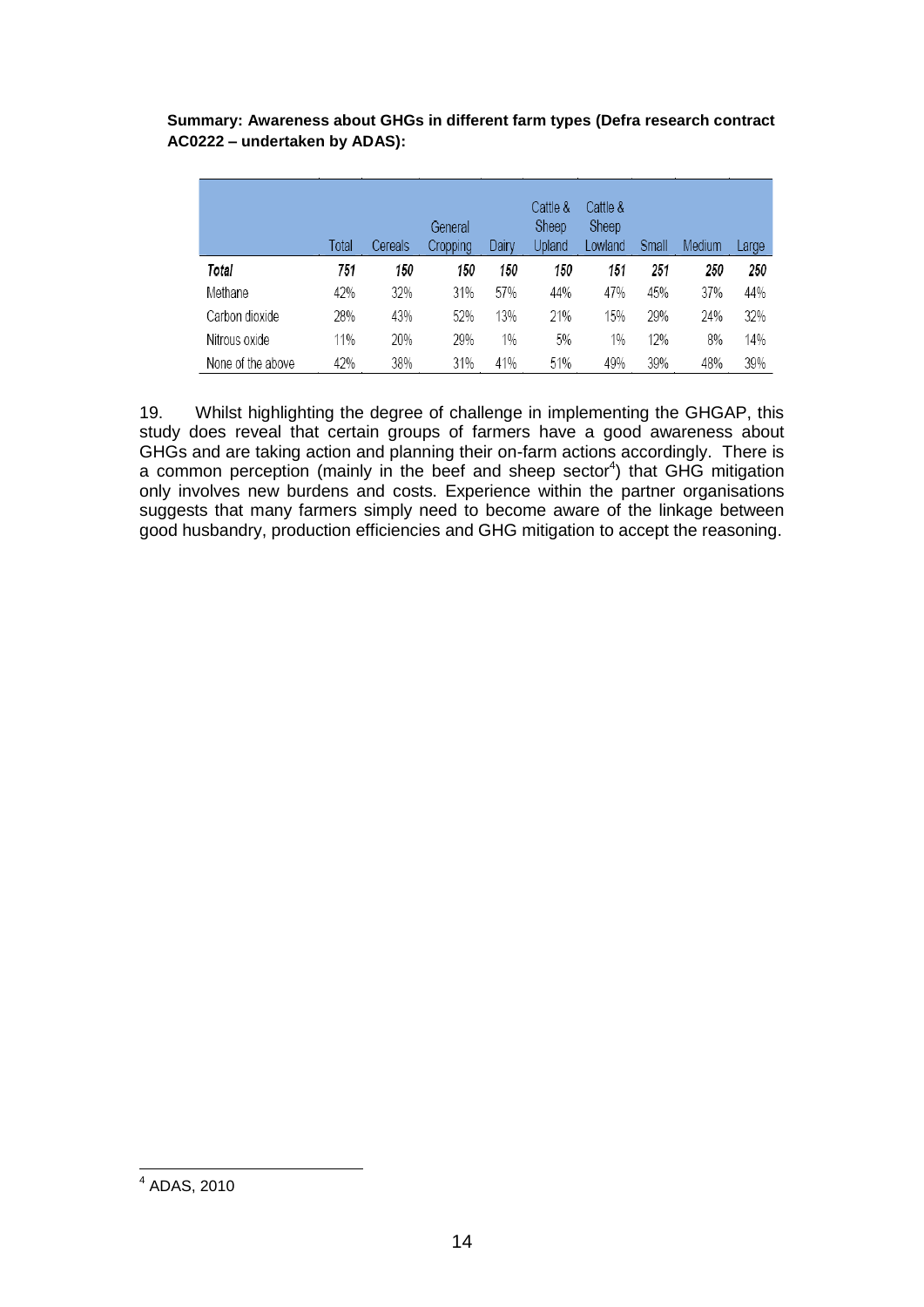## **Key GHGAP Activities**

20. The GHGAP will use the detailed outputs from the research described to shape how it will enhance awareness raising and co-ordinate the provision of expert advice. The key activities to be taken forward will be:

- a. Use opportunities under existing work programmes in each partner organisation **to improve co-ordination of advice and information** so that advisory networks serving different farming sectors deliver consistent and up to date messages. This will include **continued and enhanced training and professional development of advisors** (e.g. FACTS and BASIS) and provision of information to animal health and feed professionals, e.g. veterinarians, animal feed nutritionists and advisors. It will also use other routes of influence e.g. feed compounders and agricultural merchants who have more contact and influence with those parts of the farming sector that are less engaged with professional advisors and vets.
- b. **Consider developing an Information Hub (iHub)**, which will allow all partner organisations and their advisory networks to source common messages and materials, thereby ensuring delivery of consistent messaging to their sectors. An iHub could make it possible for any single adviser, consultant or sales representative to provide contacts and signposts to other relevant information, thus maximizing the value of each farm visit and increasing the likelihood of a positive shift in implementing beneficial actions. The concept and proposed action for the "iHub" is covered in more detail in the next section.
- c. **Develop a communications strategy** that harnesses the developing experience and expertise of the partner organisations to improve targeting and impact of messages and advice. The strategy will focus on where the biggest gains in progress can be made in the farming sector for a given level of effort. Most grazing livestock farms are small, and are also, historically, the hardest to reach in terms of awareness raising and technical advice. In total, they account for around half the agricultural area of the UK, so collectively they make an important collective contribution to overall emissions and potential abatement. The communications strategy will seek to use existing agriculture segmentation work to further develop priorities for targeting messages. It will also be important to be clear about what farmers are being asked to do, developing messages that resonate with different audiences and farm types, as well as to monitor their impact. The communications strategy is covered in more detail later in this Plan.
- d. Continue to **develop and promote farm audit approaches, including the CLA Carbon Accounting for Land Managers (CALM) calculator** – a free online resource that help land managers work out the balance of greenhouse gases emitted by farming businesses, set against the carbon stored in their trees and soil. This will help raise awareness and inform the decision making of farming businesses about adopting or enhancing on-farm actions, in an integrated way that can help reduce actual emissions at source.
- e. Continue to **enhance the supporting evidence base, through working closely with Defra and research organisations to identify da**ta sources and evidence gaps, agree on key messages where there is uncertainty and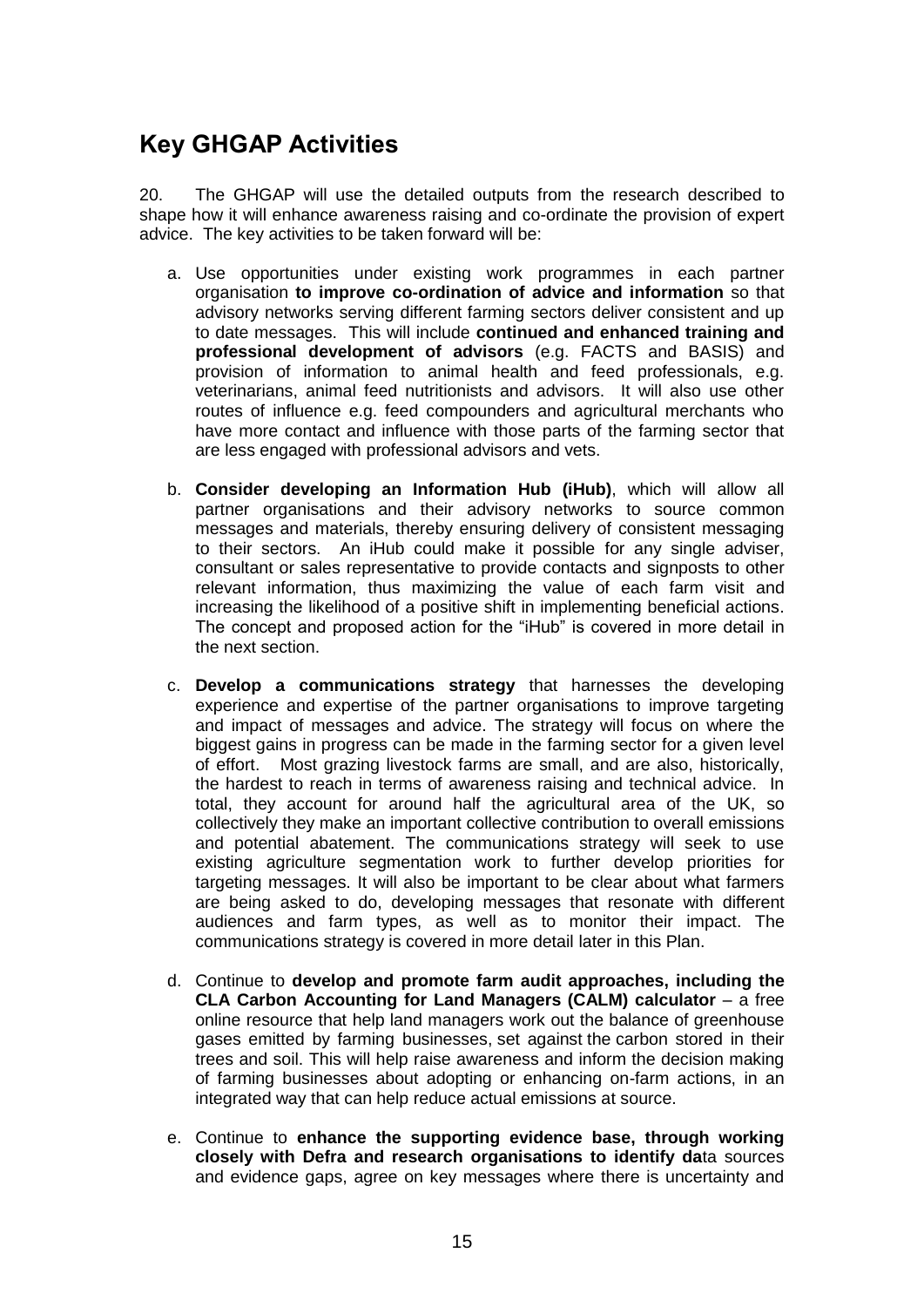conflicting research outputs, and prioritise the science and knowledge exchange investment needs for the sector.

f. **Development of case studies** and economics evidence to support messages to promote adoption of on-farm actions and to explain how other environmental outcomes can be achieved through a single activity.

g. Active **participation in Defra's advisory "pilot" project** to further develop how integrated advice and messages can be delivered effectively, and continue to work with Defra to improve training and skills strategies.

## **Consideration of an Information Hub (iHub)**

21. Significant thought and consideration has been given to whether an iHub needs to be developed to act as a repository of information to assist advisors, farmers and other interested parties to access consistent and reliable advice on production efficiencies and GHG mitigation. Farmers and their advisors are currently faced with a daunting amount of information from many different sources, and there are circumstances when advice focused on one outcome can conflict with advice focussed on another.

- 22. The iHub could fulfil the following potential objectives:
	- a) Act as a focal point to direct advisors to information, such as tools, resources, statistics or scientific papers, whatever their speciality;
	- b) Provide a synthesis of recent research so that advice can be regularly updated;
	- c) Highlight possible contradictions and inconsistencies in advice enabling advisors to understand where potential tensions exist and so to adjust advice depending on their client needs and type of business;
	- d) Assess the usefulness of research outputs and advice and provide feedback to research providers and funders on additional evidence needs.
- 23. In order to progress this concept, the following actions are proposed:

#### **Action 1:**

- **a) With input from the GHGAP Steering Group, AHDB will undertake a feasibility study, that will include:**
	- **i. An assessment of the need for an iHub;**
	- **ii. Proposals for how an iHub can provide optimum value to advisors;**
	- **iii. Options for how development of an iHub can be taken forward, including host organisations, recognising existing initiatives and websites;**
	- **iv. A breakdown of required resources including input from partner organisations.**
- **b) The Steering Group will consider this study and decide whether to implement a pilot iHub by end-April 2011.**
- **Action 2: If it is agreed to test the iHub concept, and provided resources can be secured, a pilot iHub will be built and ready to test by advisors by end-April 2012.**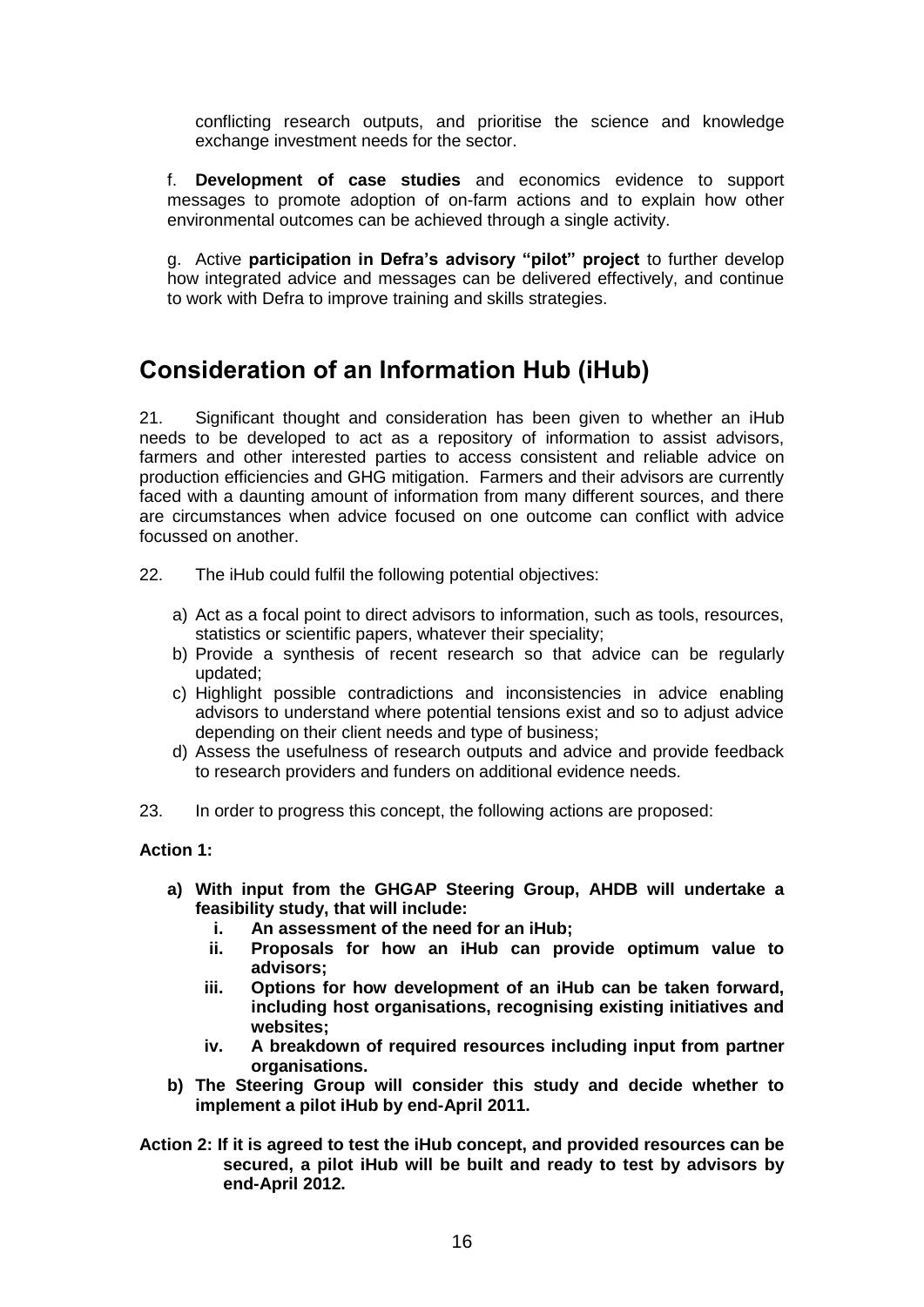## **Communications**

24. Communications is vital to the GHGAP achieving its objectives, particularly raising awareness of GHG emissions and in delivering advice and technical support that enables the implementation of the priority on-farm actions. As already highlighted, the degree of challenge is significant because of the complexity of the issues, the diversity of the agricultural sector and also the need to develop consistent messages for use in many delivery networks. A number of actions have been identified to address this challenge.

#### **Ensuring clear operational communications with partner organisations**

25. There are a large number of organisations and networks that can play an important role in contributing to a 3Mt  $CO<sub>2</sub>e$  reduction. For example, retailer organisations fund their own knowledge transfer programmes. It is not possible, nor is it appropriate for the GHGAP to seek to assume oversight or influence over the initiatives and activities already in place. It is important that organisations continue to have ownership of their own initiatives, which are tailored to the specific needs of their sectors. But it is vital that there is a common strategic understanding of how initiatives fit with and contribute to achieving the objectives of the GHGAP. Sharing experience and ideas between initiatives through a process of ongoing dialogue will also contribute to a successful outcome.

- **Action 3: GHGAP Steering Group members to continue liaison with other farming organisations, service providers and their networks. Establish links with the trade press to help early promulgation of key messages.**
- **Action 4: GHGAP Steering Group to establish dialogue with retailer organisations and other key players in the food supply chain about the role they play in providing advice and incentives. It is proposed that given the potential complexity of these discussions, and the need to ensure they fit within a wider policy framework of food security, that they are facilitated by Defra within the existing Supply Chain Network.**

#### **Awareness about GHG Mitigation**

26. The GHGAP"s success will depend on developing messages that increase awareness about how improving the efficiency of resource use, be it nutrients, livestock, energy etc - regardless of the farming system - makes good business sense. Partner organisations are already promulgating messages, encouraging best practice and providing technical advice. The GHGAP partnership offers an opportunity to use the expertise in the participating organisations to provide a strategic overview and map out the current reach of existing networks and develop solutions to using them more effectively to improve the overall level of awareness.

27. Ideas about sector segmentation bespoke messaging and engagement methods will be shared by the GHG Steering Group in order to agree priorities for awareness raising activities. Where appropriate, the Defra communications team and social scientists will be invited to help consolidate understanding about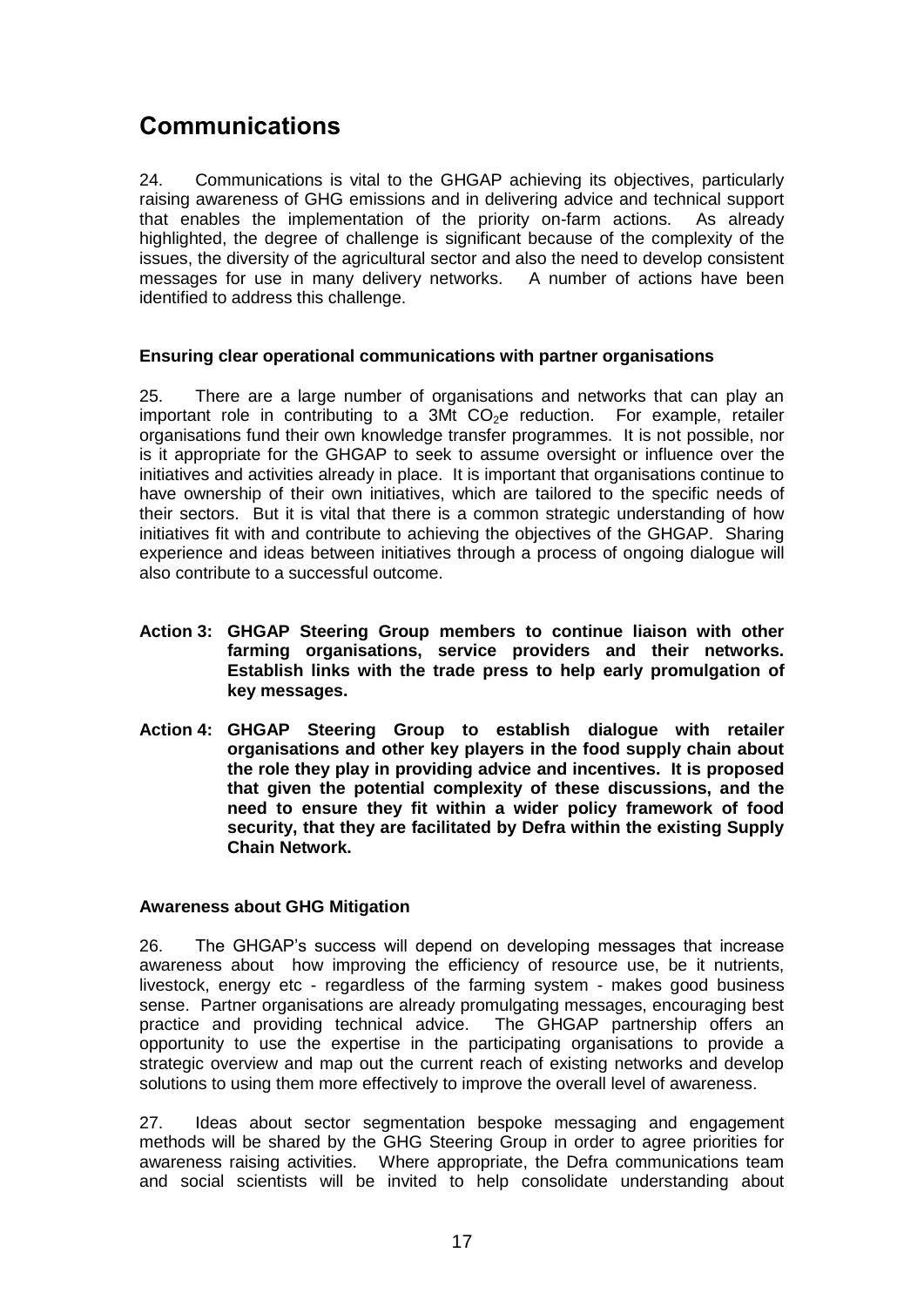engagement methods and success stories. Farming Futures has acquired considerable expertise and experience in this area, and has built a good reputation in parts of the agriculture sector, and useful lessons from this initiative can be usefully applied in helping the GHGAP Steering Group develop and enhance the partnership"s ability to raise awareness. It will be important to prioritise activity on the basis of where the greatest progress in GHG emissions reductions can be achieved in given sectors, thus enabling effective targeting of existing resources.

- **Action 5: The GHGAP Steering Group will identify sectors where the biggest gains in production efficiency can be achieved. The Steering Group will map out the current reach of existing networks and develop solutions to using them more effectively to improve the level of awareness in the priority areas.**
- **Action 6: GHGAP Steering Group will commission the development of common key messages and updates (e.g. common PowerPoint presentations) that can be deployed at meetings, conferences and other forums.**

#### **Provision of convincing evidence and technical advice**

28. The success of the messages will be reliant on reliable data on the costs and benefits associated with any particular practical mitigation actions. In order to encourage changes in farming practice, simple messages need to be supported by case histories that are relevant to the target audience. Often, messages can be better delivered by farmers sharing experience in small groups. Many partner organisations already facilitate such groups. The role of the farming press in promoting best practice and case histories is important, and it is important that relationships between partner organisations and key publications are maintained.

**Action 7: Relevant information and case histories will be identified and consolidated with co-operation of Defra scientists and economists and with time, a wider network of research networks. All Steering Group organisations will adapt workshops to use this information, and consider how farmer "champions" and the farming press can play a role in communicating benefits.** 

29. Up to date technical information and advice is already continually developed and promulgated by the partner organisations. In the next few years, there will be increasing output from research, for example the Government-funded GHG research platform, and it will be important to ensure that a significant amount of new information will be effectively and accurately used by knowledge transfer networks. The GHGAP Steering Group has discussed the possibility of a GHGAP brand *i.e.*  GHGAP-approved information bearing the joint technical branding of the GHGAP and the delivery body/bodies. With time, this will help reinforce messages, and become a recognised brand of reliable materials to aid the provision of co-ordinated advice.

#### **Action 8: GHGAP Steering Group will develop the concept of branding advice.**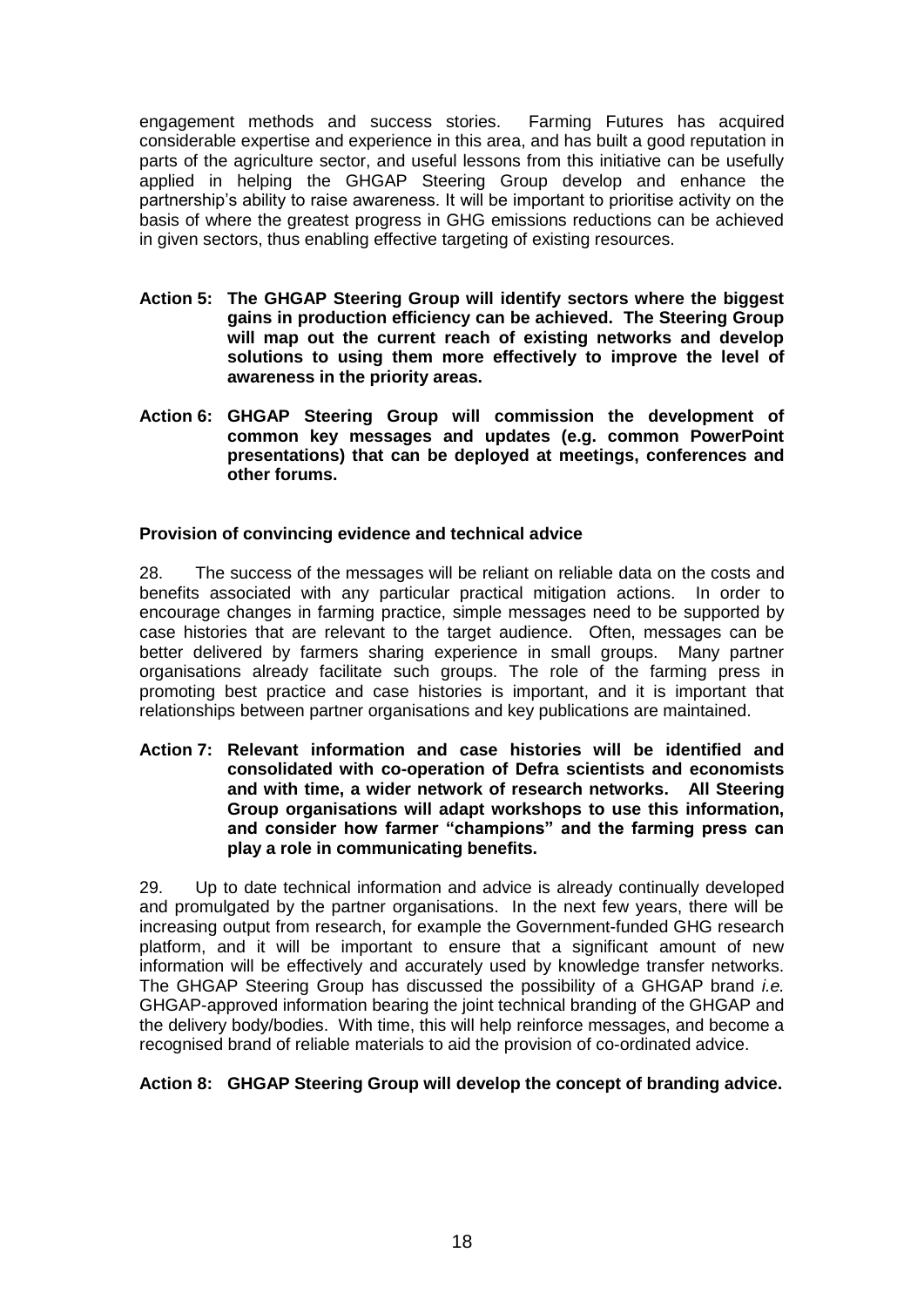## **Monitoring Progress to 2012**

30. Progress in implementing the GHGAP to 2020 will be measured in three ways:

- a) Monitoring progress in implementing the processes and actions for Phase 1;
- b) Monitoring and assessing level of active uptake of actions by farm businesses;
- c) Estimating emissions reductions with time.

#### **Progress in implementation of Phase 1: 2010 - 2012**

31. Defra proposes to carry out a review of progress of the GHGAP in 2012. Irrespective of Defra"s review, it will be important for the GHGAP Steering Group to monitor progress in delivering its intended operational activities. It needs to be recognised that there is always a lag-time between implementing actions to encourage changes in practice, and detecting a measurable change. It will not be possible in 2012 to claim that positive shifts in uptake of the priority on-farm actions are as a result of the GHGAP, firstly because the baseline is not well established, and also because a number of initiatives such as the sector Roadmaps and other industry initiatives are already driving change in the right direction. Therefore, the milestones and targets for the first phase of the GHGAP, which includes the actions set out in this delivery plan, are focussed on the establishment and consolidation of processes that will provide the delivery foundations for changes in farming practice. These actions are summarised on Page 20.

#### **Action 9: The Steering Group will monitor progress against these milestones and will provide annual reports to the Secretary of State in spring of each year, with one interim report in summer 2011 to capture early progress in the run up to the 2012 review.**

32. This phase of GHGAP delivery focuses on process and activity to the progress review in 2012 because the Steering Group is aware of the need to lay a solid foundation to meet its future ambition. The delivery partners have agreed milestones for each action that will be used by the Steering Group to monitor progress and prioritise activities.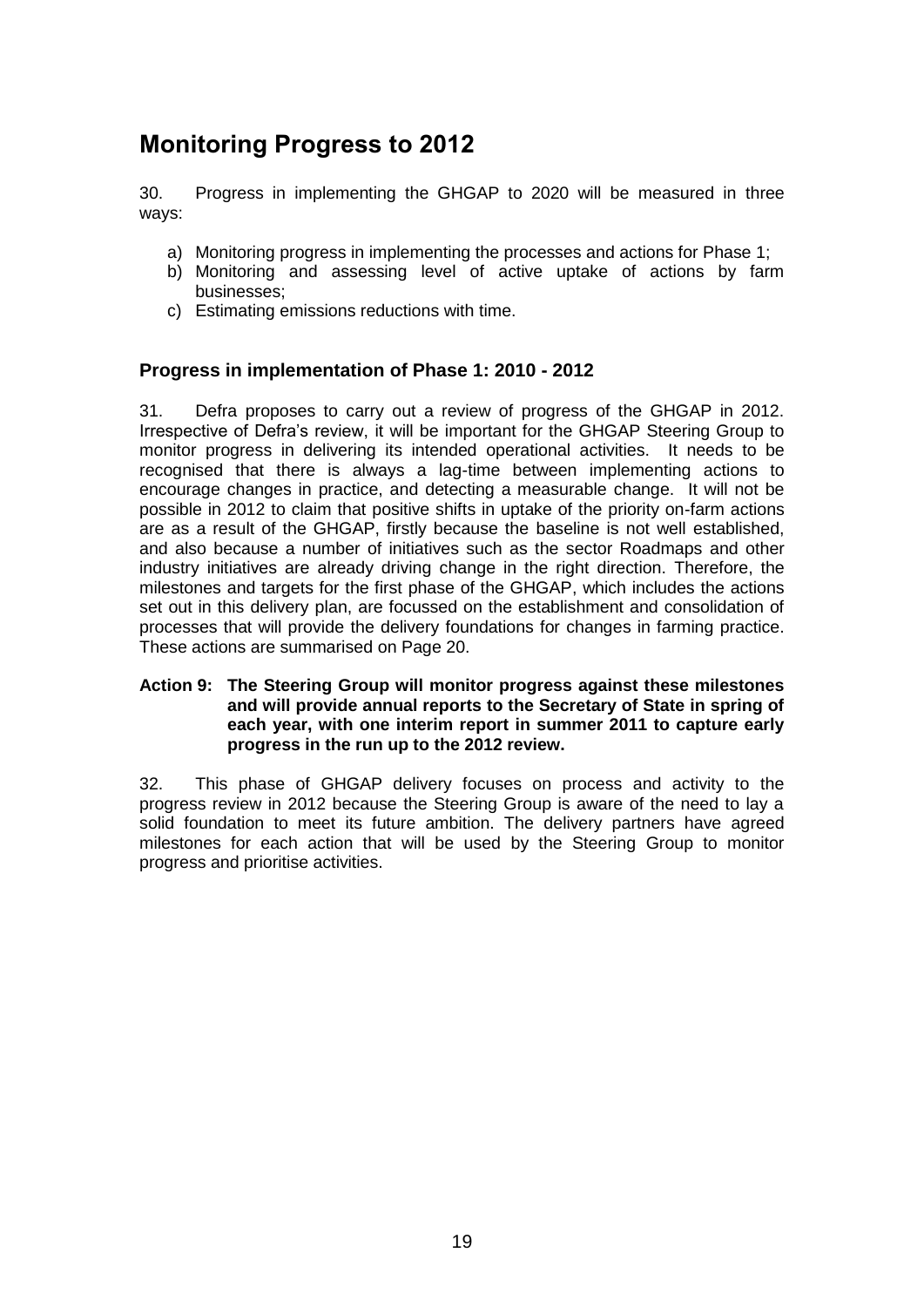### **By spring 2012, we aim to have achieved the following:**

| <b>Action</b>                                                                                 |                                                                                                                                                                                                 |                                                            |
|-----------------------------------------------------------------------------------------------|-------------------------------------------------------------------------------------------------------------------------------------------------------------------------------------------------|------------------------------------------------------------|
|                                                                                               |                                                                                                                                                                                                 | <b>Target Date</b>                                         |
| iHub:                                                                                         |                                                                                                                                                                                                 |                                                            |
|                                                                                               | Action 1: AHDB to undertake feasibility study to assess need for I-Hub and possible<br>options, to inform a GHGAP Steering Group decision on implementing a pilot.                              | by end-April 2011                                          |
| <b>Action 2:</b> Subject to Steering Group agreement on the need for an iHub, a pilot will be | by end-April 2012                                                                                                                                                                               |                                                            |
|                                                                                               | <b>Communications Strategy:</b>                                                                                                                                                                 |                                                            |
| Action 3:                                                                                     | GHGAP Steering Group members to continue liaison with other farming<br>organisations, service providers and their networks. Establish links with trade<br>press.                                | Ongoing                                                    |
| Action 4:                                                                                     | GHGAP Steering Group to establish dialogue with retailer and other key<br>organisations in the supply chain about advice and incentives.                                                        | end<br>February<br>by<br>$2011 -$ then ongoing             |
| Action 5:                                                                                     | GHGAP Steering Group to identify sectors where biggest efficiency gains can<br>be gained and map out current reach of existing networks.                                                        | by end April 2011                                          |
| <b>Action 6:</b>                                                                              | GHGAP Steering Group members to commission development of key<br>messages and updates that can be deployed at meetings, conferences and<br>other forums.                                        | by end April 2011                                          |
| <b>Action 7:</b>                                                                              | Information and case histories identified and consolidated with co-operation<br>with Defra, a wider network of research networks. Farmer "champions"<br>identified to communicate benefits.     | by end October 2011                                        |
| <b>Action 8:</b>                                                                              | GHGAP Steering Group to develop concept of branding of advice.                                                                                                                                  | by end October 2011                                        |
|                                                                                               | <b>Industry Sector Training Initiatives</b>                                                                                                                                                     |                                                            |
|                                                                                               | Training for advisors delivering climate change related advice and messages will<br>be integrated into new FACTS courses;                                                                       |                                                            |
| $\bullet$                                                                                     | GHG advice, messages and information made available to vets (via BVA, BCVA<br>BSVA, RUMA etc), animal nutrition advisors and feed representatives;                                              | by end March 2012                                          |
| $\bullet$                                                                                     | Demonstration Farms actively promoting the key on-farm actions set out in this<br>Delivery Plan;                                                                                                |                                                            |
|                                                                                               | Identify standards in assurance schemes that will benefit GHG mitigation and<br>develop options for how these can be enhanced to support GHGAP delivery.                                        |                                                            |
|                                                                                               | <b>Governance and Monitoring Progress:</b>                                                                                                                                                      |                                                            |
| <b>Action 9:</b><br>$\bullet$                                                                 | Reporting progress:<br>Interim progress report to Secretary of State                                                                                                                            | by end-July 2011                                           |
| $\bullet$                                                                                     | Annual GHGAP progress report to Secretary of State                                                                                                                                              | by end- April 2012                                         |
|                                                                                               | Action 10: Work closely with GHG Inventory Data - Mining Team to ensure industry<br>information sources are used as effectively as possible to help monitor<br>progress in emissions reductions | Ongoing - timetable<br>set<br>research<br>by<br>consortium |
| <b>Action 11:</b>                                                                             | Establishment of fully representative Steering Group.                                                                                                                                           | by end-January 2011                                        |
|                                                                                               |                                                                                                                                                                                                 |                                                            |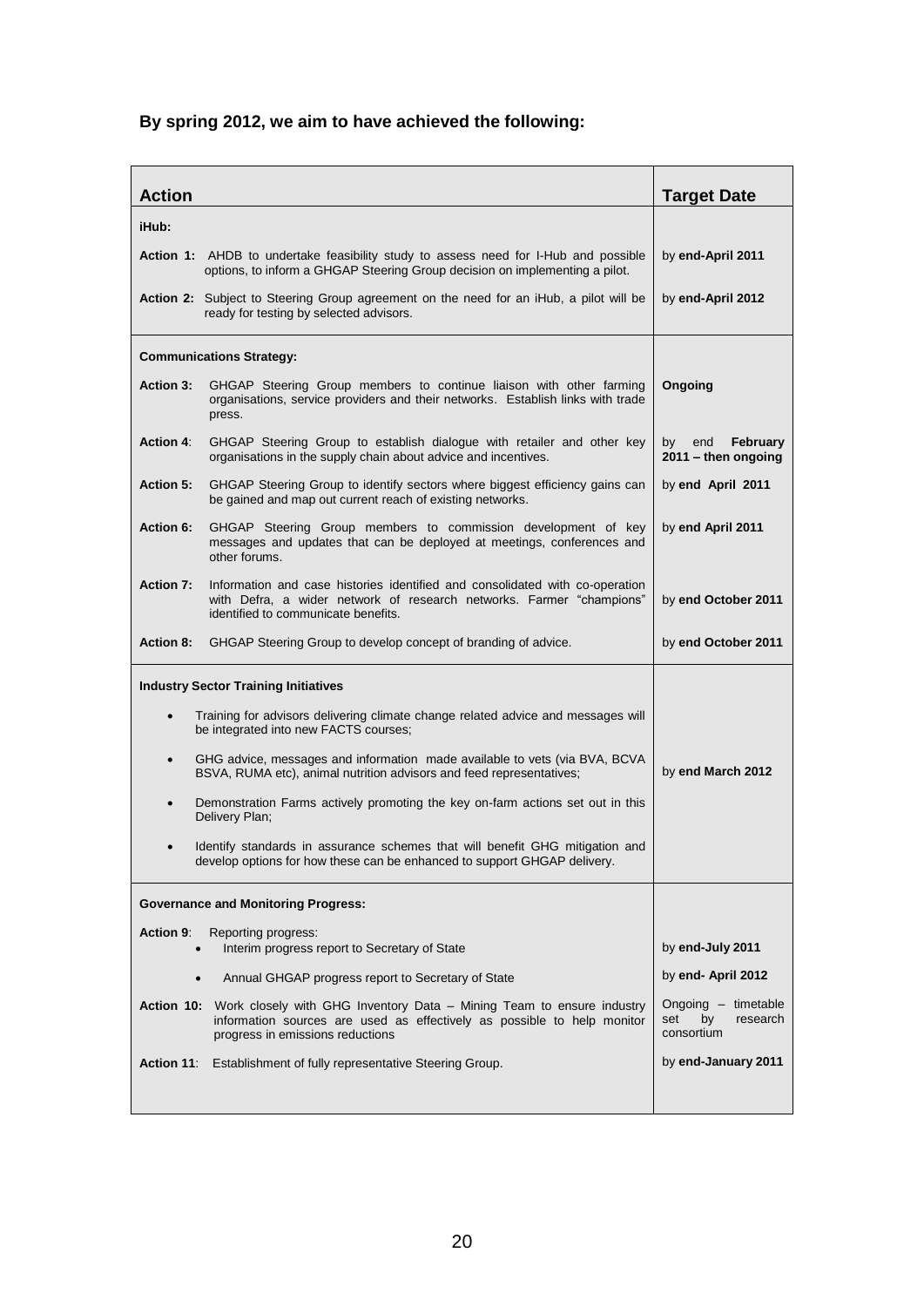#### **Monitoring uptake of on-farm actions and associated emissions reductions.**

33. Both Government and the GHGAP partnership organisations need measurable, reportable and verifiable indicators of emissions in order to track progress in emissions reductions with time. However, the GHG inventory for agriculture and land use is currently not well developed. There is significant lack of confidence about the emissions currently attributed to different components of land and farming practices, because there is significant variability in between soil types, weather conditions and land management practices. Therefore, the GHG emissions abatement potential of the sector is also very uncertain. Defra is investing in a significant research programme to enhance the GHG inventory for agriculture.

34. This research will develop a more detailed methodology in which specific emission factors are integrated with detailed agricultural data that map differences in farm practices that affect emissions, and which can track the adoption of mitigation methods by the industry. Defra project AC0114 (part of the GHG Platform) is tasked with developing a revised inventory methodology that better represents the structure of the industry. An initial workshop held in December indicates that this project has the potential to meet some of the needs of the GHGAP in terms of measuring its longer-term contribution to GHG emissions reductions. A further workshop in early March will consider end-user requirements in further detail.

**Action 10: Key members of the GHGAP will continue working closely with the data-mining team to ensure that existing sources of information are used as effectively as possible and that the emerging methodology and statistical analysis provides an effective means of measuring progress in GHG emissions reductions in the agriculture sector.**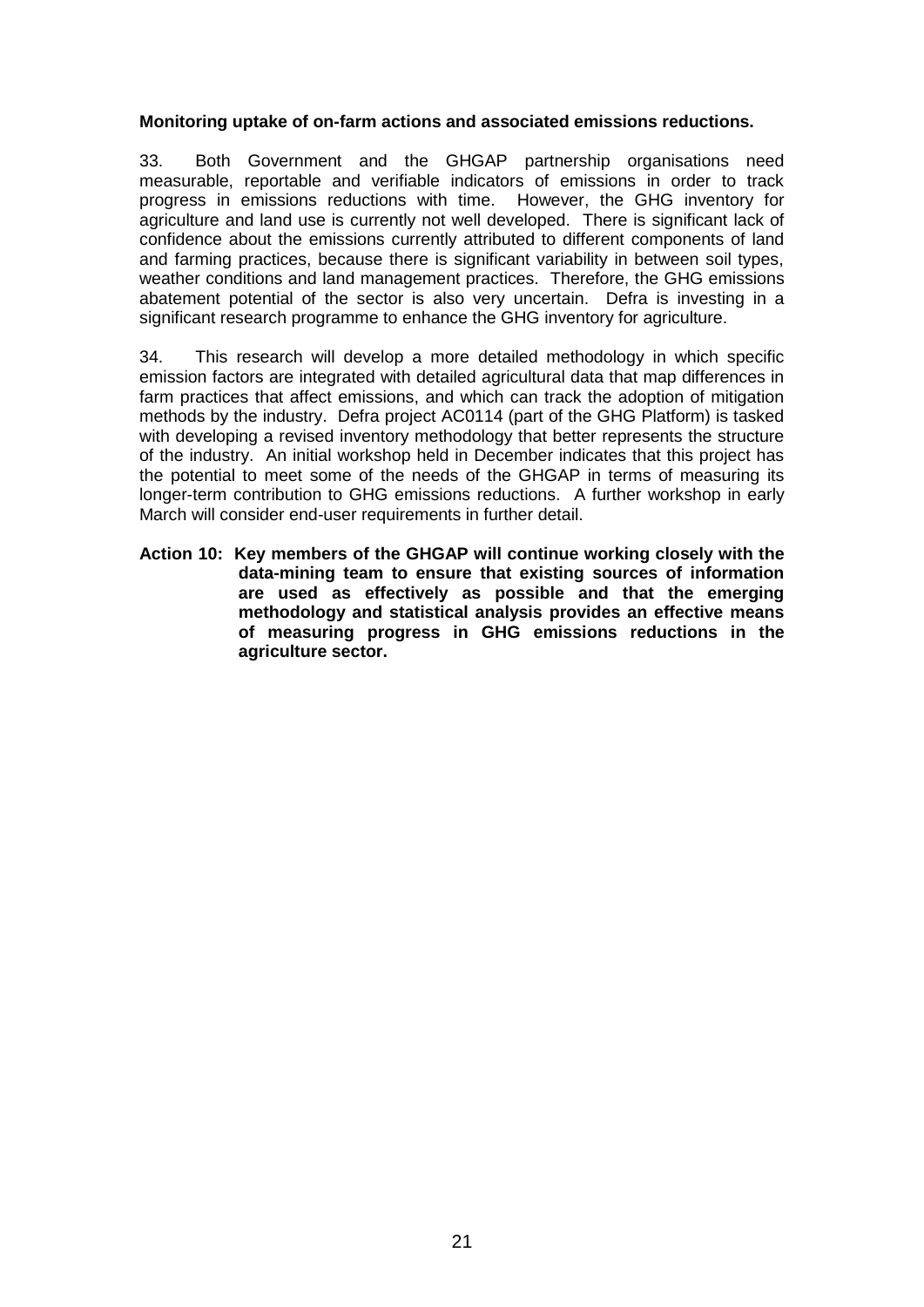## **Governance**

35. The development of the GHGAP has involved a significant number of partner organisations. Delivery of the GHGAP will continue to be dependent on effective coordination between the organisations closely involved in the partnership, and a gradually increasing wider network of delivery partners and interested parties. Given the diversity of the farming sector, it is necessary to involve a wide range of expertise, and this increases the challenges in ensuring action is co-ordinated and key milestones are met. A governance structure has been established that will drive and monitor progress, motivates partners and reports to Government and others on performance.

#### **GHGAP Steering Group**

36. Implementation of the GHGAP objectives will require clear leadership and an effective mechanism for co-ordination, prioritisation and monitoring progress with actions. A Steering Group will be established with a membership that reflects the breadth of GHGAP activities with the following Terms of Reference:

- a) Initiate, co-ordinate and oversee the GHGAP"s work streams to deliver to the milestones set out in this delivery plan;
- b) Evaluate the effectiveness of the delivery plan in enhancing mechanisms of delivery of advice and messages;
- c) Identify gaps in advice and information provision, and other blockages to progress and agree steps to address these to facilitate progress;
- d) Report regularly to Ministers on the progress against agreed targets and milestones.
- e) Monitor progress in working with the GHG Data Management and Modelling Project funded by Government (GHG AC0114) to deliver a solution to monitoring future progress in GHG emissions reductions in the agriculture sector.

#### **Ways of Working**

- 37. The GHGAP Steering Group will:
	- a) Meet formally with a CLA or NFU officeholder chair at quarterly intervals to review progress;
	- b) Decide on a case by case basis the need for initiating sub-groups to undertake specific areas of work or lead particular activities. Experts or organisations with particular expertise (e.g. veterinary, communications) may be co-opted on to such sub-groups.
	- c) Meet in a "technical mode" with an agreed chair to address technical or communication issues in more detail (in practice these may take place on the same day as a formal meeting).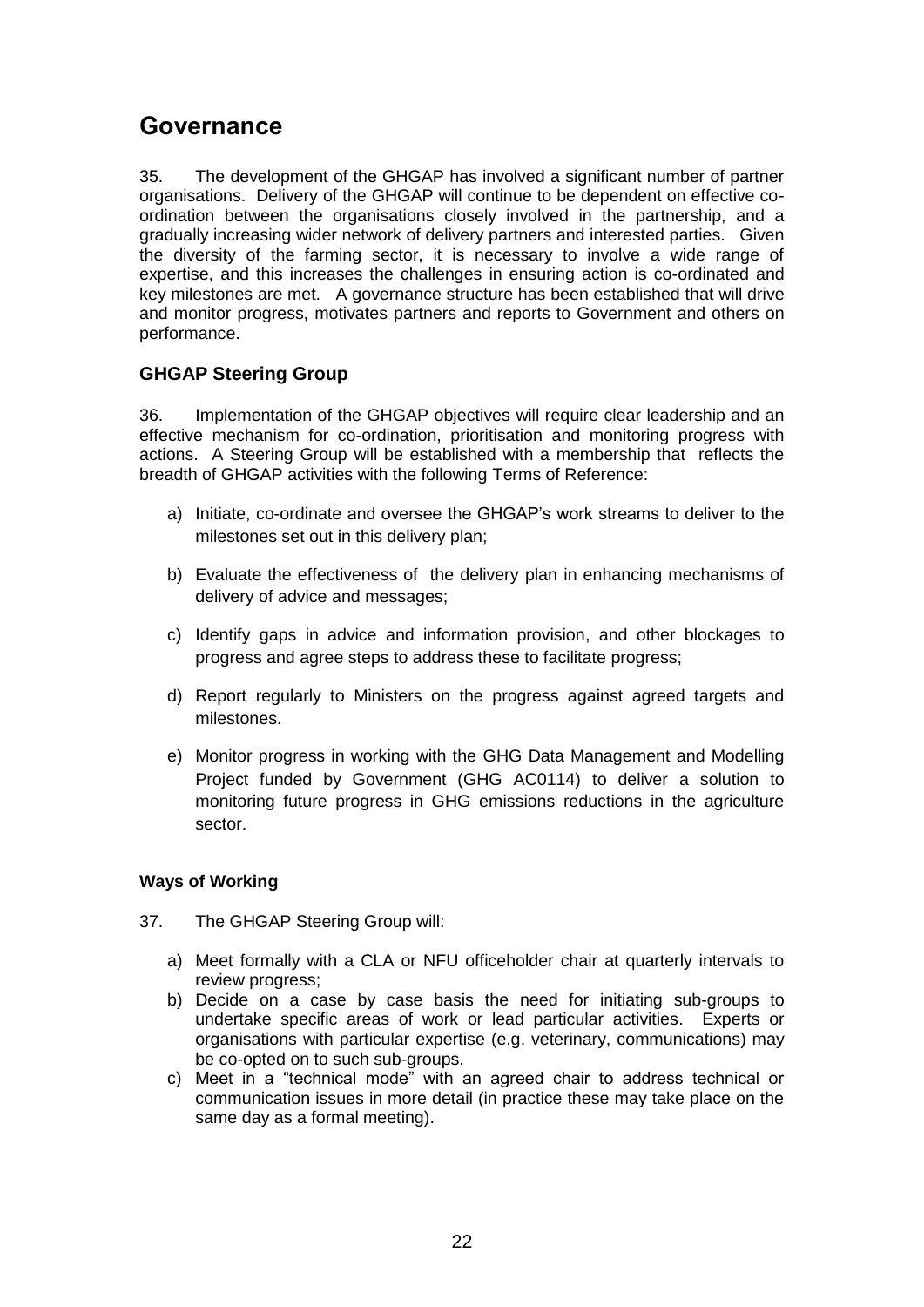#### **Membership**

38. The membership of the GHGAP Steering Group needs to strike a balance between involving the partner organisations in the overall governance process, whilst ensuring that the entity remains manageable, flexible to respond to new circumstances and opportunities and is capable of operating effectively and efficiently:

- a) As of November 2010, the membership comprises: ADAS, AEA (Agricultural Engineering Association), AHDB (Agriculture and Horticulture Development Board), AIC (Agriculture Industries Confederation), CLA (Country Land and Business Association), Farming Futures, FWAG (Farm Wildlife Advisory Group), LEAF (Linking Environment And Farming), NFU (National Farmers Union), NIAB/TAG (National Institute of Agricultural Botany/The Arable Group), ORC (Elm Farm Organic Research Centre), RASE (Royal Agricultural Society of England).
- b) A senior member of the DEFRA climate change mitigation team will be invited to sit on the Steering Group to reflect the Government position, observe progress and link actions determined by the Steering Group to activity within Defra and across Government, as well as help identify opportunities where Government interventions can help the GHGAP deliver its milestones;
- c) The GHGAP is a developing entity, and the overall approach will be responsive to changes in policy, scientific developments, and farming circumstances. The detailed approach may need to be refined to keep pace with such changes. The membership will need to be flexible and new members may be invited to join to the Steering Group for limited or extended periods of time in order to assist with the response to new developments and to seize new opportunities to deliver the overall objective of the GHGAP.

#### **Chairmanship**

39. The GHGAP Steering Group will be jointly chaired by industry-based officeholders from NFU and CLA. The role of Steering Group"s Chairs will be to:

- a) Ensure that organisations participating in the GHGAP partnership deliver their agreed actions, and that solutions to barriers to progress are identified and progressed;
- b) Act as joint "ambassadors" for the GHGAP partnership in meetings with the Government, at conferences and with farming press;
- c) The Chair will report on behalf of the Steering Group to DEFRA ministers and other interested organisations (for example, Committee on Climate Change) on the GHGAP"s progress, and where necessary, present a case for how Government or other assistance can help progress.

#### **Funding**

40. The costs of the chairmanship and Steering Group meetings will be covered by AIC, CLA and NFU. As the GHGAP delivery towards the 2012 milestones gathers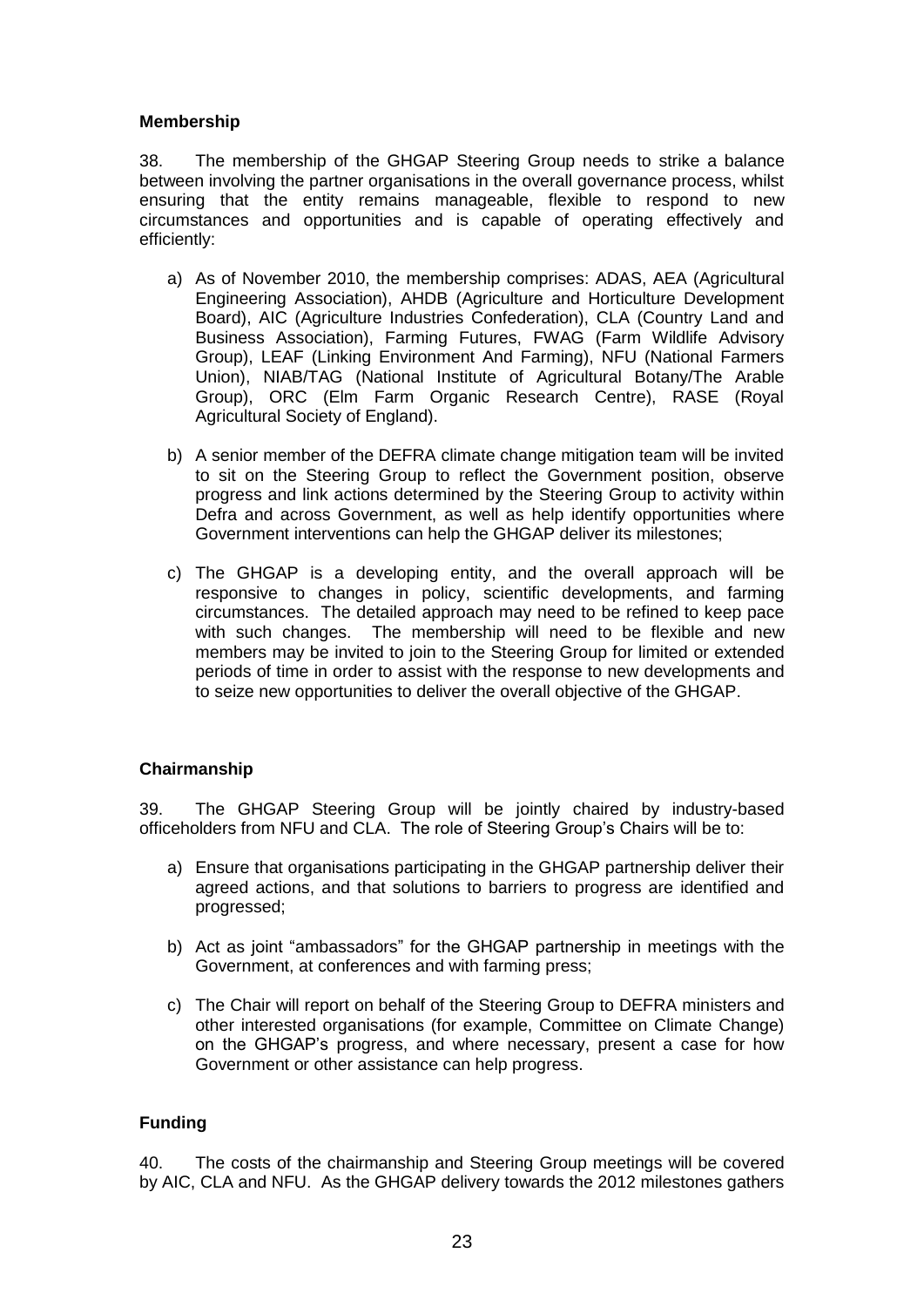momentum, it is envisaged that to function effectively and to oversee a complex landscape of activity, the Steering Group will require the services of a programme manager or co-ordinator. The industry"s experience of other voluntary programmes e.g. Campaign for the Farmed Environment and the Voluntary Initiative on Pesticides, has reinforced the necessity of such a role. This need will be assessed by the GHGAP Steering Group at its first formal meetings and options considered for how this might be delivered.

#### **Action 11: The GHGAP partnership will establish a Steering Group by end January 2011.**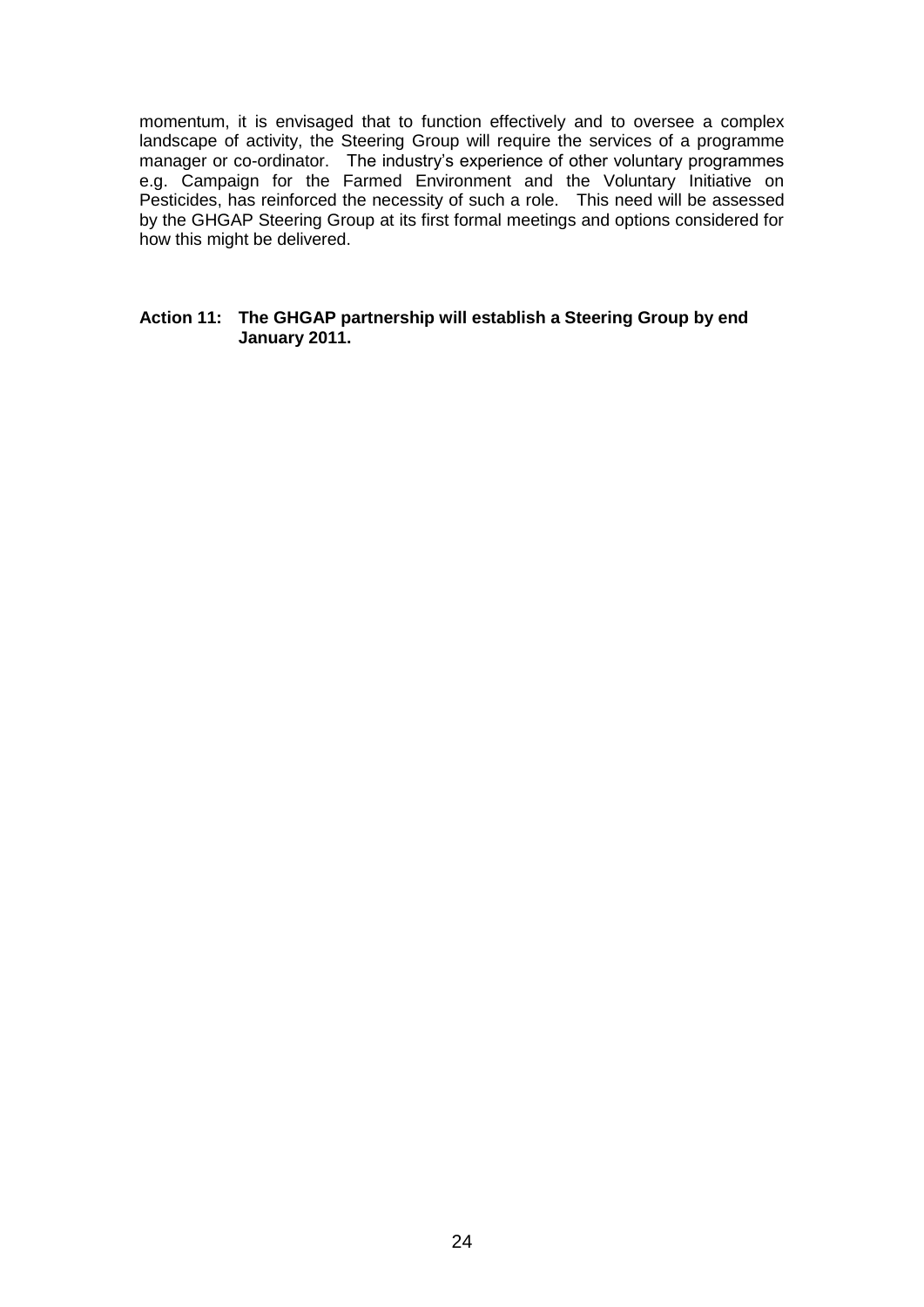### **Annex A: On-Farm Actions to Reduce Emissions**

In order to encourage the continued reduction of GHG emissions from agriculture, it is important to achieve clarity about the on-farm practices that can increase production efficiency and realise GHG emissions reductions per unit production. Experts in the industry partnership organisations have identified a suite of actions to achieve such efficiencies, which are largely based on high-lighting key existing best practice guidance.

#### **Actions for all farm types**

1. **Skills, training and advice** - seek appropriate training in land management and the application of crop inputs. If professional advice is sought, use only professionally qualified individuals

2. **Soil management** - follow good practice: avoid and rectify soil structural problems (*e.g.* by reducing wheelings and poaching, by sub-soiling, mole draining, adding organic matter). Use soil cultivations appropriate for the soil type and cropping situation without restricting crop growth and nutrient uptake. Monitor and amend soil nutrient status and pH following regular soil sampling and analysis

3. **Land management risk assessment** - grow crops and locate high output grazing livestock systems on land with characteristics capable of supporting sustainable production (e.g. based on soil type and depth, droughtiness, slope). Review enterprises and cropping that may not be suited to the land (e.g. intensity of dairy stocking; fields for growing milling wheat, potatoes, and vegetables)

4. **Optimise crop and livestock performance** - select varieties and breeds suited to local conditions and market requirements, using the natural environment to best effect, taking a whole farm approach (integrated farm management)

- **Consider selection of crop and animal breeds** which favour production efficiency and GHG mitigation

#### 5. **Crop nutrition (underpinned by crop health)**

- Plan fertiliser and manure applications to each crop to optimise the supply of all nutrients from all sources. Use standard recommendations, and prepare a nutrient and manure application plan for each crop in each year, allowing for nutrient balances within the rotation:

- Make the most of the nutrient resources already available - account for the nutrients supplied from soils and manures.

- Optimise the quantity of nitrogen that is applied as fertiliser and manure N - ensure that all other crop inputs (including other nutrients, lime and crop protection products etc.) are optimised so that unrestricted crop growth is achieved with a high efficiency of nitrogen utilisation. This will reduce the risk of using unnecessarily high nitrogen application rates.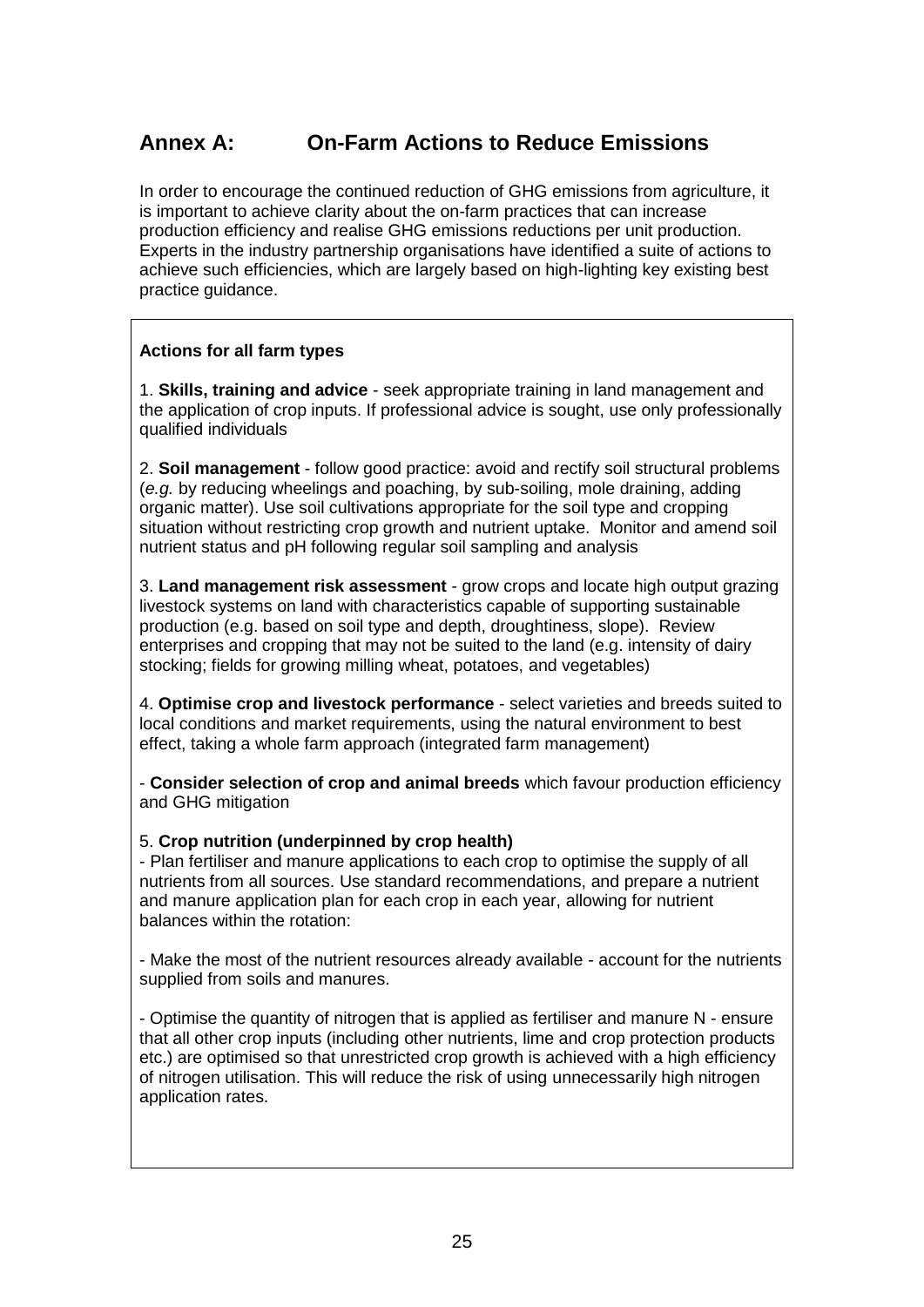- Apply nitrogen from manufactured fertilisers and organic manures at times that match the crop uptake of nitrogen - avoid applying nitrogen when the soil is waterlogged, frozen or when the crop/grass is not growing. (Precise timings and recommended rates will be crop specific)

- Apply nitrogen and other nutrients at the optimum rate and evenly to the target area. Check and calibrate each fertiliser spreader/sprayer annually before fertiliser is applied and use headland devices. (Consider benefits of GPS technologies, if appropriate). Estimate the weight/volume and rate of application of each type of manure applied to each field

6. **Maximise marketable produce** – harvest/slaughter at optimum times. Handle livestock and crops to minimise losses and damage during transit, storage and processing

7. **Consider opportunities for energy efficiency and renewable energy generation** - in the efficient use and potential for on-site supply of electricity, heat and vehicle and heating fuels

8. **Adopt land management practices/stewardship options** which maximise environmental value, resource protection and carbon storage, e.g. buffer strips on compacted wet headlands offer potential GHG mitigation and carbon sinks

#### **Livestock-specific actions**

9. **Skills, training and advice** - consider additional benefit of using a ration formulation programme or nutritional advice from an expert when planning the feeding regime for your livestock

10. **Manure treatment, storage and spreading** - implement manure management practices that will reduce atmospheric emissions and water pollution during manure collection, storage and spreading. Use facilities and techniques which result in the best possible use of nutrients by a growing crop, including adequate slurry and dirty water storage capacity, slurry separation, anaerobic digestion, covered storage, low emission slurry spreading techniques and nutrient management planning

11. **Housing** - provide suitable housing and shelter for livestock appropriate to their needs and those of workers, including welfare, freedom from stress, minimising aerial and atmospheric pollutants, minimising disease pressures, providing optimum access to feed, water, light, shelter and warmth (where appropriate). Utilise materials which will withstand hard use but also do not harbour disease organisms and pathogens

12. **Livestock nutrition** - plan diets and feeding regimes to achieve desired productivity, efficiently making use of resources available including home grown crops and food industry origin co-products, carefully matching nutrient content and availability to animal requirements. Consider using feed technology and additives to improve feed use efficiency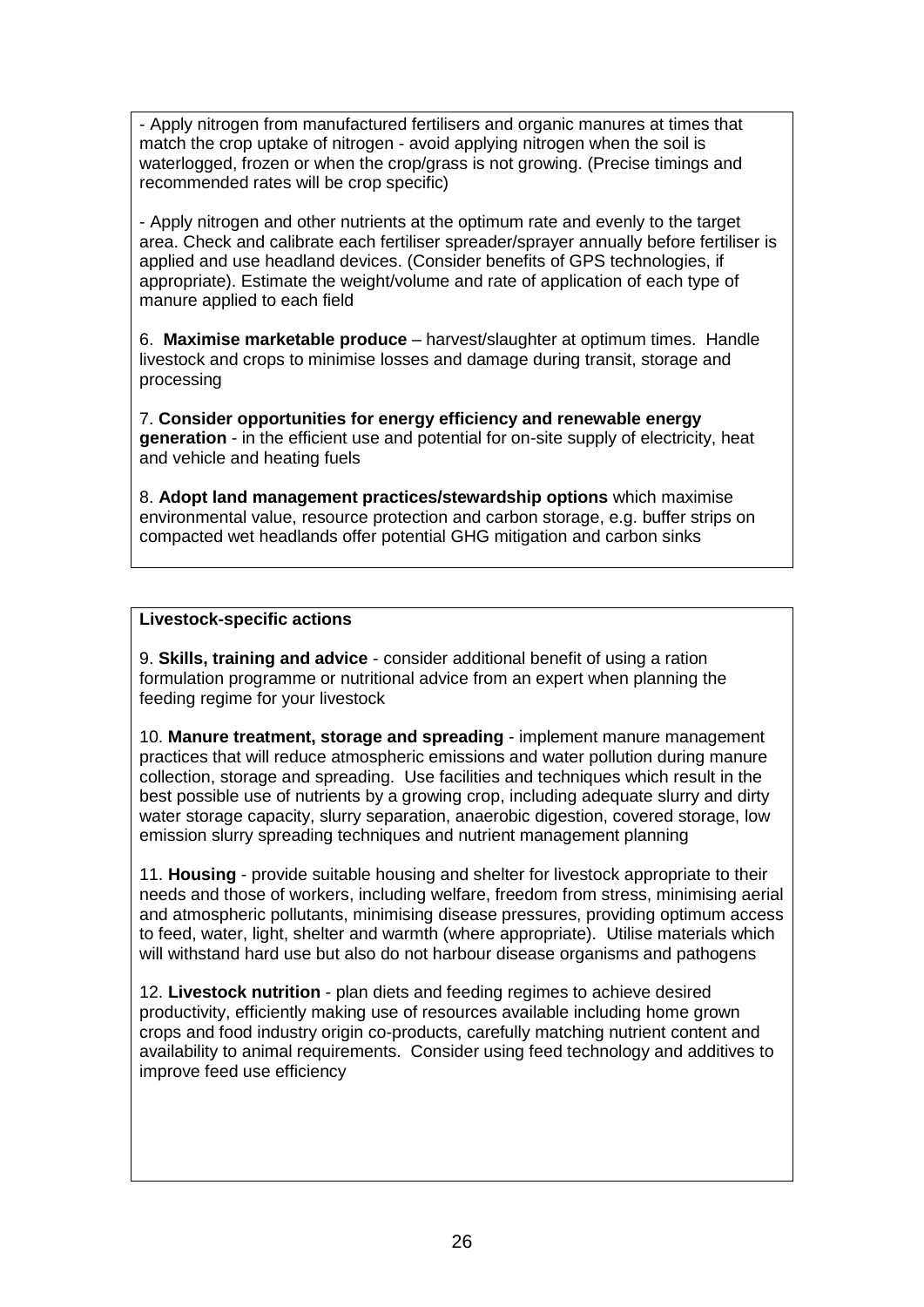13. **Livestock health** - maintain optimum health status of all livestock through proactive health planning and close monitoring of performance e.g. through weighing of stock to identify need for interventions. Consider the benefit of expert veterinary advice in health planning linked with the appropriate diet, feeding regime and housing for the breed

-consider vaccinations and anti-parasitics where appropriate (participation in health schemes may raise the value of breeding stock) -prioritise health and welfare issues, and implement testing for diseases if advised -implement biosecurity measures

14. **Genetics and breeding policy** - select for traits which will benefit the farming system. Target efficient production and satisfy market needs with respect to products and product quality:

- Use bulls with a high PLI or Profitable Lifetime Index when breeding dairy cows

- Use bulls/rams with a high EBV or Estimated Breeding Value when breeding beef cattle/lamb

15. **Plan grassland management (and forage management)** to meet production objectives - use clover mixes to reduce the need for nitrogen application, high sugar grasses where appropriate, and utilise forage production efficiently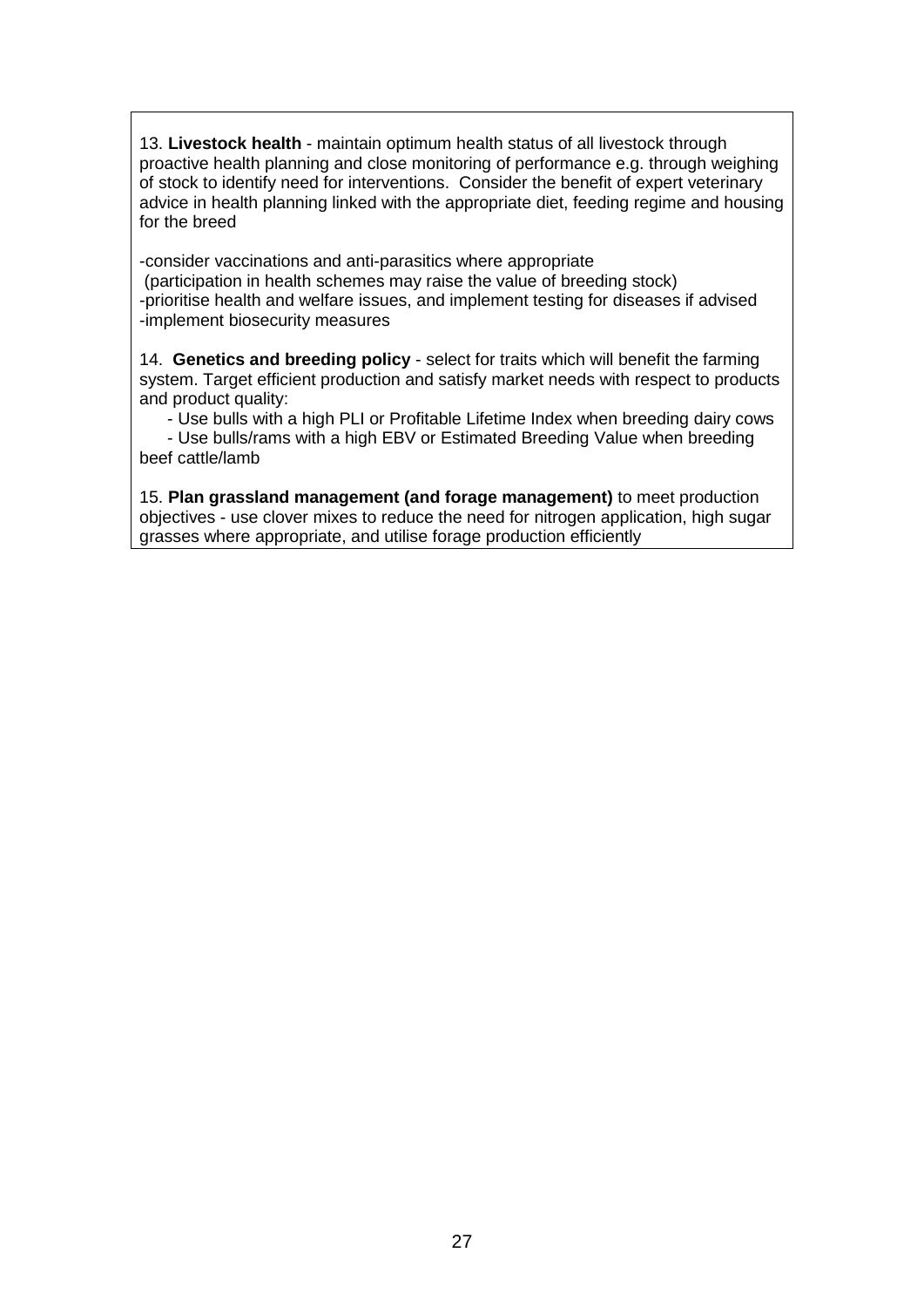## **Annex B: Activities to Deliver Each Priority for Action**

This annex sets out the details of the current and new activities that will be undertaken to encourage uptake of on-farm actions. They have been grouped into a series of Priority Action Areas as follows:



\* Manure/slurry/fertiliser/biological fixation management in grassland and arable production systems - supported by arable crop disease management to optimise marketable crop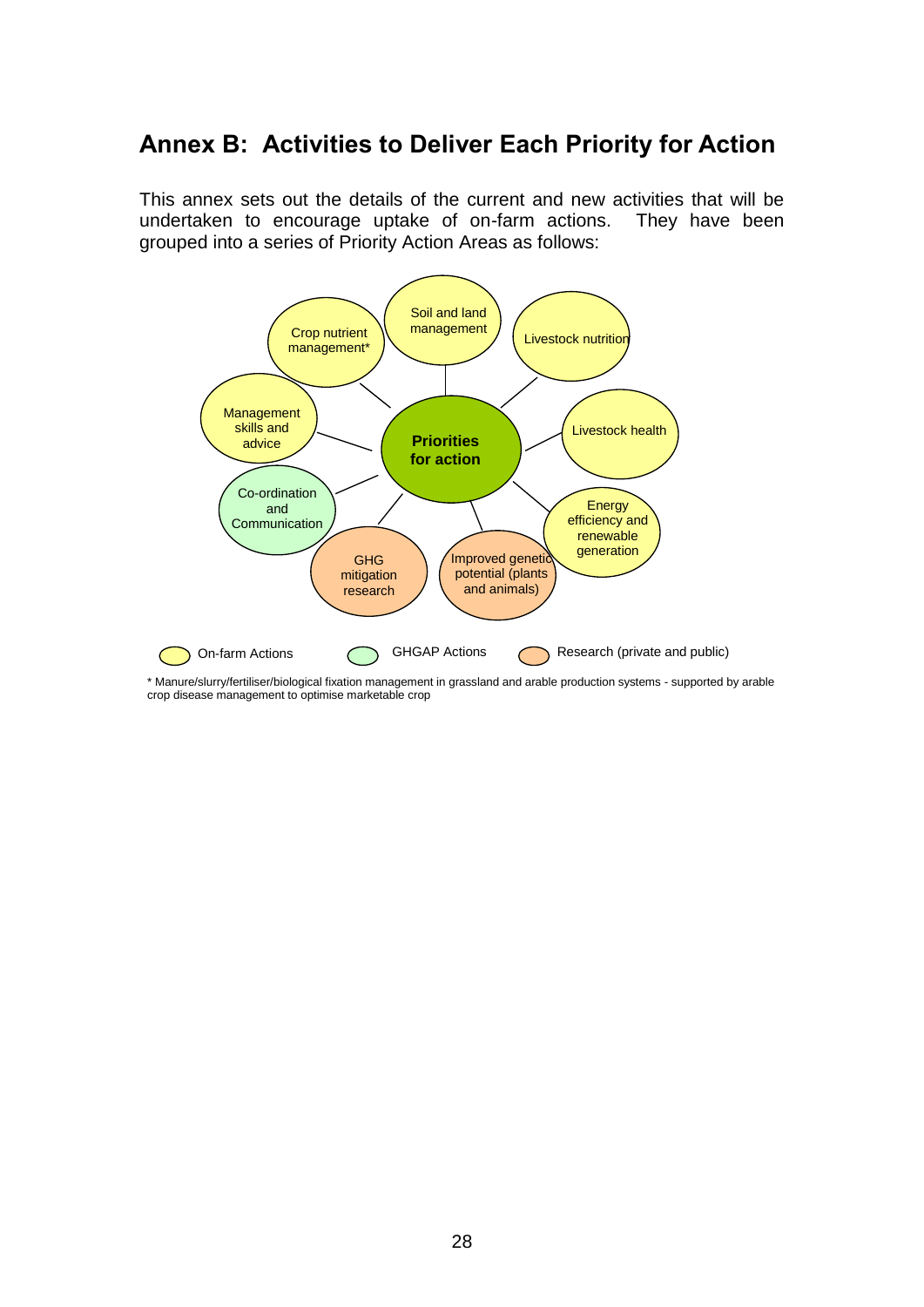| <b>Priority</b>    | <b>Activity</b>                                          |                                                    | <b>Delivery channel</b>                                  | Relative indicators of progress (and                              |
|--------------------|----------------------------------------------------------|----------------------------------------------------|----------------------------------------------------------|-------------------------------------------------------------------|
| <b>Action Area</b> |                                                          |                                                    |                                                          | source of data)                                                   |
|                    | <b>Current activity</b>                                  | New activity (by 2014)                             |                                                          |                                                                   |
| Crop               | <b>Annual Professional</b>                               | All advisers required to                           | AIC advisers, AICC, ADAS,                                | Numbers of advisers completing                                    |
| nutrition          | CPD for all FACTS                                        | undertake 6 training                               | NIAB-TAG, all those FACTS                                | training and online assessment                                    |
|                    | advisers                                                 | modules of management                              | qualified working in public sector                       | (verified by records held at BASIS)                               |
|                    |                                                          | planning training (inc.                            | and in AHDB, FWAG, IOTA                                  |                                                                   |
|                    |                                                          | linking training to $N_2O$ ) by                    |                                                          |                                                                   |
|                    |                                                          | Dec 2014 to enhance                                |                                                          |                                                                   |
|                    |                                                          | advice and to retain                               |                                                          |                                                                   |
|                    |                                                          | <b>FACTS</b> status                                |                                                          |                                                                   |
|                    | Research to refine                                       | Research focus on high N                           | Nitrous Oxide Research and KT                            | Trends in rates and timings from 2020                             |
|                    | fertiliser                                               | using crops: wheat &                               | Consortium (22 partners *) - new                         | - allowing time for uptake of any                                 |
|                    | recommendations for                                      | OSR for revised N rates                            | findings and mitigation strategies                       | revised advice (British Survey of                                 |
|                    | optimum crop                                             | and timings for optimal                            | agreed and disseminated from                             | Fertiliser Practice (BSFP))                                       |
|                    | performance                                              | crop performance and                               | 2014                                                     |                                                                   |
|                    |                                                          | N <sub>2</sub> O mitigation. Also                  | ADAS mitigation research with                            |                                                                   |
|                    |                                                          | focus on varietal selection                        | <b>HGCA &amp; Knowledge transfer</b>                     |                                                                   |
|                    |                                                          | for Nitrogen Use                                   | AIC Member companies - all                               |                                                                   |
|                    |                                                          | Efficiency (NUE)                                   | work needed to refine the                                |                                                                   |
|                    |                                                          |                                                    | recommendations of the                                   |                                                                   |
|                    |                                                          | Focus on new grass &                               | <b>Fertiliser Manual</b>                                 |                                                                   |
|                    |                                                          | clover swards<br>March 2011-13. Focus on           | AIC Member companies                                     | <b>BSFP</b>                                                       |
|                    | Joint Professional                                       |                                                    | AIC, CLA, FWAG, LEAF, NFU                                | Status report 2010 and 2013: ref<br>uptake of tools and services, |
|                    | <b>Nutrient Management</b><br><b>CSF Campaign: Tried</b> | gaps in activity: simple<br>tools and messages for | and supporters: AHDB sectors<br>EA, and the Professional | supplemented by commercial                                        |
|                    | & Tested                                                 | livestock farmers not                              | <b>Agricultural Analysis Group</b>                       | information                                                       |
|                    | Management Plan                                          | receiving advice: feeding                          | (PAAG) 14 soil labs                                      |                                                                   |
|                    | and one stop shop                                        | planning, manures guide                            | Also: support from ARLA and                              | Status reports of CSF previous and                                |
|                    | website                                                  |                                                    | Waitrose - using the LEAF                                | future - showing multiple benefits of                             |
|                    | <b>RB209 Fertiliser</b>                                  |                                                    | Marque and others*                                       | integrated advice                                                 |

## *Crop Nutrient Management*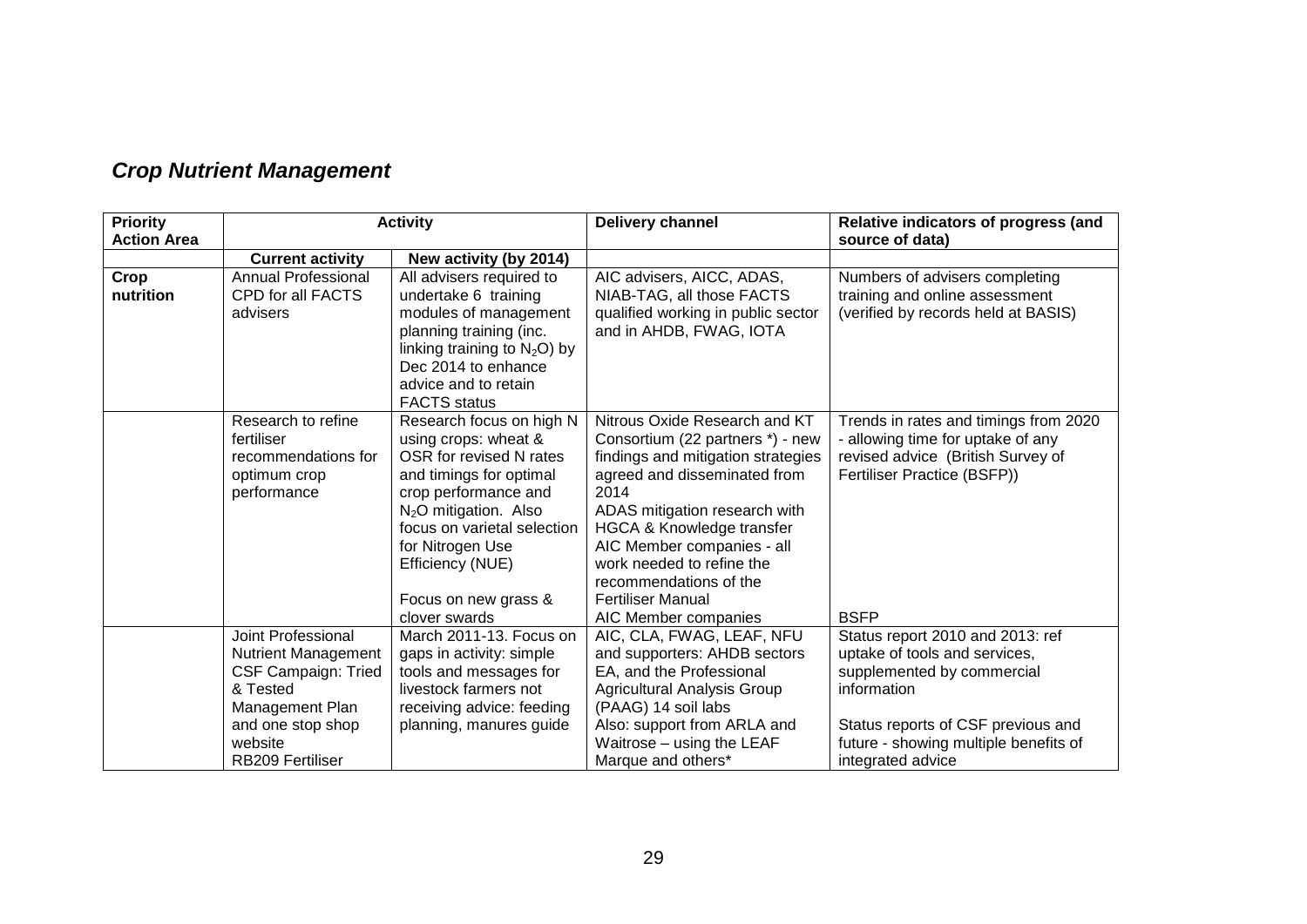| Recommendations                                                                      |                                                                                                                                     |                                                                                                               |                                                                                                                                                                            |
|--------------------------------------------------------------------------------------|-------------------------------------------------------------------------------------------------------------------------------------|---------------------------------------------------------------------------------------------------------------|----------------------------------------------------------------------------------------------------------------------------------------------------------------------------|
|                                                                                      | Focus on limiting factors<br>to $NUE - pH$ , S, P and K                                                                             | FACTS advisers (see above):<br>promotion of soil analysis and<br>renewed confidence in results                | Soil analysis reports (PAAG et al)<br>Proficiency Testing reports (from soil<br>labs).<br>Detail from Industry roadmaps,<br>product/whole farm audits                      |
|                                                                                      | Validating the use of new<br>products and nitrification<br>inhibitors                                                               | AIC Member companies - link<br>with IGER project on inhibitors                                                | Commercial data                                                                                                                                                            |
|                                                                                      | Development of methods<br>for reducing uncertainty<br>of soil N supply and<br>analysis of manures (inc.<br>digestate and biosolids) | AIC Members companies                                                                                         | Uptake of new methods and tools:<br>(BSFP supplementary questions, FPS<br>and commercial activity data)                                                                    |
|                                                                                      | Screening of existing<br>varieties for NUE                                                                                          | Information transferred through<br>AIC, AICC, NIAB-TAG, HGCA et<br>al                                         | Monitoring of seed sales (NIAB)                                                                                                                                            |
| Campaign for the<br><b>Farmed Environment</b>                                        | Compacted headland<br>converted to natural<br>habitat                                                                               | <b>CFE Industry Partners working</b><br>with Defra and agencies, RSPB<br>and other wildlife orgs.             | Calculate estimated $N_2O$ savings from<br>selected non cropped areas and<br>potential carbon sequestration                                                                |
| Use of whole farm or<br>product (LCA) audits.                                        |                                                                                                                                     | CLA, Carbon Trust, AIC Member<br>companies working with supply<br>chain, LEAF, Retailers, ORC,<br><b>IOTA</b> | Interrogation of databases from these<br>commercial activities                                                                                                             |
| Encourage uptake<br>and better use of<br>farm manures,<br>composts, sewage<br>sludge | Outputs from strategic<br>research into use of<br>biofertiliser and compost                                                         | WRAP, Defra, Zero Waste<br>Scotland<br>Information on use of digestate:<br><b>International Energy Agency</b> | Potential for monitoring uptake of<br>improved manure management<br>practice (FPS)<br>Potential for monitoring uptake of<br>composts and sewage sludge through<br>FPS/BSFP |
| Encourage use of<br>digestate from<br>anaerobic digestion<br>(AD) on farms           | Outputs from above<br>research and ongoing<br>work through NNFCC                                                                    | WRAP, Defra, NNFCC, CLA                                                                                       | Potential for monitoring digestate use<br>through BSFP and NNFCC website                                                                                                   |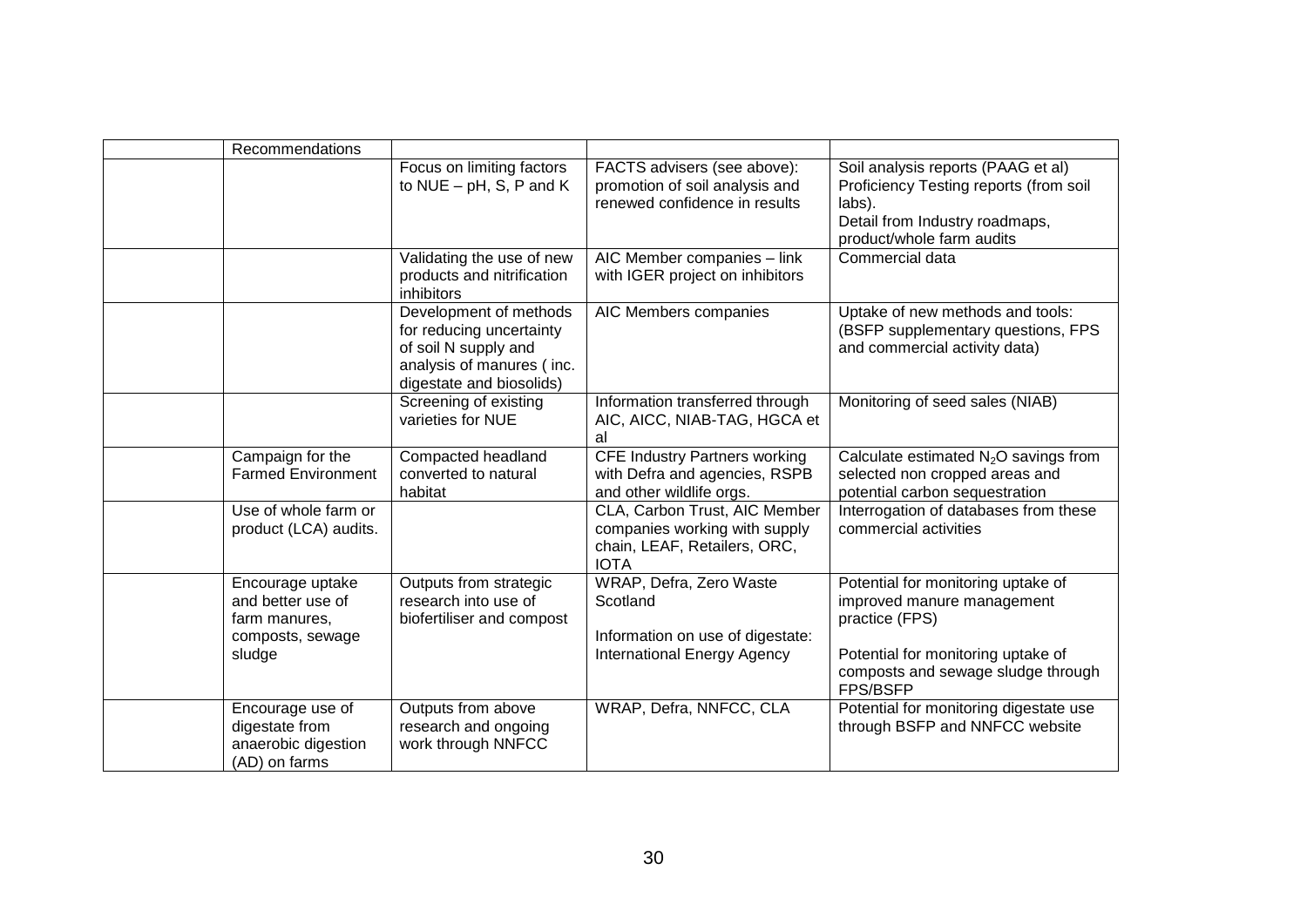**GAPS NOT ADDRESSED IN NEW ACTIVITIES:** Research into enhanced root physiology and generally to increase nutrient use efficiency

The Crop Nutrient Management priority action area is underpinned by continuing improvements in crop protection practice and efficacy. Evidence of improvements made can be provided on CPD of Professional Advisers and Agronomist, through BASIS, evidence of practice, through the Voluntary Initiative for Pesticides, and through public and private sector surveys. Also: look at crop protection programmes on GHG mitigation.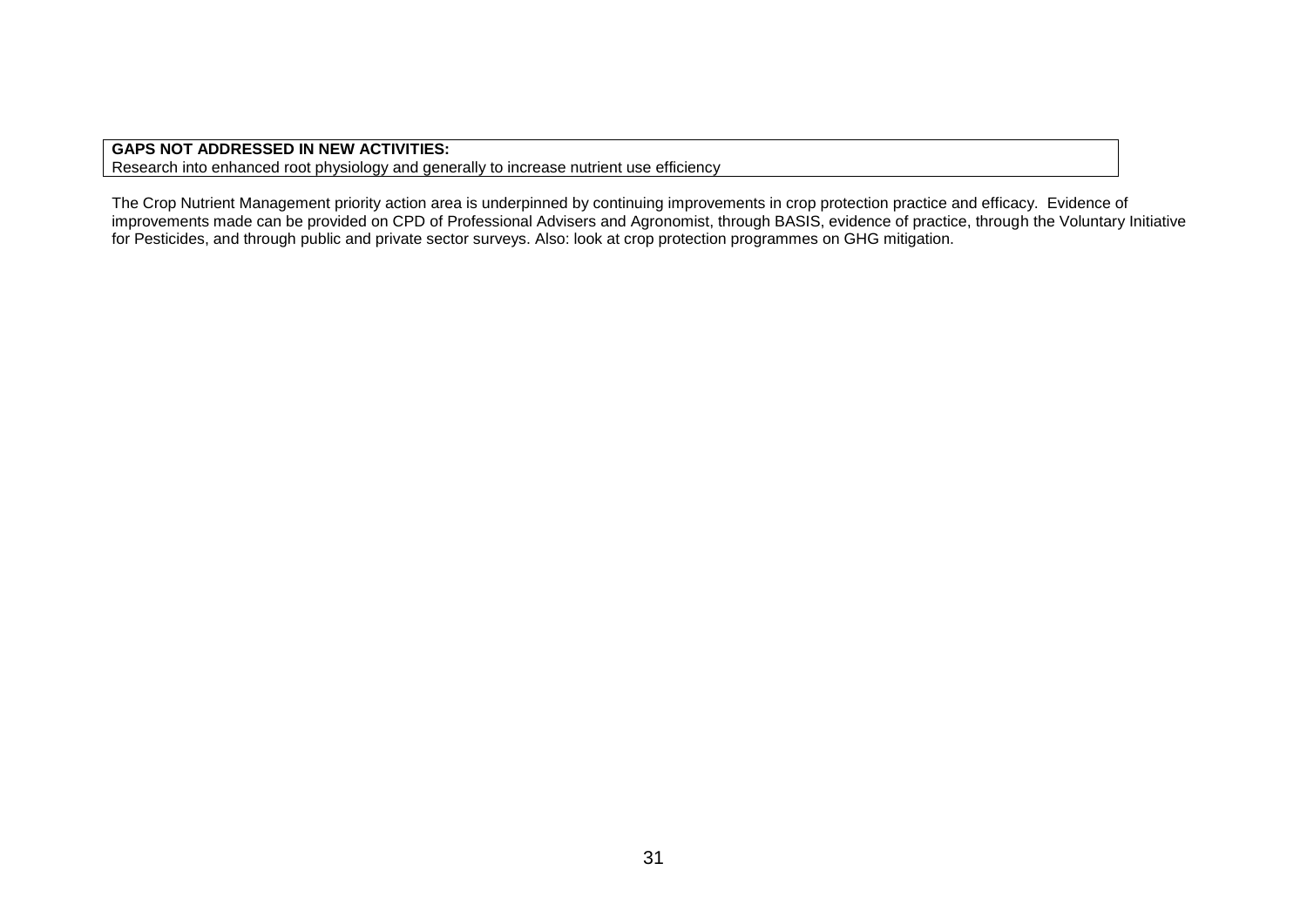| <b>Priority</b>    |                         | <b>Activity</b>            | <b>Delivery channel</b>                        | Relative measures/indicators of     |
|--------------------|-------------------------|----------------------------|------------------------------------------------|-------------------------------------|
| <b>Action Area</b> |                         |                            |                                                | progress (and source of data)       |
|                    | <b>Current activity</b> | New activity (by 2014)     |                                                |                                     |
| Soil and land      | *Soil Protection        | Re-focus advice on soil    | AIC advisers, AICC, ADAS, NIAB, TAG, ORC,      | Numbers of soil analysis samples    |
| management         | Review (for cross       | quality and value of soil  | IOTA, SA, all those FACTS qualified working in | submitted to labs and percentage of |
|                    | compliance) and Soil    | analysis                   | public sector and in AHDB, FWAG LEAF - also    | relevant farmland area covered (FPS |
|                    | Management              | Establishing best practice | link with Soil Management Initiative           | and PAAG data published by PNM      |
|                    | Planning under HLS      | for soil N supply          |                                                | Group) Also: account for soil N     |
|                    | CFE resource            |                            |                                                | analysis trends                     |
|                    | protection              |                            |                                                |                                     |
|                    | Fragmented advice       | Co-ordinate advice,        | Via adviser information hub and via PNM        | (Hub statistics, PNM Group reports) |
|                    | on soil management      | materials and tools        | Group, Tried& Tested campaign and one-stop-    |                                     |
|                    | and methods for         | through $2^{nd}$ phase of  | shop website for farmers                       |                                     |
|                    | reducing compaction     | PNM Group and CSF.         |                                                |                                     |
|                    | and machinery           |                            | Via AHDB sector activities and Road maps,      |                                     |
|                    | wheelings               | Present to multiple orgs,  | <b>FWAG farm visits, Farming Futures</b>       |                                     |
|                    |                         | branded messages, inc.     |                                                |                                     |
|                    |                         | cost benefits figures      |                                                |                                     |

## *Soil and Land Management*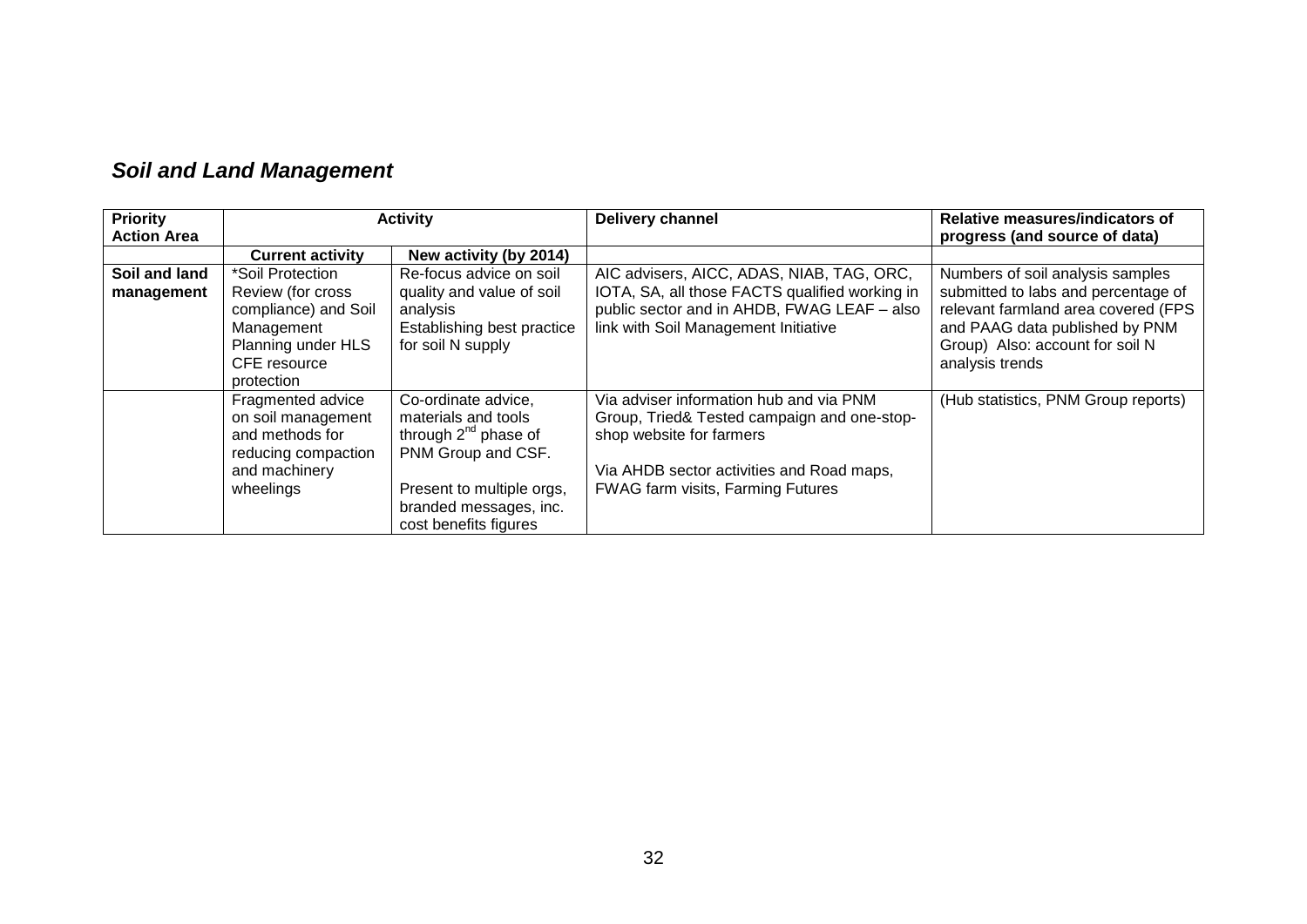| <b>Priority</b><br><b>Action</b><br>Area | <b>Activity</b>                                                                 |                                                                                   | <b>Delivery channel</b>                                                                                                                                                            |                                                                                                                                          |
|------------------------------------------|---------------------------------------------------------------------------------|-----------------------------------------------------------------------------------|------------------------------------------------------------------------------------------------------------------------------------------------------------------------------------|------------------------------------------------------------------------------------------------------------------------------------------|
|                                          | <b>Current activity</b>                                                         | <b>New activity</b>                                                               |                                                                                                                                                                                    |                                                                                                                                          |
| <b>Livestock</b><br>nutrition            |                                                                                 | Reworking livestock diets<br>to minimise N,P and C                                | AIC feed supply companies<br>research and sales. Organic diet<br>formulation advice from<br><b>IOTA/ORC</b>                                                                        |                                                                                                                                          |
|                                          |                                                                                 | Enhanced nutritional<br>guidance to those not<br>receiving professional<br>advice | AIC feed supply companies and<br>Tried & Tested programme<br>(FWAG, LEAF, CLA, NFU, AIC<br>and CSF)                                                                                | Increase in numbers fed to recognised<br>feeding plan/regime (FPS, Assurance<br>Schemes, Tried & Tested survey)                          |
|                                          |                                                                                 | <b>BPEX Two-Tonne Sow</b><br>programme: nutrition<br>stream from spring 2011      | BPEX KT managers (leaflets,<br>events, website, workshops)                                                                                                                         | Target: industry average of 2,000kg of<br>pig meat per sow per year by 2012<br>(BPEX annual report; Pig<br>Environmental Roadmap report) |
|                                          | DairyCo Feeding +<br>(Phase I)                                                  | DairyCo Feeding+<br>(Phase II)                                                    | Advice and detailed Feeding+<br>folder of information via DairyCo<br>KT Officers (16)                                                                                              | Numbers of farmers attending<br>Feeding+ meetings (DairyCo annual<br>report; Milk Roadmap report)                                        |
|                                          |                                                                                 | DairyCo Milkbench+                                                                | Dedicated DairyCo team;<br>Benchmarking tool; KT Officers                                                                                                                          | Numbers of farmers on Milkbench+<br>database with target of<br>350 by end 2011 (DairyCo annual<br>report; Milk Roadmap report)           |
|                                          | <b>EBLEX: Beef Better</b><br>Returns Programme<br>(BRP) and Sheep<br><b>BRP</b> | <b>Extended BRPs: wider</b><br>uptake of<br>nutrition management<br>tools         | <b>EBLEX KT extending</b><br>programme to wider cross-<br>section of herds, increasing<br>participation in events and<br>activities focussed on nutrition<br>etc and cost benefits | Annual performance monitoring (Beef<br>and Sheep annual reports; Beef and<br>Sheep production roadmap report)                            |
|                                          |                                                                                 |                                                                                   |                                                                                                                                                                                    |                                                                                                                                          |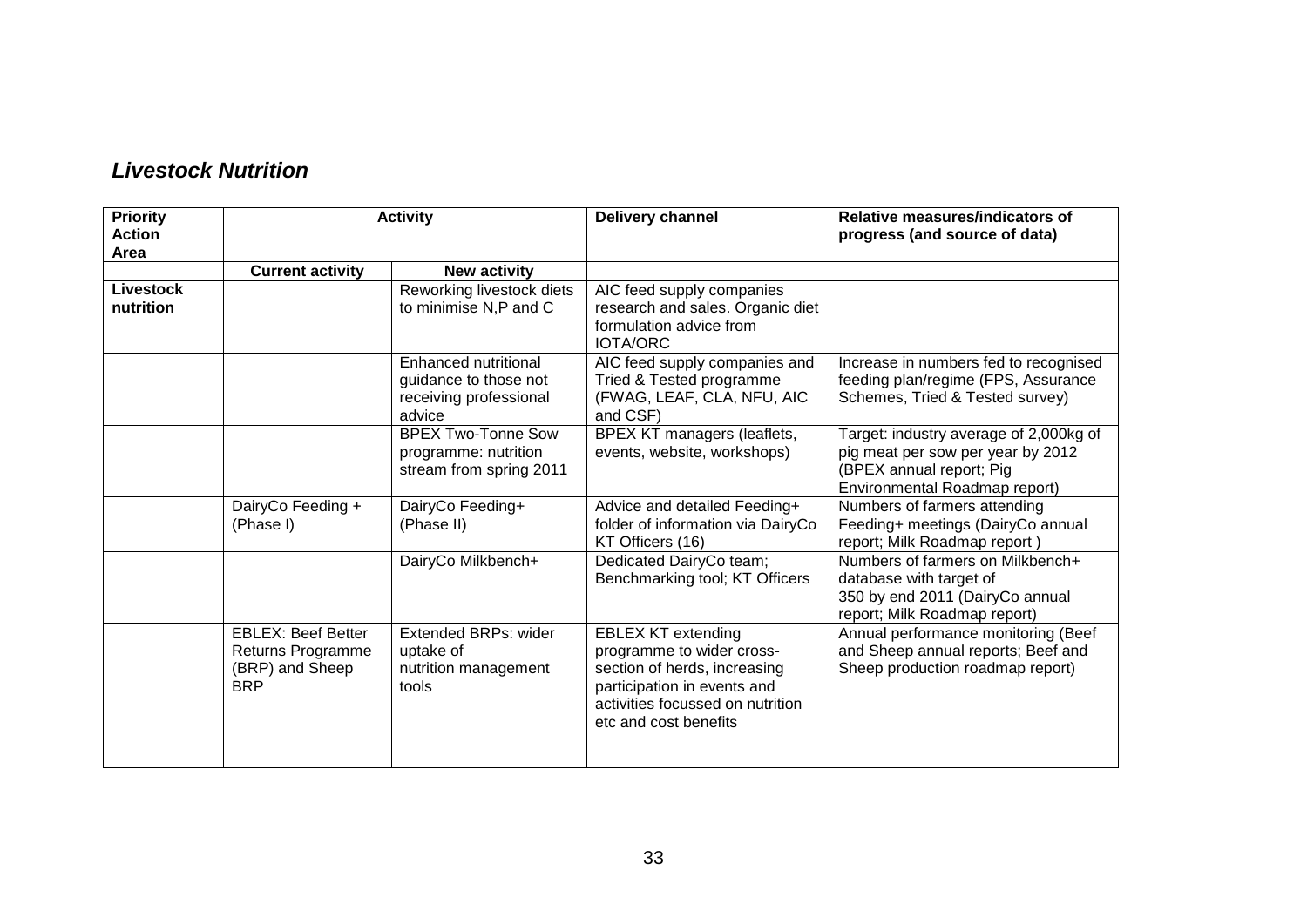| Use of whole farm or<br>product (LCA) audits | Use of revised and<br>improved fertiliser and<br>feed emission factors | CLA, Carbon Trust, AIC Member<br>companies working with supply<br>chain, LEAF, Retailers, | Interrogation of databases from these<br>commercial activities |
|----------------------------------------------|------------------------------------------------------------------------|-------------------------------------------------------------------------------------------|----------------------------------------------------------------|
|                                              | Development of<br>sustainability assessment<br>tools                   | ORC, IOTA and SOLID project<br>consortium                                                 |                                                                |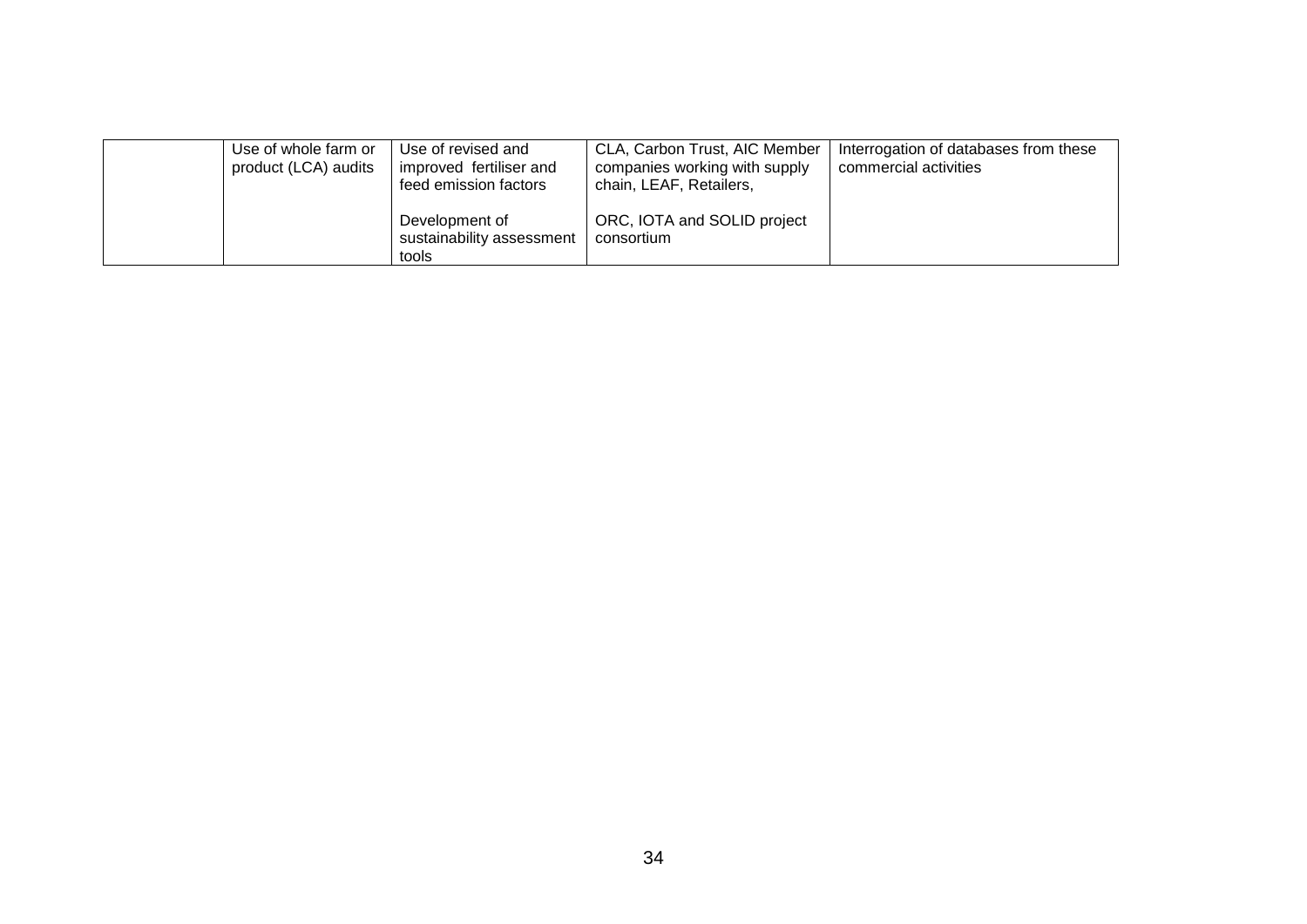| <b>Priority</b><br><b>Action</b><br>Area |                                                                                           | <b>Activity</b>                                                                                      |                                                                                                                                                                                 | Relative measures/indicators of<br>progress (and source of data)                                                                        |  |
|------------------------------------------|-------------------------------------------------------------------------------------------|------------------------------------------------------------------------------------------------------|---------------------------------------------------------------------------------------------------------------------------------------------------------------------------------|-----------------------------------------------------------------------------------------------------------------------------------------|--|
|                                          | <b>Current activity</b>                                                                   | <b>New activity</b>                                                                                  |                                                                                                                                                                                 |                                                                                                                                         |  |
| Livestock<br>health                      |                                                                                           | <b>BPEX Two-Tonne Sow</b><br>programme: health<br>stream from spring 2011                            | BPEX KT managers (leaflets,<br>events, website, workshops)                                                                                                                      | Target: industry average of 2000kg of<br>pig meat per sow per year by 2012<br>(BPEX annual report; Pig<br>Environmental Roadmap report) |  |
|                                          | DairyCo Mastitis<br>control plan                                                          |                                                                                                      | QMMS, DairyCo KT Officers and<br>Nottingham University                                                                                                                          | 750 farms on plan by 2012 (DairyCo<br>annual report; Milk Roadmap report)                                                               |  |
|                                          |                                                                                           | DairyCo Lameness<br>improvement plan (from<br>2011 tbc)                                              | DairyCo KT Officers                                                                                                                                                             | (DairyCo annual report; Milk Roadmap<br>report)                                                                                         |  |
|                                          | <b>EBLEX: Beef Better</b><br>Returns Programme<br>(BRP) and Sheep<br><b>BRP</b>           | <b>Extended BRPs:</b><br>improving the<br>use of practical animal<br>health management<br>programmes | <b>EBLEX KT extending</b><br>programme to wider cross-<br>section of herds, increasing<br>participation in events and<br>activities focussed on health etc<br>and cost benefits | Annual performance monitoring (Beef<br>and Sheep annual reports; Beef and<br>Sheep production roadmap report)                           |  |
|                                          | 60% forage<br>requirement in diet<br>for organic farms<br>under EU regulation<br>889/2008 | Organic certification<br>bodies will continue to<br>monitor diets on organic<br>farms.               | Organic Certification bodies: Soil<br>Association (SA), Organic<br>Farmers and Growers (OF&G)<br>SOLID project consortium                                                       | Annual inspection reports/records for<br>organic farms<br>Monitoring performance of farms within<br>SOLIDS project                      |  |
|                                          | <b>Animal Health Plans</b><br>on organic farms now<br>required under<br>organic standards |                                                                                                      | SA, OF&G, IOTA: advice on<br>compiling animal health plans                                                                                                                      | Annual inspection reports/records for<br>organic farms                                                                                  |  |

The GHGAP aims to improve engagement animal health professionals and organisations in-order to better co-ordinate future activity in this area.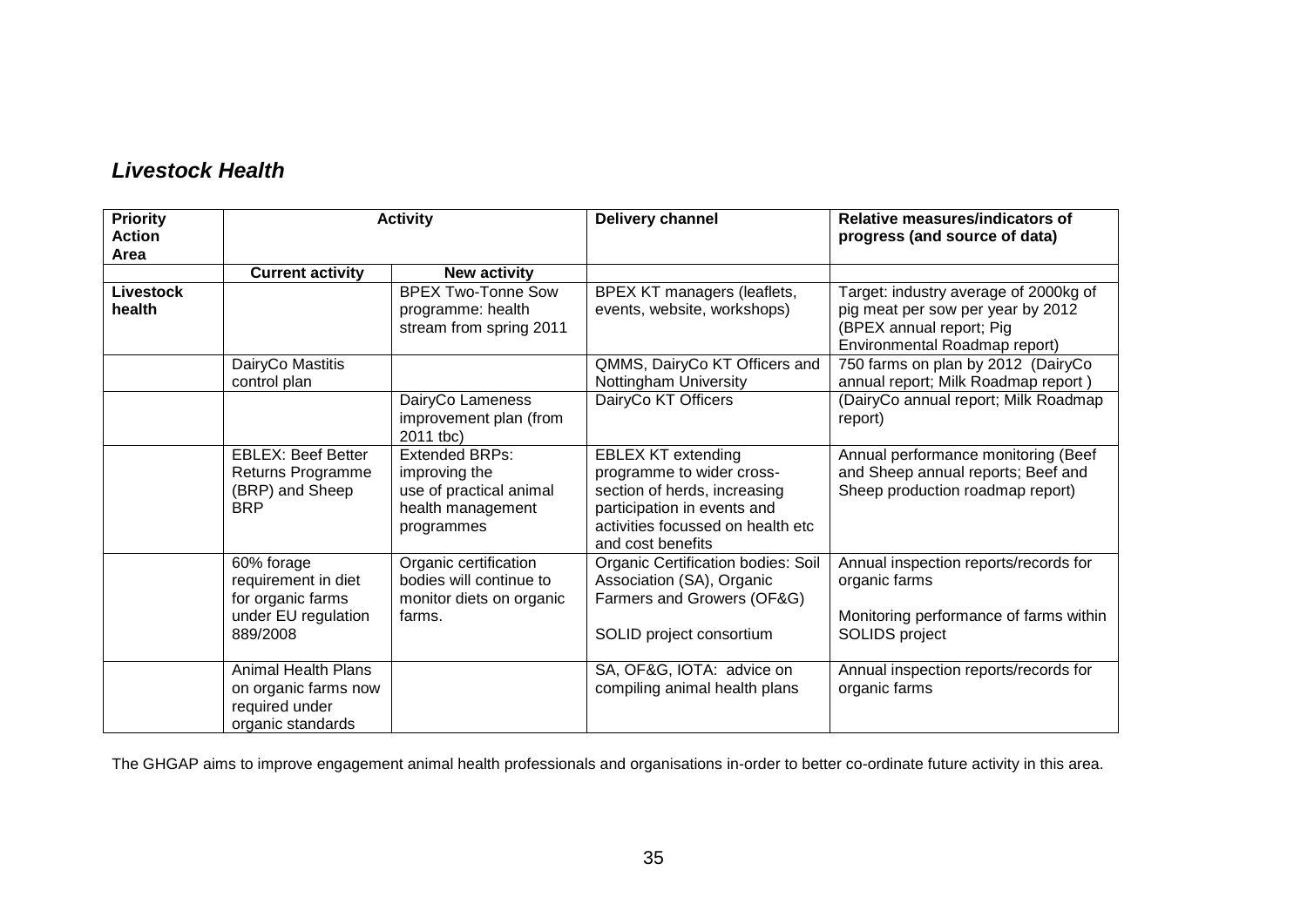| <b>Energy Efficiency and Renewables Generation</b> |  |  |
|----------------------------------------------------|--|--|
|----------------------------------------------------|--|--|

| <b>Priority</b>    | <b>Activity</b>         |                            | Delivery channel               | Relative measures/indicators of       |  |
|--------------------|-------------------------|----------------------------|--------------------------------|---------------------------------------|--|
| <b>Action Area</b> |                         |                            |                                | progress (and source of data)         |  |
|                    | <b>Current activity</b> | New activity (by 2014)     |                                |                                       |  |
| <b>Energy</b>      | Improved energy         | CT energy efficiency       | All GHGAP delivery partners    |                                       |  |
| efficiency         | efficiency of farm      | loans: variable rate       | communications and CT website  |                                       |  |
| and                | vehicles, equipment     | equipment, buildings,      |                                |                                       |  |
| renewable          | and buildings           | processing and             |                                |                                       |  |
| generation         |                         | renewable energy supply    |                                |                                       |  |
|                    | Increased use of low    | Renewable fuel supply      | All GHGAP delivery partners    |                                       |  |
|                    | carbon fuels            | (on-site supply and        |                                |                                       |  |
|                    |                         | trading between farms)     |                                |                                       |  |
|                    | Reduced fuel            | Reduced consumption in     | Advice information hub, NFU,   |                                       |  |
|                    | consumption             | field operations - advice  | CLA, ORC, IOTA, Farming        |                                       |  |
|                    |                         | dissemination              | <b>Futures</b>                 |                                       |  |
|                    | On farm take-up of      | Case studies to highlight  | NFU, RASE, Farming Futures,    |                                       |  |
|                    | AD limited by           | multiple environmental     | AIC Member company interest    |                                       |  |
|                    | financial viability     | benefits across a range of |                                |                                       |  |
|                    |                         | size classes               |                                |                                       |  |
|                    | Development of          | Cont, R&D and revised      |                                |                                       |  |
|                    | biofuel market.         | emission factors and       |                                |                                       |  |
|                    | Ongoing R&D             | tools for GHG              |                                |                                       |  |
|                    | projects, ADAS,         | assessments                |                                |                                       |  |
|                    | HGCA et al              |                            |                                |                                       |  |
| Indirect           |                         | 50% reduction in N2O       | AIC Fertiliser and Animal Feed | Climate Change Agreement results      |  |
| emissions          |                         | emissions from fertiliser  | <b>Producers</b>               | and emission factors published on the |  |
| reductions         |                         | manufacture (EU)           |                                | EU LCA platform                       |  |
|                    |                         | A further 10% reduction    |                                |                                       |  |
|                    |                         | in carbon emissions from   |                                |                                       |  |
|                    |                         | feed manufacture           |                                |                                       |  |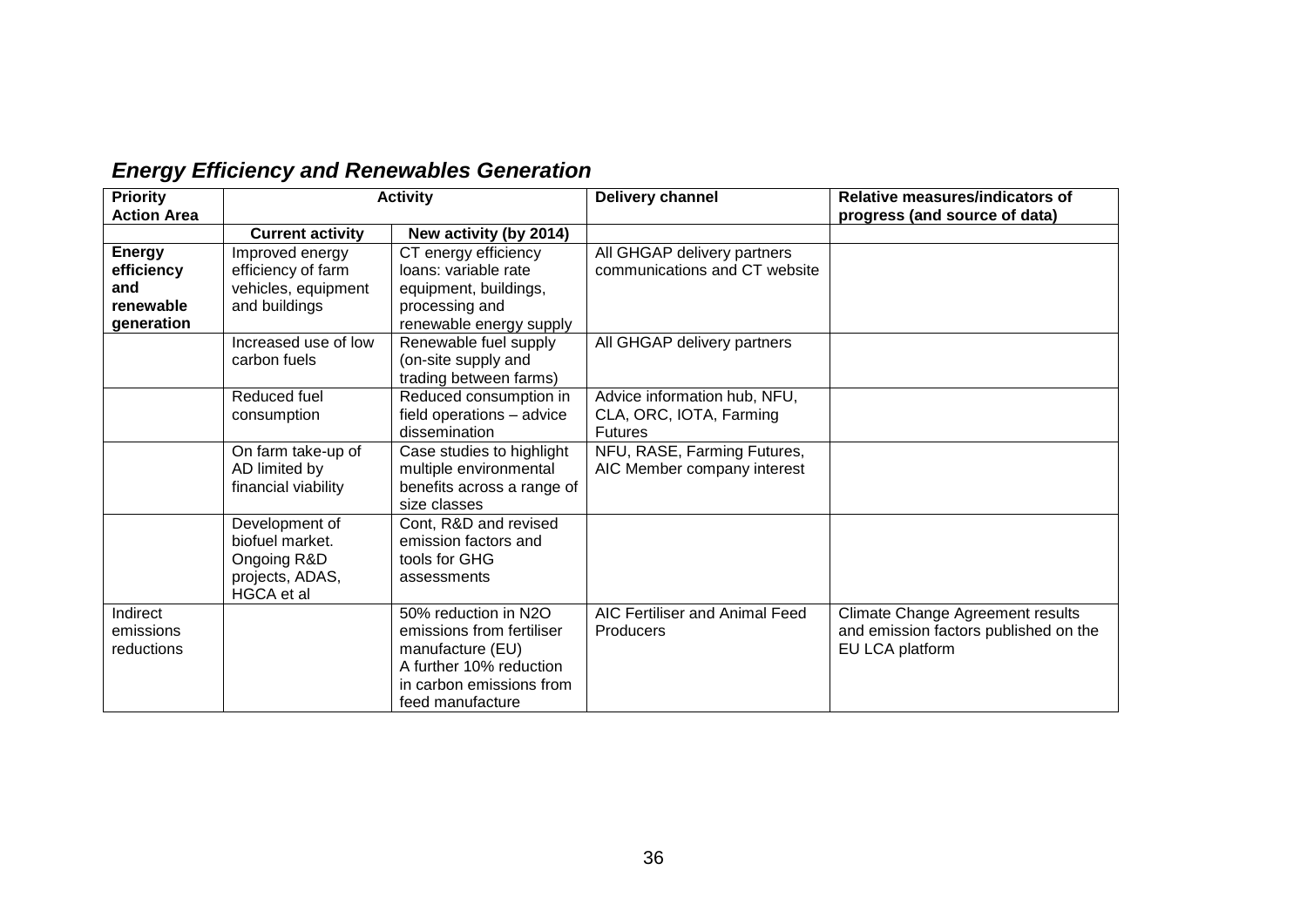| <b>Priority</b><br><b>Action Area</b>     | <b>Activity</b>                                                                                                                                                                                                                                                       |                                                                                                                                                                                                   | Delivery channel                                                                                                              | Relative measures/ indicators of<br>progress (and source of data)                                       |  |
|-------------------------------------------|-----------------------------------------------------------------------------------------------------------------------------------------------------------------------------------------------------------------------------------------------------------------------|---------------------------------------------------------------------------------------------------------------------------------------------------------------------------------------------------|-------------------------------------------------------------------------------------------------------------------------------|---------------------------------------------------------------------------------------------------------|--|
|                                           | <b>Current</b><br>activity                                                                                                                                                                                                                                            | New activity (by 2014)                                                                                                                                                                            |                                                                                                                               |                                                                                                         |  |
| <b>Management</b><br>skills and<br>advice | All advisers required to<br>Annual<br>undertake 6 training modules of<br>Professional<br>management planning training<br>CPD for all<br>(inc. linking training to $N_2O$ ) by<br><b>FACTS</b><br>Dec 2014 to enhance advice and<br>advisers<br>to retain FACTS status |                                                                                                                                                                                                   | AIC advisers, AICC, ADAS,<br>NIAB-TAG, all those FACTS<br>qualified working in public sector<br>and in AHDB, FWAG             | Numbers of advisers completing<br>training and online assessment<br>(verified by records held at BASIS) |  |
|                                           | Animal feed<br>nutritionist<br>qualifications<br>and feed rep<br>training                                                                                                                                                                                             | Wider GHG mitigation<br>information made available to<br>feed supply industry for in-house<br>training - linking productivity<br>drivers with GHG reductions<br>(using iHub if it is established) | <b>AIC Animal Feed nutritionist</b>                                                                                           | Distribution and feedback statistics                                                                    |  |
|                                           |                                                                                                                                                                                                                                                                       | Provision of relevant information<br>to professional veterinary bodies,<br>government agencies                                                                                                    | Via the current alliance of animal<br>health organisations: RUMA -<br>responsible use of medicines in<br>agriculture alliance | Distribution and feedback statistics                                                                    |  |
|                                           |                                                                                                                                                                                                                                                                       | Provision of information to<br>institutes of higher education                                                                                                                                     | Defra                                                                                                                         | Distribution and feedback statistics                                                                    |  |

## *Management Skills and Advice*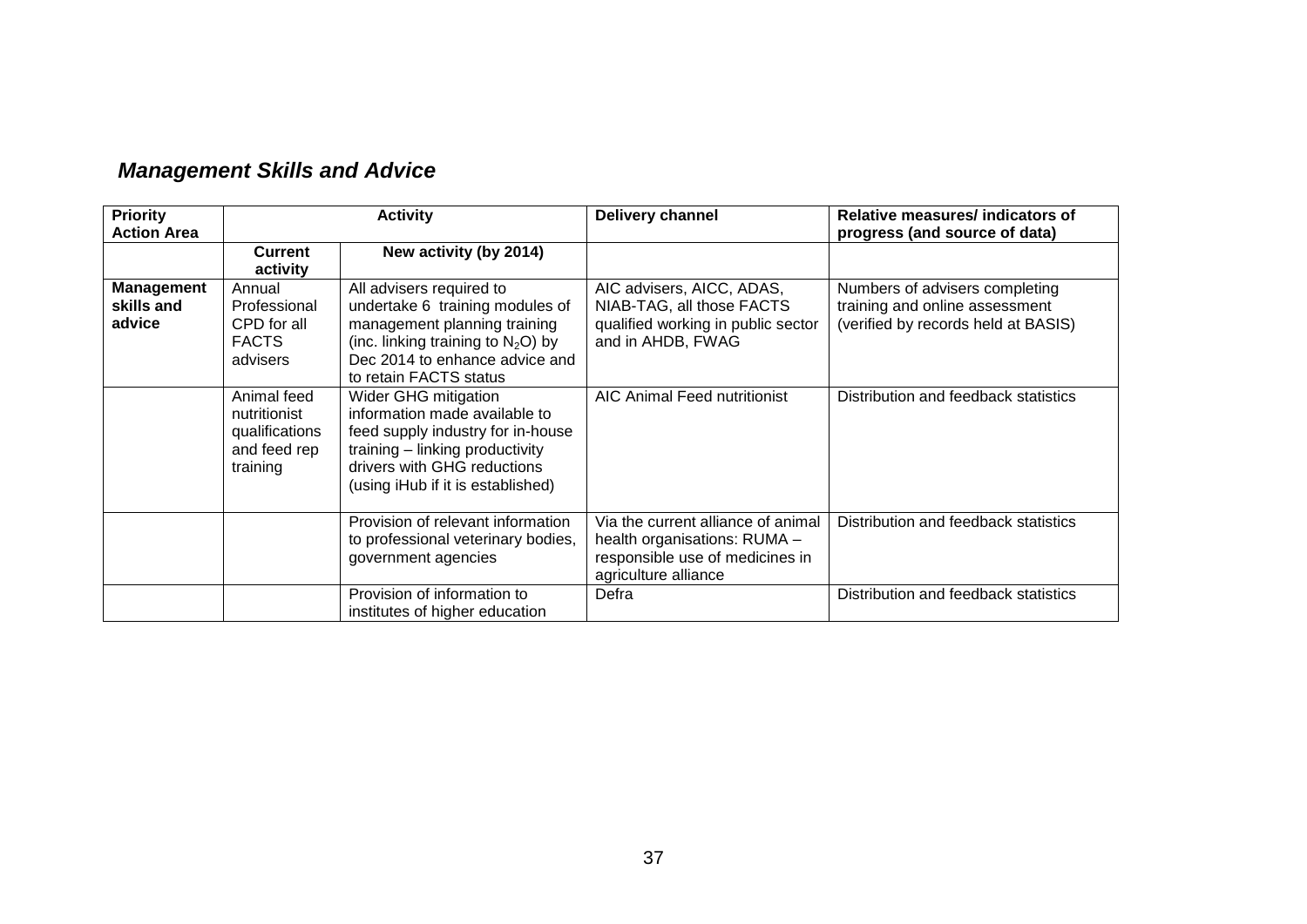| <b>Improved Genetic Potential</b> |  |  |
|-----------------------------------|--|--|
|-----------------------------------|--|--|

| <b>Priority</b><br>action area          |         | <b>Activity</b>                                                                                                                             |                                                                                                                                             | Delivery channel      | Relative measures/indicators of<br>progress (and source of data) |
|-----------------------------------------|---------|---------------------------------------------------------------------------------------------------------------------------------------------|---------------------------------------------------------------------------------------------------------------------------------------------|-----------------------|------------------------------------------------------------------|
|                                         |         | <b>Current activity</b>                                                                                                                     | New activity (by 2014)                                                                                                                      |                       |                                                                  |
| <b>Improved</b><br>genetic<br>potential | Crops   | Research into NUE<br>of wheat and<br>legume breeding<br>ongoing<br>Research into new<br>grass swards inc.<br>high sugar grasses,<br>ongoing | Selection of existing<br>varieties for<br>characteristics<br>favourable for nutrient<br>use efficiency for<br>various management<br>systems | All delivery partners |                                                                  |
|                                         | Animals | Research into<br>farrowing systems,<br>artificial<br>insemination for<br>pigs, dairy cow<br>genetics, sheep<br>screening, ongoing           | Within the parameters<br>of the farming system,<br>selection of breeds for<br>production efficiency                                         | All delivery partners |                                                                  |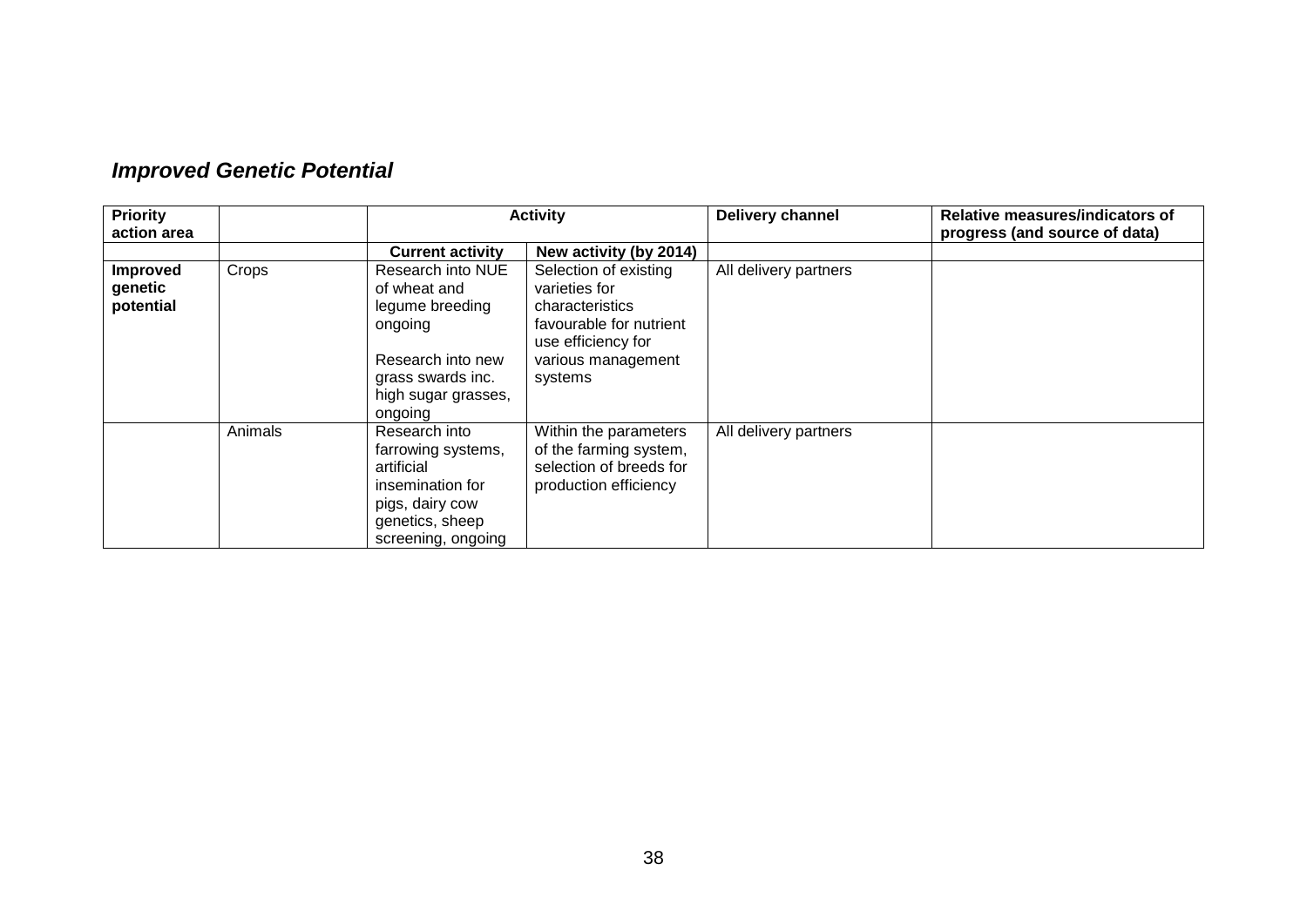## *GHG Mitigation Research*

R&D supporting improved farming practice for efficiency of resource use: soil, nutrients and energy usage, and renewable energy generation

| <b>Priority</b><br>action area       |                             | <b>Activity</b>                                                                                       |                                                                                                              | Delivery channel                                                                                                                       | Relative measures/indicators of<br>progress (and source of data) |
|--------------------------------------|-----------------------------|-------------------------------------------------------------------------------------------------------|--------------------------------------------------------------------------------------------------------------|----------------------------------------------------------------------------------------------------------------------------------------|------------------------------------------------------------------|
|                                      |                             | <b>Current activity</b>                                                                               | New activity (by 2014)                                                                                       |                                                                                                                                        |                                                                  |
| <b>GHG</b><br>mitigation<br>research | Soil and land<br>management | SNS assessments -<br>as for current in<br><b>Fertiliser Manual</b>                                    | Improved soil nitrogen<br>assessments for forage maize                                                       | <b>AIC</b>                                                                                                                             |                                                                  |
|                                      |                             | Development of guides<br>and tools for reducing<br>soil compaction -<br>poaching/traffic<br>wheelings | Relationship between soil<br>conditions and nitrous oxide<br>emissions                                       | Soil Management Initiative<br>partners<br>AIC, Potato Council                                                                          |                                                                  |
|                                      | Crop nutrition              | Revised nitrogen<br>guidelines for wheat<br>growers<br>Improving biofuel GHG<br>emission calculations | Screening existing wheat and<br>OSR varieties for N efficiency<br>Analysis of wheat varieties for<br>biofuel | ADAS where main funder is<br>HGCA, DairyCo, plant<br>breeders, biofuels industry,<br>other GHG Action Plan<br>industry partners, et al |                                                                  |
|                                      |                             | Evaluating<br>triticale/cereal varieties<br>for GHG benefit<br>N timings for<br>bioethanol production | Arable crop mitigation strategies                                                                            | AIC, NIAB, TAG, Potato                                                                                                                 |                                                                  |
|                                      |                             | Ongoing fertiliser<br>response trials                                                                 | Refining fertiliser<br>recommendations for NUE inc.<br>reducing uncertainties of organic<br>contributions    | <b>AIC</b>                                                                                                                             |                                                                  |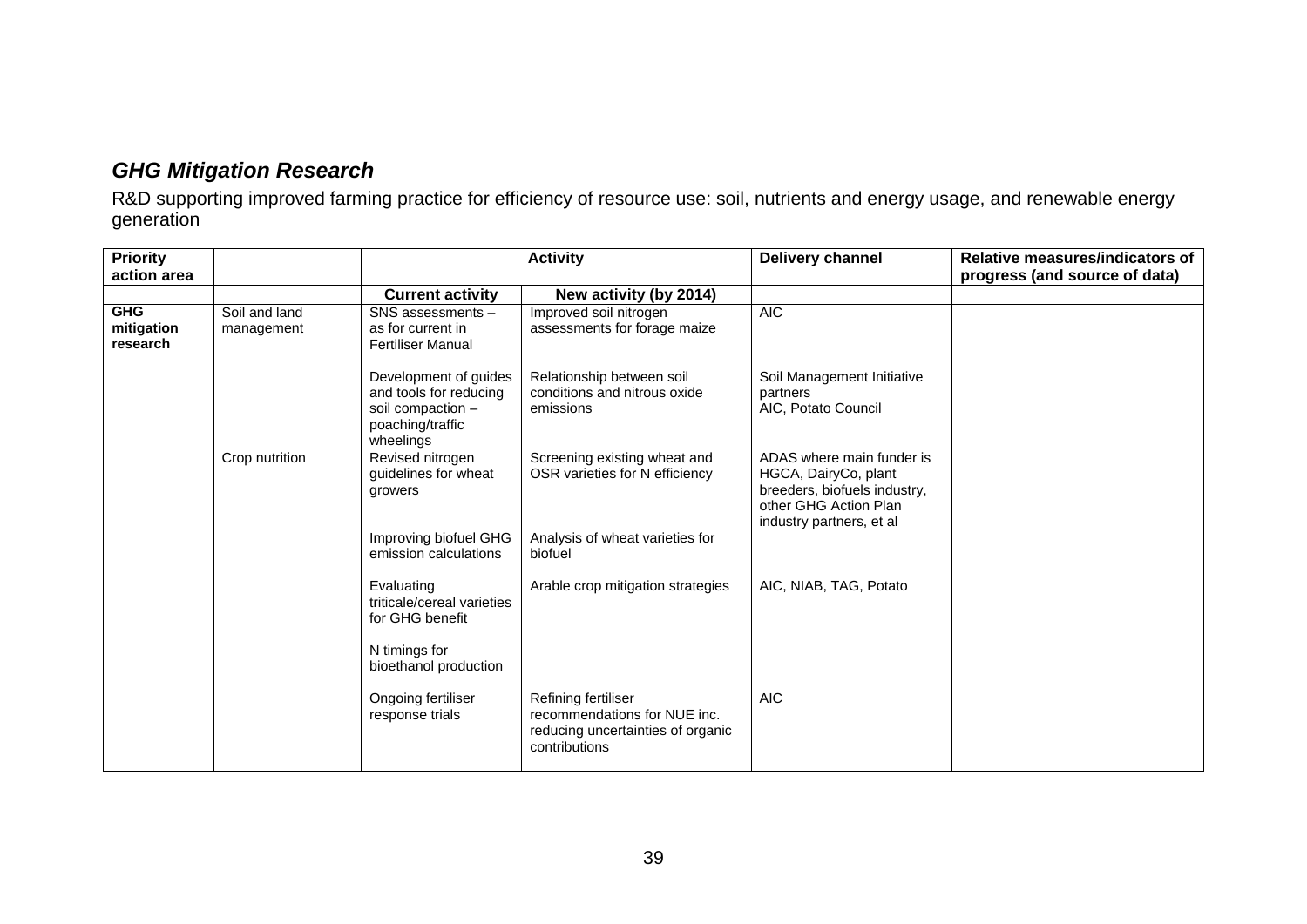|                     | Ongoing fertiliser<br>testing and calibration<br>Trials on nitrification<br>inhibitors ongoing                                                                                            | Inc: trials on new grass, clover<br>swards, and legumes<br>Value of sulphur for NUE and<br>grass protein quality<br>Development of analysis methods<br>(inc. rapid) for organic materials                                                                                                                                                              | AIC, Potato Council                                                                                                                                                  |  |
|---------------------|-------------------------------------------------------------------------------------------------------------------------------------------------------------------------------------------|--------------------------------------------------------------------------------------------------------------------------------------------------------------------------------------------------------------------------------------------------------------------------------------------------------------------------------------------------------|----------------------------------------------------------------------------------------------------------------------------------------------------------------------|--|
| Livestock nutrition | Optimal livestock<br>feeding trials ongoing:<br>dairy, pigs, sheep<br>Development of forage<br>based and compound<br>feeding for different<br>farming systems                             | Evaluation of alternative/reduced<br>protein and feed conversion<br>efficiency work for productivity<br>gains: dairy, pigs, sheep<br>Manipulation of feeding/finishing<br>regimes to reduce GHGs<br>Analysis of oat varieties to reduce<br>GHG emissions from ruminants<br>and crop protection<br>Review of recommended lists of<br>grasses and clover | BPEX, EBLEX, DairyCo and<br>AIC Member companies,<br>ORC and organic and low<br>input research project<br>partners                                                   |  |
| Livestock Health    | Ongoing research into<br>Johne's disease,<br>control of worms<br>sustainably, disease<br>and welfare<br>Integrated animal<br>welfare assessment &<br>development of<br>European standards | Training for vets in welfare                                                                                                                                                                                                                                                                                                                           | BPEX, EBLEX, DairyCo and<br>in liaison with RUMA<br>(Responsible Use of<br>Medicines in Agriculture<br>ORC and organic and low<br>input research project<br>partners |  |
| Energy savings      |                                                                                                                                                                                           | Assessing the suitability of<br>energy-efficient lighting systems                                                                                                                                                                                                                                                                                      | HDC, BPEX                                                                                                                                                            |  |